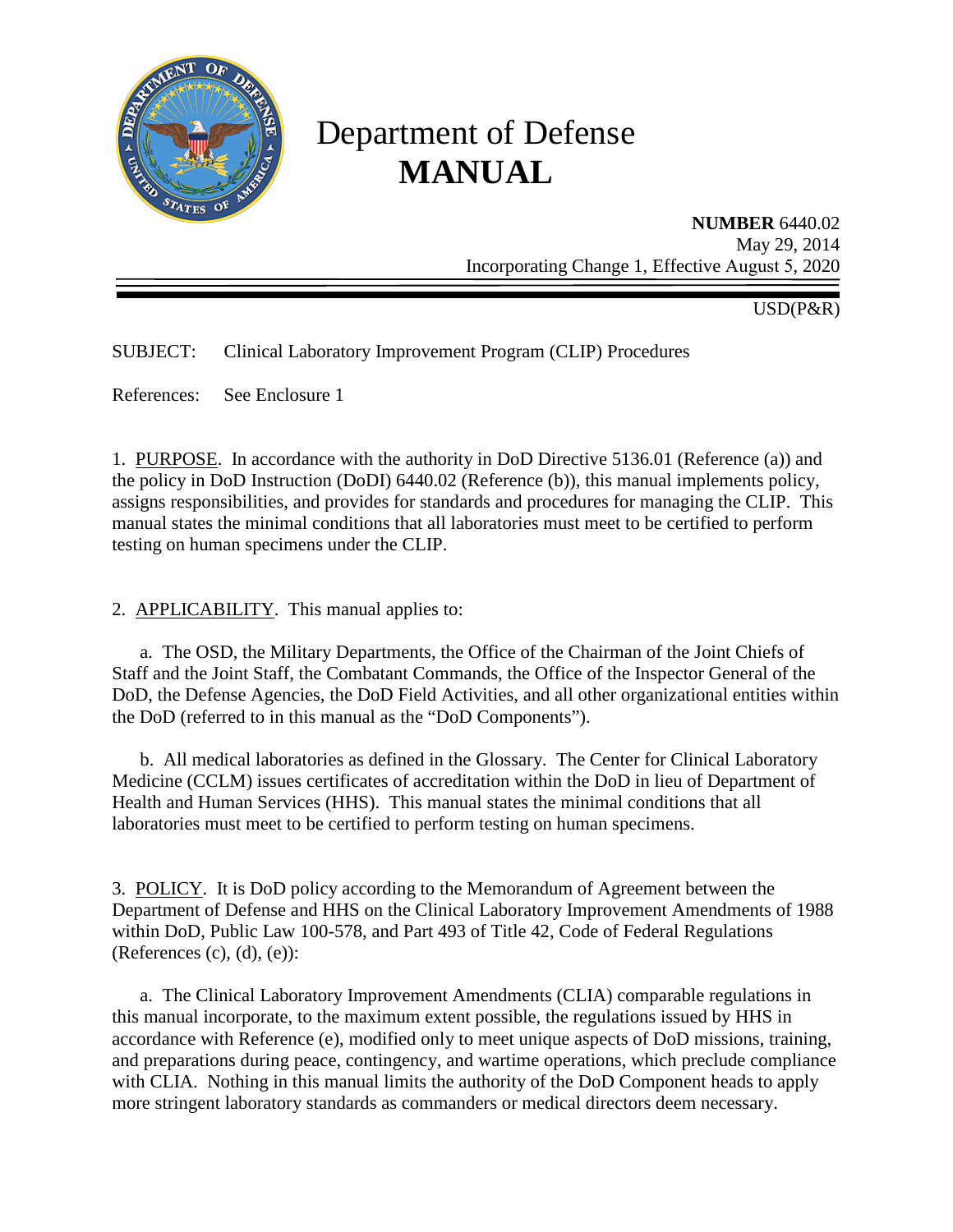b. The DoD will ensure the quality and reliability of laboratory testing at facilities conducting testing on materials derived from the human body for the purpose of providing information for the diagnosis, prevention or treatment of any disease or impairment of, or the assessment of the health of, human beings in accordance with Reference (c).

4. RESPONSIBILITIES. See Enclosure 2.

5. PROCEDURES. See Enclosure 3.

6. RELEASABILITY. Cleared for public release. This manual is available on the Directives Division Website at https://www.esd.whs.mil/DD/.

7. SUMMARY OF CHANGE 1. The change to this issuance updates references and removes expiration language in accordance with current Chief Management Officer of the Department of Defense direction.

8. EFFECTIVE DATE. This manual is effective May 29, 2014.

Jonathan Woodson, M.D. Assistant Secretary of Defense For Health Affairs

Enclosures

- 1. References
- 2. Responsibilities
- 3. Procedures

Glossary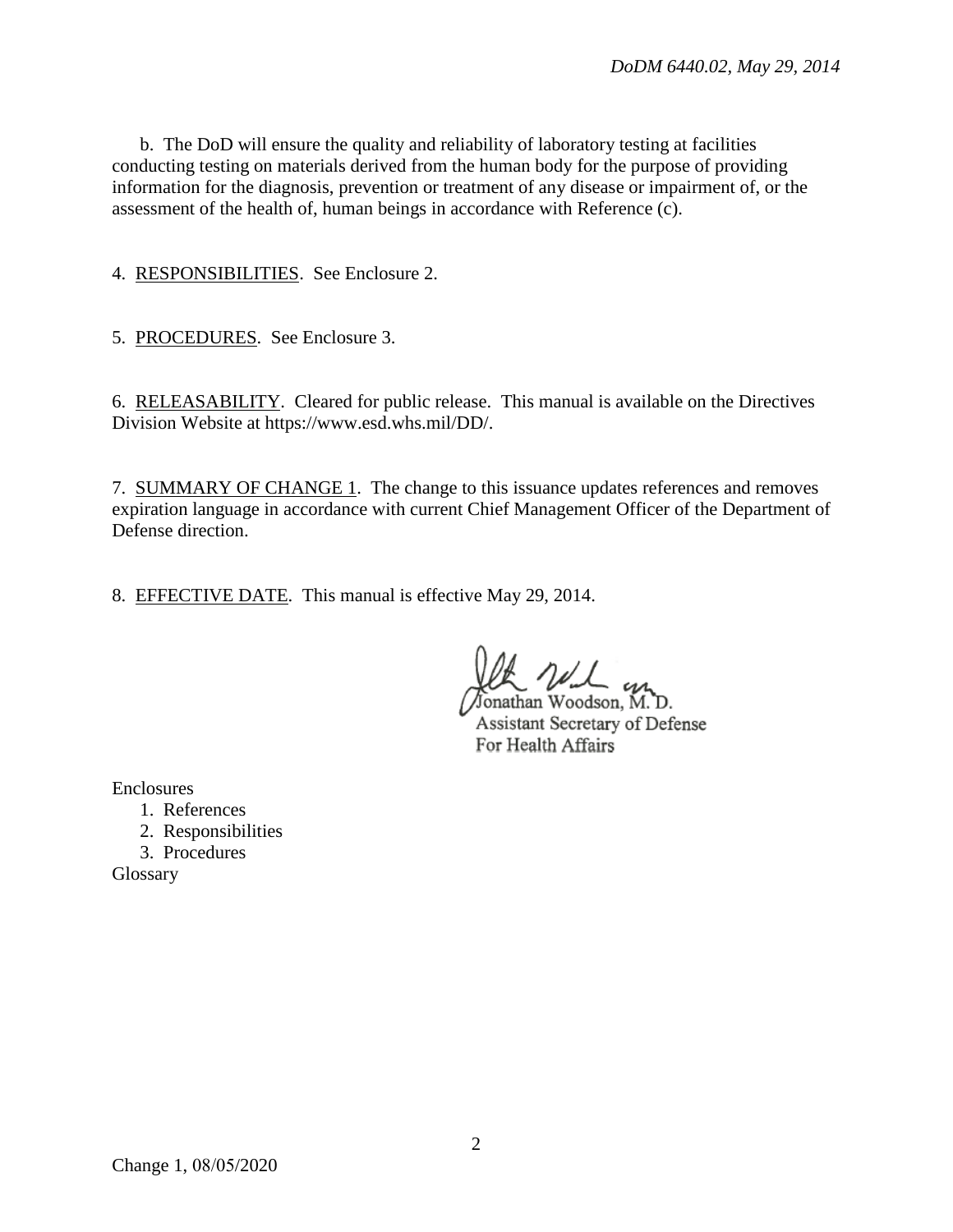# TABLE OF CONTENTS

| ASSISTANT SECRETARY OF DEFENSE FOR HEALTH AFFAIRS (ASD(HA))6          |    |
|-----------------------------------------------------------------------|----|
|                                                                       |    |
|                                                                       |    |
|                                                                       |    |
|                                                                       |    |
|                                                                       |    |
| REGISTRATION CERTIFICATE, CERTIFICATE FOR PPM PROCEDURES, AND         |    |
|                                                                       |    |
|                                                                       |    |
| ACCREDITATION BY A PRIVATE NONPROFIT ACCREDITATION                    |    |
|                                                                       |    |
|                                                                       |    |
| PT BY SPECIALTY AND SUBSPECIALTY FOR LABORATORIES PERFORMING          |    |
| NON-WAIVED TESTS OF MODERATE COMPLEXITY, HIGH COMPLEXITY,             |    |
|                                                                       |    |
|                                                                       |    |
|                                                                       |    |
|                                                                       |    |
| QUALITY SYSTEM FOR NON-WAIVED TESTING INTRODUCTION 26                 |    |
| <b>OUALITY SYSTEM FOR NON-WAIVED TESTING - GENERAL LABORATORY</b>     |    |
|                                                                       |    |
| QUALITY SYSTEMS FOR NON-WAIVED TESTING - PREANALYTIC SYSTEMS 28       |    |
| QUALITY SYSTEM FOR NON-WAIVED TESTING - ANALYTIC SYSTEMS31            |    |
| <b>QUALITY SYSTEM FOR NON-WAIVED TESTING - POSTANALYTIC SYSTEMS40</b> |    |
|                                                                       |    |
| PERSONNEL FOR NON-WAIVED TESTING - LABORATORIES PERFORMING            |    |
|                                                                       | 43 |
| PERSONNEL FOR NON-WAIVED TESTING - LABORATORY PERFORMING              |    |
|                                                                       |    |
| PERSONNEL FOR NON-WAIVED TESTING - LABORATORIES PERFORMING            |    |
|                                                                       |    |
|                                                                       |    |
|                                                                       |    |
|                                                                       |    |
|                                                                       |    |
|                                                                       |    |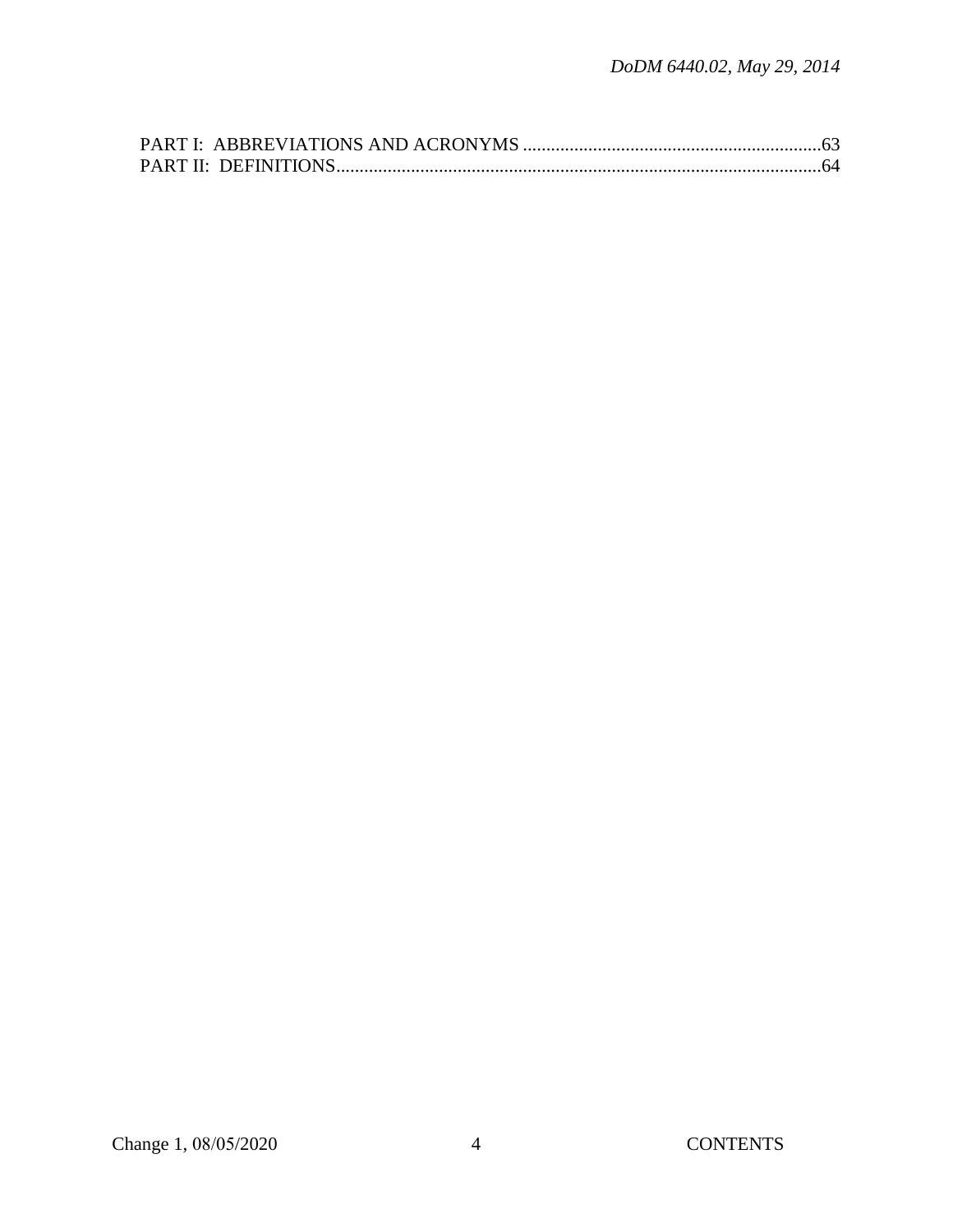# ENCLOSURE 1

## REFERENCES

- (a) DoD Directive 5136.01, "Assistant Secretary of Defense for Health Affairs (ASD(HA))," September 30, 2013, as amended
- (b) DoD Instruction 6440.02, "Clinical Laboratory Improvement Program (CLIP)," May 29, 2014, as amended
- (c) Memorandum of Agreement between the Department of Defense and Department of Health and Human Services on the Clinical Laboratory Improvement Amendments of 1988 within DoD, January 14, 2009
- (d) Public Law 100-578, "Clinical Laboratory Improvement Amendments of 1988," October 31, 1988
- (e) Title 42, Code of Federal Regulations
- (f) Title 10, United States Code
- (g) DoD Instruction 1010.16, "Technical Procedures for the Military Personnel Drug Abuse Testing Program (MPDATP)," June 15, 2020
- (h) Appendix C of Centers for Medicare & Medicaid Service (CMS) Publication 100-07, Medicare State Operations Manual, 1 June 2004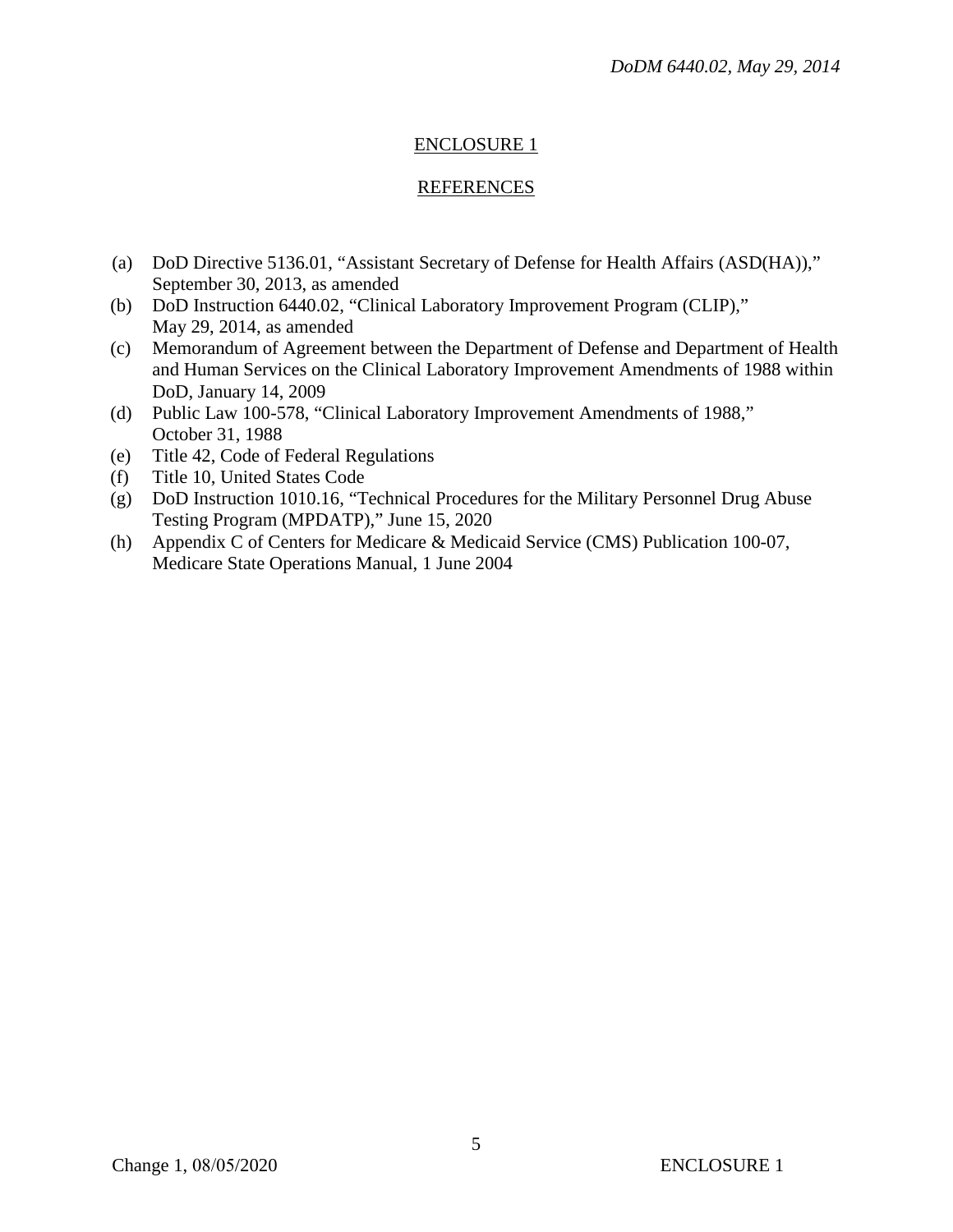## ENCLOSURE 2

## **RESPONSIBILITIES**

1. ASSISTANT SECRETARY OF DEFENSE FOR HEALTH AFFAIRS (ASD(HA)). Under the authority, direction, and control of the Under Secretary of Defense for Personnel and Readiness, the ASD(HA):

a. Establishes DoD procedures and supporting guidance for CLIP. Exercises authority, oversight, and responsibility for implementation of CLIA-comparable regulations within DoD pursuant to Reference (c) and in accordance with References (d) and (e), and Chapter 55 of Title 10, United States Code (Reference (f)).

b. Directs the establishment the CCLM in the DHA.

2. DIRECTOR, DHA. Under the authority, direction, and control of the ASD(HA), the Director, DHA:

a. Executes those responsibilities and functions pertaining to the day-to-day operations of the CCLM and CLIP as described in Enclosure 3 of this manual.

b. Appoints the Director, CCLM. This position should rotate among the three O-6-level CCLM Military Department directors.

3. SECRETARIES OF THE MILITARY DEPARTMENTS. The Secretaries of the Military Departments:

a. Implement CLIP requirements within their respective Department's Active and Reserve Components and facilities under their supervision to include oversight, inspections, proficiency testing (PT), personnel standards, and training in laboratories performing testing on human specimens as defined under "laboratory" in the Glossary of this manual.

b. Follow CLIP procedures for corrective action on laboratory facilities whose PT or performance criteria fall outside the standards of CLIP policy.

c. In accordance with Reference (f), implement the standards and procedures governing the operation, management, and oversight of clinical laboratory assets assigned to operational forces. Except where operational constraints preclude compliance, the standards governing clinical laboratory assets assigned to operational forces will incorporate the CLIP policy to the maximum extent possible without impeding operational requirements.

d. Recommend changes and revisions to CLIP standards to CCLM.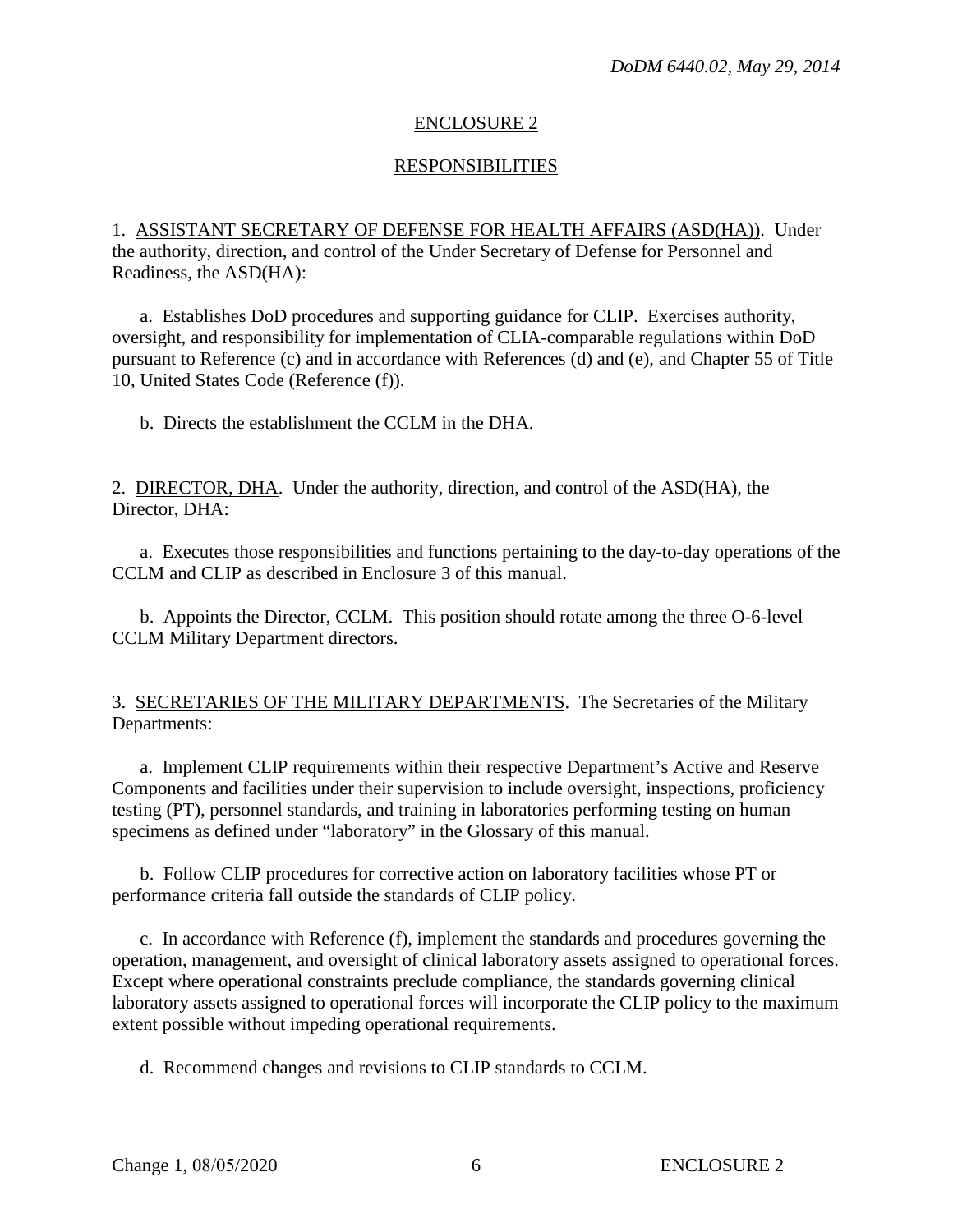e. Oversee Surgeon General, laboratory commander, and laboratory medical director implementation of the procedures in Enclosure 3 of this manual.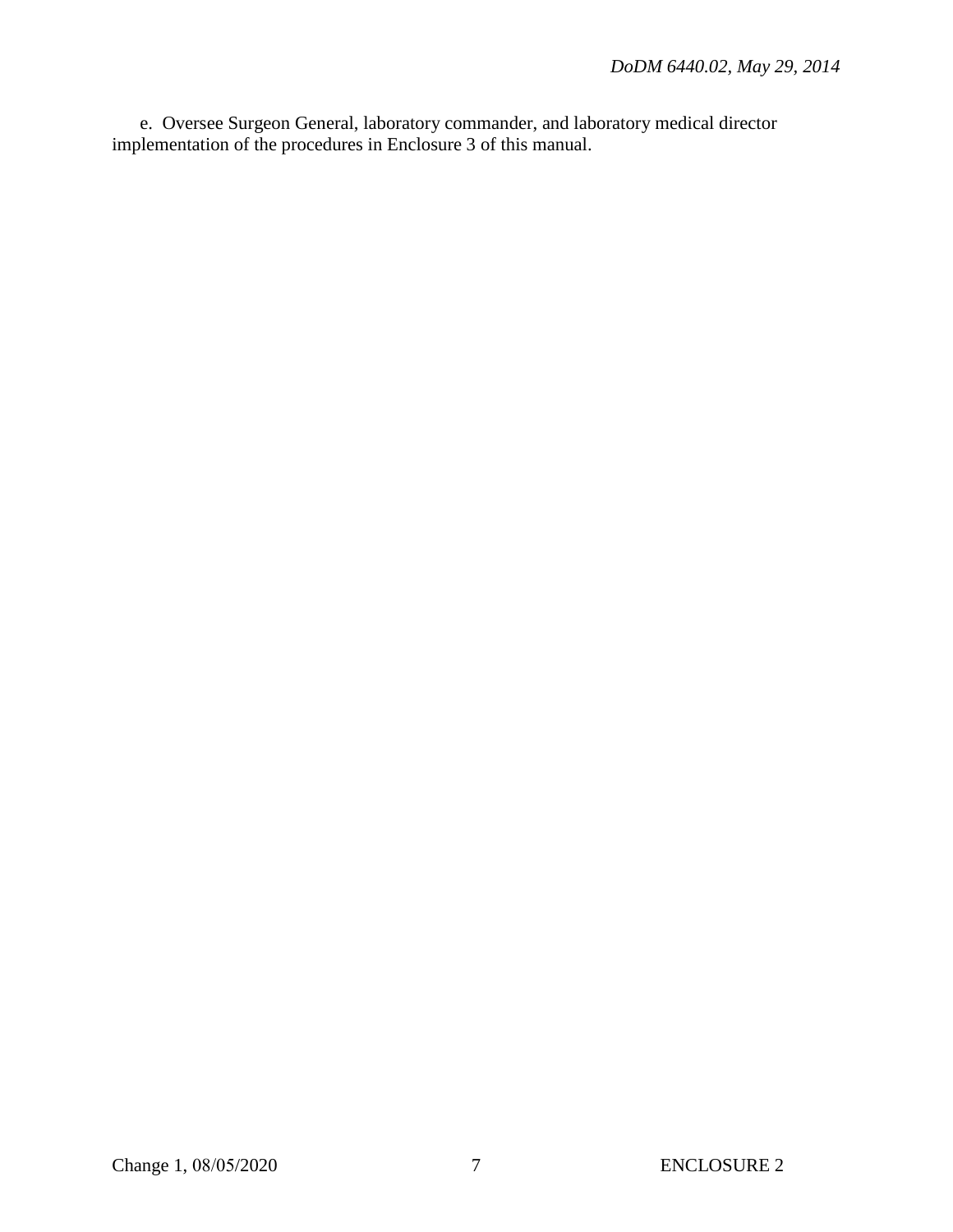## ENCLOSURE 3

#### PROCEDURES

#### 1. GENERAL PROVISIONS

a. Basic Rule. Except as specified in the applicability statement of this manual, a laboratory will be cited as out of compliance with these standards unless it has a current, unrevoked, or unsuspended CLIP certificate of waiver, a CLIP certificate of registration, a CLIP certificate of compliance, a CLIP certificate for provider-performed microscopy (PPM) or a CLIP certificate of accreditation, as appropriate, issued by the CCLM under the authority of the ASD(HA) applicable to the category of examinations or procedures performed by the laboratory. These rules are applicable to laboratories located outside of the United States except where modified by a status of forces agreement.

b. Exceptions. These rules do not apply to DoD Components or functions of:

(1) Any facility or component of a facility that only performs testing for forensic purposes.

(2) Research laboratories that test human specimens but do not report patient-specific results for the diagnosis, prevention, or treatment of any disease or impairment of, or the assessment of, the health of individual patients.

(3) Laboratories that are regulated by DoDI 1010.16 (Reference (g)), or are certified by the National Laboratory Certification Program (NLCP) of the Substance Abuse and Mental Health Services Administration of HHS, in which drug testing is performed that meets HHS guidelines and regulations. However, all other testing conducted by an HHS NLCP-certified laboratory, or one governed by Reference (g), is subject to the CLIP.

c. Laboratories. Laboratories under DoD jurisdiction are subject to the rules in References (d) and (e), except as modified by ASD(HA) after consultation with HHS. The CLIA comparable regulations, as modified, are specified in this enclosure. ASD(HA) will be responsible for the implementation of, and compliance with, these regulations with respect to the laboratories under DoD jurisdiction. Under the authority, direction, and control of the Director, DHA, the Director, CLLM is the ASD(HA)'s designee for matters related to CLIP as defined in this manual.

(1) During declared or undeclared wars, or during a period of mobilization, ASD(HA) may temporarily modify the provisions of this manual.

(2) ASD(HA) may modify the provisions of this manual as required for laboratories that are components of deployable operational forces.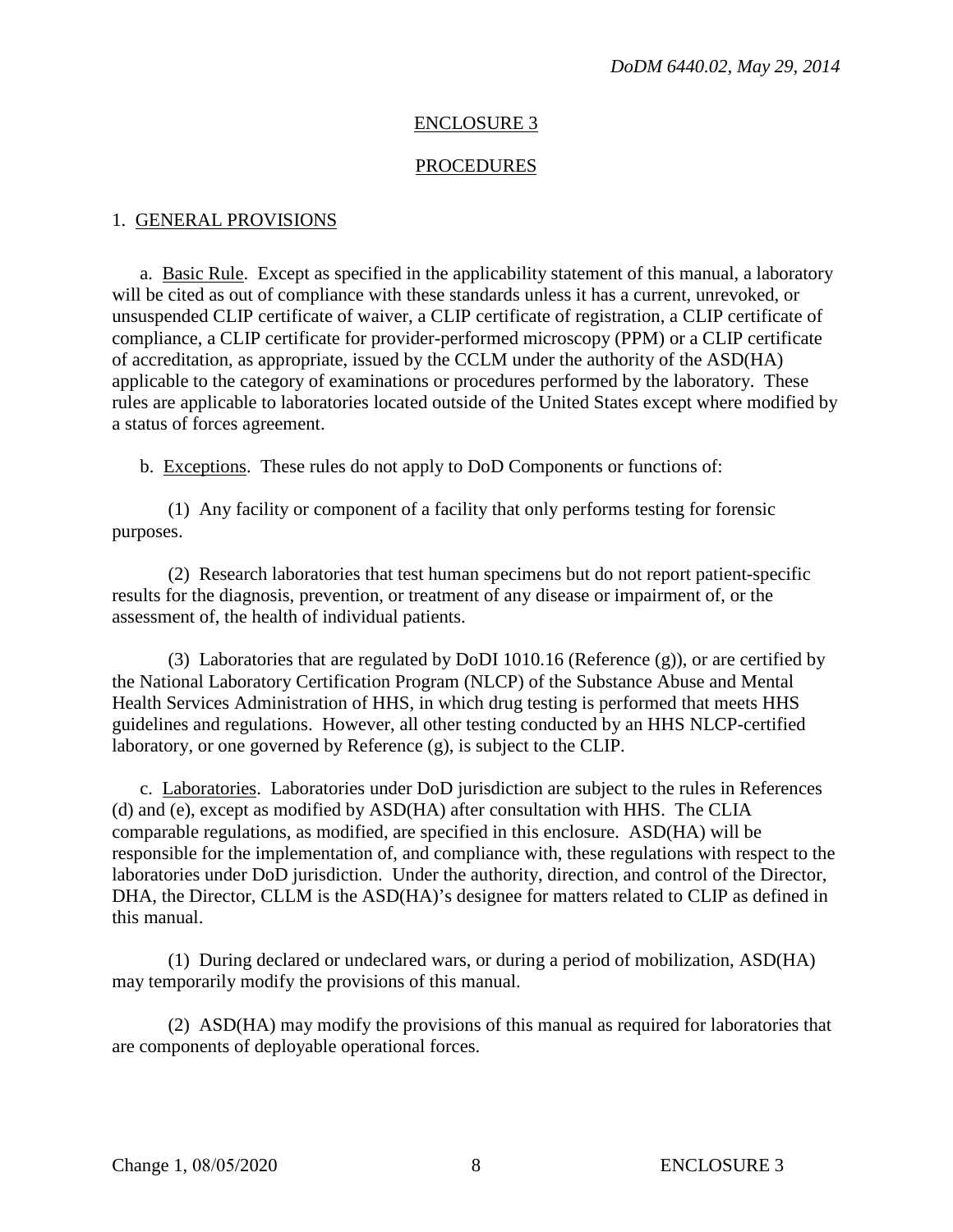(3) ASD(HA) may modify the provisions of this manual as required for laboratories that are located in overseas locations.

d. Categories of Tests By Complexity. Laboratory tests are categorized as: Waived tests; tests of moderate complexity, including the subcategory of PPM procedures; tests of high complexity.

(1) A laboratory may perform only waived tests, tests of moderate complexity, PPM procedures, tests of high complexity, or any combination of these tests.

(2) Each laboratory must possess one of these CLIP certificates:

- (a) Certificate of registration.
- (b) Certificate of waiver.
- (c) Certificate for PPM procedures.
- (d) Certificate of compliance.
- (e) Certificate of accreditation.

(3) DoD laboratories within a single hospital or clinic system that are located on the same campus or military installation, and under common direction, may file, with the CCLM Service Director's concurrence, either a single application or multiple applications for certificates per complexity category.

# 2. CERTIFICATE OF WAIVER

## a. Application for a Certificate of Waiver

(1) Filing of Application. Except as specified in paragraph 2a(2) of this section, a laboratory performing only one or more waived tests must file a separate application for each laboratory location.

## (2) Exceptions

(a) Laboratories that are not at a fixed location (i.e., laboratories that move from testing site to testing site, such as mobile units providing laboratory testing, health screening fairs, or other temporary testing locations) may be covered under the certificate of the designated primary site or home base, using its address.

(b) DoD laboratories that engage in limited (not more than a combination of 15 moderate or waived tests per certificate) public health testing may file a single application.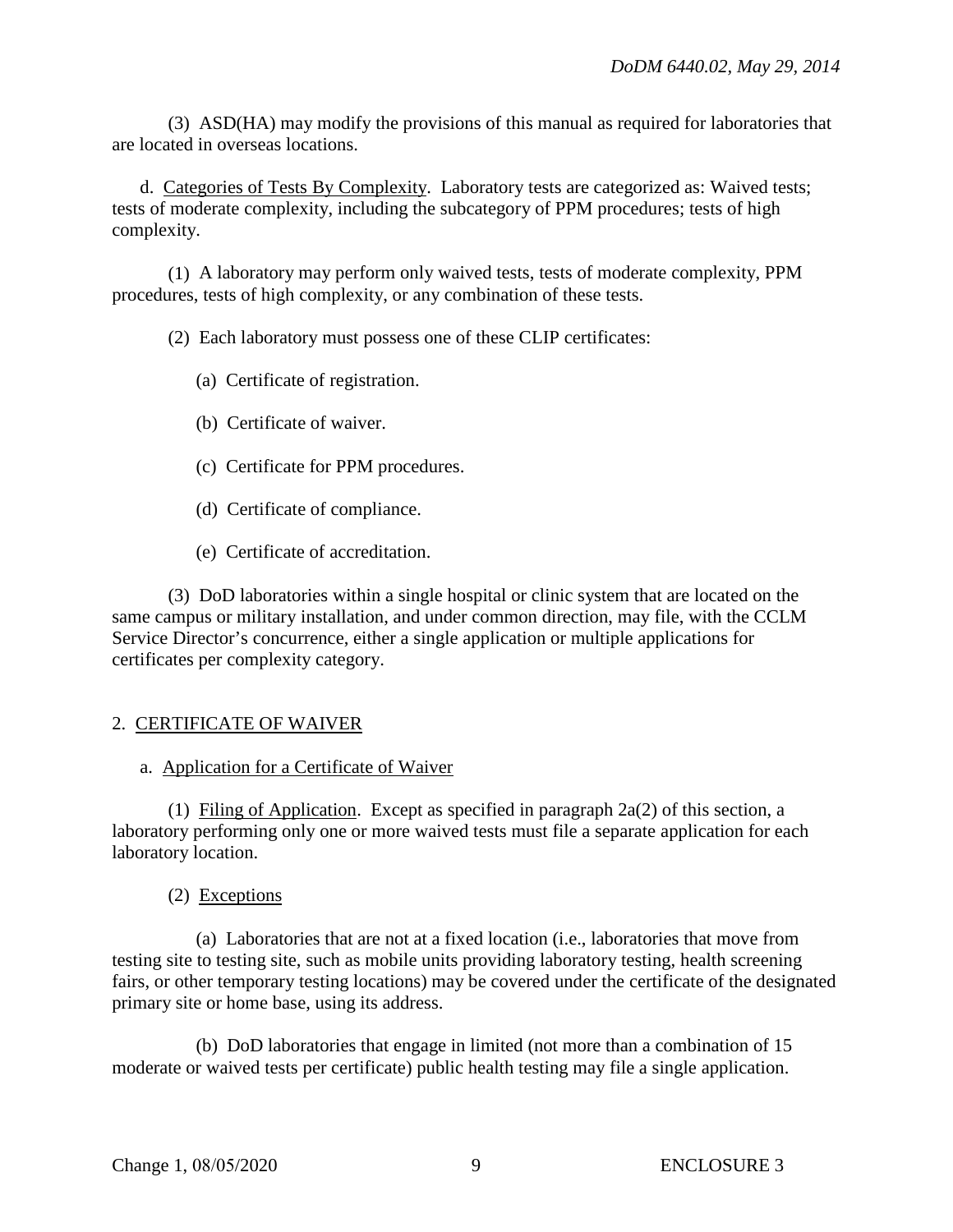(3) Application Format and Contents. The application must:

(a) Be made to ASD(HA) through CCLM.

(b) Be signed by the laboratory director and the commander, commanding officer, or officer in charge of the hospital or clinic who attest that the laboratory will be operated in accordance with the requirements established in this enclosure. The laboratory director must be a physician or other personnel approved by ASD(HA) through CCLM.

(c) Describe the characteristics of the laboratory operation and the examinations and other test procedures performed by the laboratory including:

1. The name and the total number of test procedures and examinations performed annually (excluding tests the laboratory may run for quality control, quality assurance or PT purposes).

2. The methodologies for each laboratory test procedure or examination performed, or both.

3. The qualifications (educational background, training, and experience) of the personnel directing and supervising the laboratory and performing the laboratory examinations and test procedures.

(4) Access Requirements. Laboratories that perform one or more waived tests and no tests other than those listed in section 493.15 of Reference (e):

(a) Make records available and submit reports through command channels to the CCLM as may be reasonably required to determine compliance with this section.

(b) Agree to permit announced and unannounced inspections by the CCLM in accordance with section 493.35 of Reference (e):

1. When the CCLM has substantive reason to believe that the laboratory is being operated in a manner that constitutes an imminent and serious risk to human health.

2. To evaluate complaints from health care providers, beneficiaries, commanders or other users of the laboratory.

3. On a random basis to determine whether the laboratory is performing tests not listed in section 493.15 of Reference (e).

(5) Denial of Application. If the CCLM determines that the application for a certificate of waiver is to be denied, the CCLM will, through the Services Surgeons General:

(a) Provide the laboratory with a written statement of the grounds on which the denial is based and an opportunity for appeal, in accordance with section 21 of this enclosure.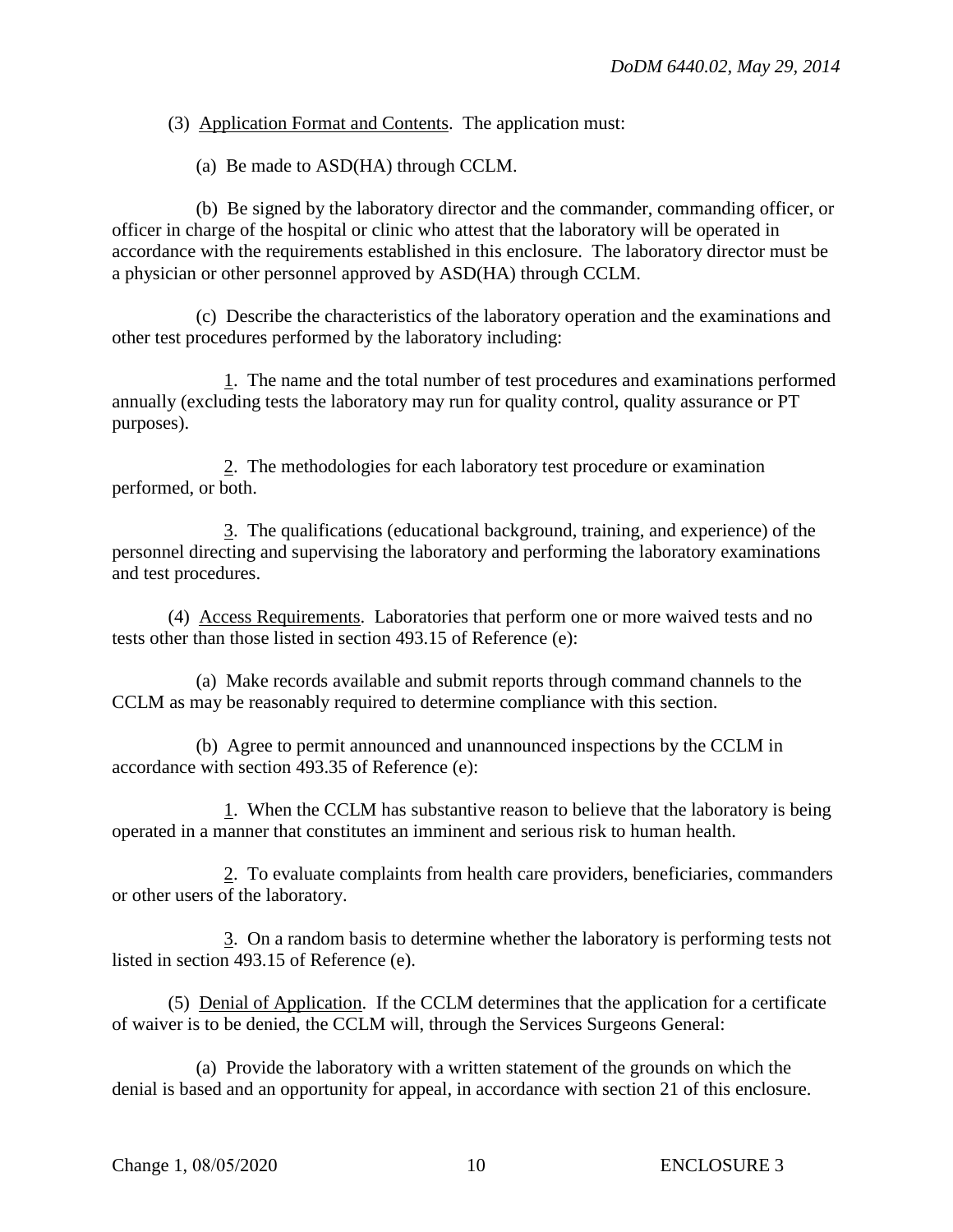(b) Notify the laboratory that it cannot operate as a laboratory for patient testing unless the denial is overturned by CCLM.

#### b. Requirements for a Certificate of Waiver

(1) The CCLM will issue a certificate of waiver to a laboratory only if the laboratory meets the requirements of section 493.35 of Reference (e).

(2) A laboratory with a certificate of waiver that wishes to perform examinations or test procedures not listed in the waived test category must meet the requirements set forth in section 3 or section 4 of this enclosure, as applicable.

c. Notification Requirements for Laboratories Issued a Certificate for Waiver. Laboratories performing one or more waived tests and no others must notify the CCLM:

(1) Before performing and reporting results for any test or examination that is not specified under section 493.15 of Reference (e) for which it does not have the appropriate certificate as required in section 3 or section 4 of this enclosure.

(2) Within 30 days of any change(s) in name, location, or director.

## 3. REGISTRATION CERTIFICATE, CERTIFICATE FOR PPM PROCEDURES, AND CERTIFICATE OF COMPLIANCE

a. Application for Registration Certificate, Certificate for PPM Procedures, and Certificate of Compliance. Applications for registration certificate, certificate for PPM procedures, and certificates of compliance will follow section 493.43 of Reference (e). Exceptions follow section 493.43(b) of Reference (e); DoD laboratories within a single hospital or clinic that are located in contiguous buildings on the same campus or military installation and under common direction may, with the CCLM Service Director's concurrence, file a single application or multiple applications for the laboratory sites.

b. Requirements for a Registration Certificate. Application format and contents. The application must be made to CCLM. Laboratories performing only waived tests, PPM procedures, or any combination of these tests are not required to obtain a registration certificate.

(1) A registration certificate issued by the CCLM is required:

(a) Initially for all laboratories performing test procedures of moderate complexity (other than the subcategory of PPM procedures), high complexity, or both.

(b) For all laboratories that have been issued a certificate of waiver or certificate for PPM procedures that intend to perform tests of moderate or high complexity, or both, in addition to waived tests or those specified as PPM procedures.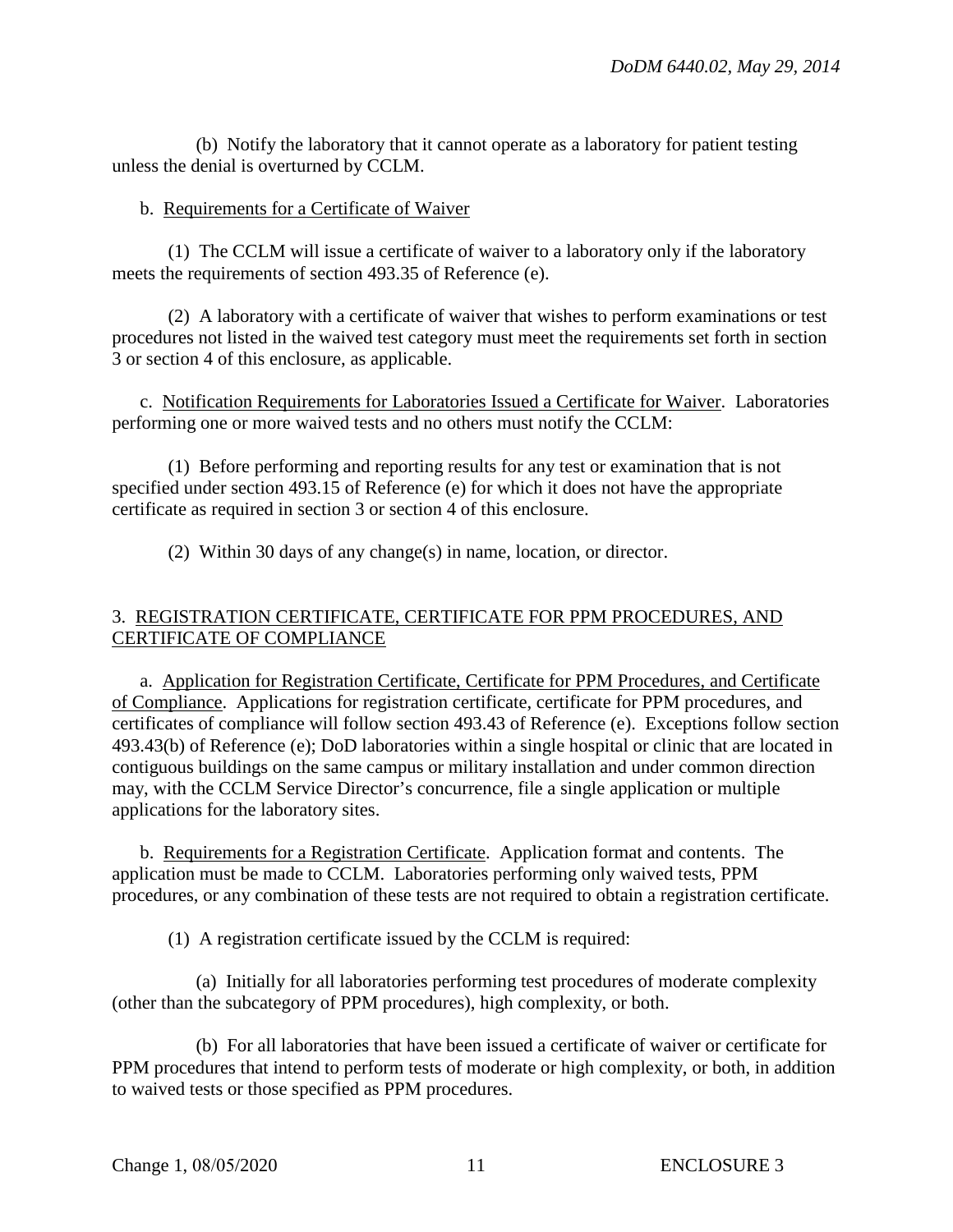(c) Non-fixed military treatment facilities (MTFs): If lab operations in a non-fixed MTF are expected to extend beyond 180 days, the MTF must request a registration certificate to be issued by the CCLM.

(2) The CCLM will issue a registration certificate if the laboratory:

(a) Complies with the requirements of this section.

(b) Agrees to notify the CCLM within 30 days of any changes in name, location, or director.

(c) Agrees to treat PT samples in the same manner as it treats patient specimens (non-fixed MTFs as defined in section 22 of this enclosure are exempt from PT).

(3) Prior to the expiration of the registration certificate, a laboratory must:

(a) Be inspected as specified in section 20 of this enclosure by the CCLM, or by a private, nonprofit accrediting agency approved by HHS.

(b) Demonstrate compliance with the applicable requirements of this section and sections 6 through 21 of this enclosure.

(4) In accordance with section 21 of this enclosure, through the MTF's chain of command, the CCLM will initiate suspension or revocation of a laboratory's registration certificate and will deny the laboratory's application for a certificate of compliance or certificate of accreditation, for failure to comply with the requirements set forth in section 3 of this enclosure. The CCLM may also impose certain alternative sanctions.

(5) A registration certificate is:

(a) Valid for a period of no more than 2 years or until such time as an inspection to determine program compliance can be conducted, whichever is shorter.

(b) Not renewable; however, a registration certificate may be extended if compliance has not been determined by the CCLM prior to the expiration date of the registration certificate.

(6) In the event of a non-compliance determination resulting in a denial of a laboratory's certificate of compliance application, the CCLM will, through command channels, provide the laboratory with a statement of grounds on which the non-compliance determination is based and offer an opportunity for appeal as provided in section 21 of this enclosure. If a laboratory appeals within the time specified by the CCLM, it retains its registration certificate or extended registration certificate until an appeal decision is made as provided in section 21 of this enclosure, except when the CCLM finds that conditions at the laboratory pose an imminent and serious risk to human health.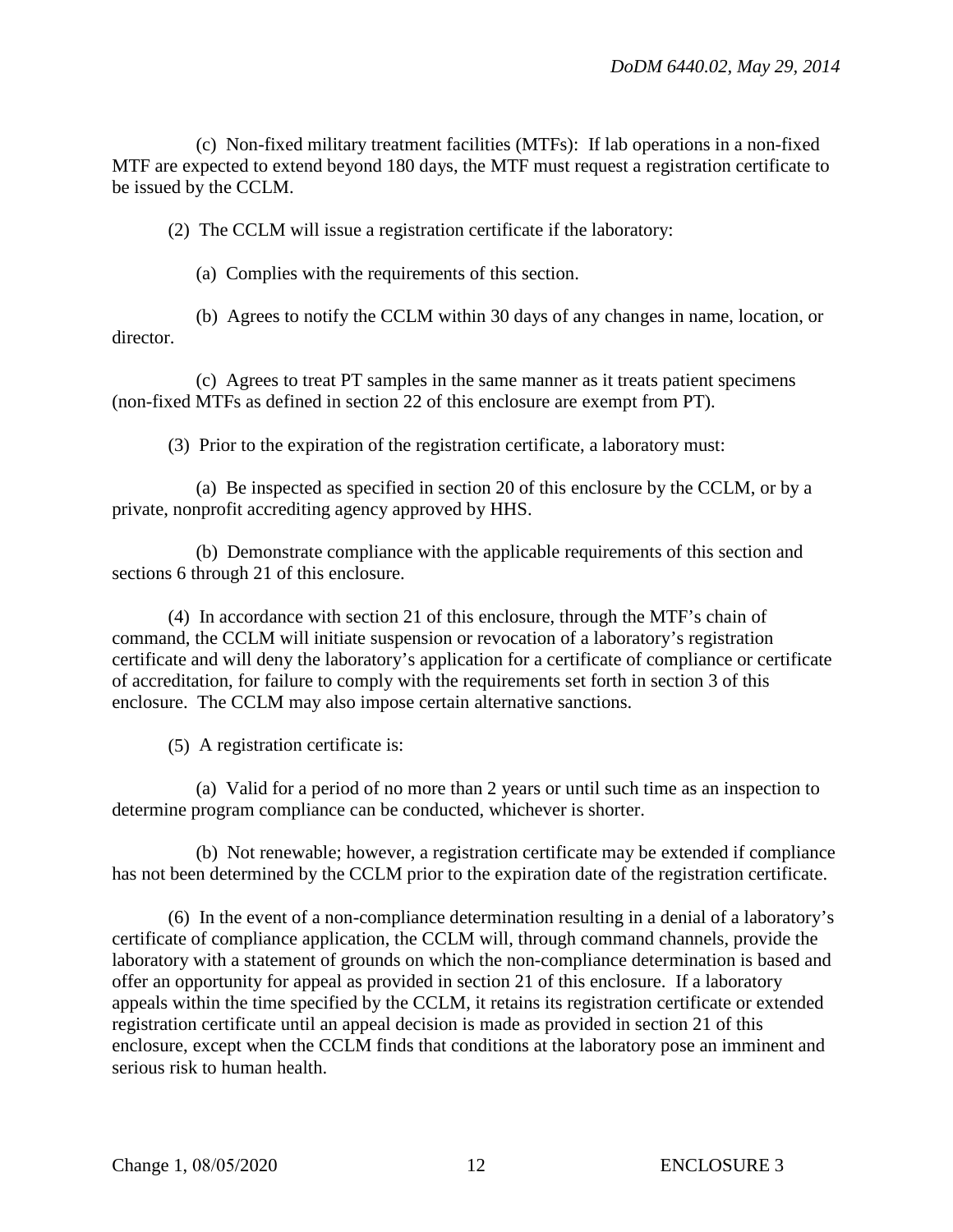c. Requirements for a Certificate for PPM Procedures. Follow section 493.47 of Reference (e).

(1) The CCLM will issue a certificate for PPM procedures if the laboratory complies with the requirements of this section.

(2) A certificate for PPM procedures is valid for a period of no more than 2 years.

d. Requirements for a Certificate of Compliance. Follow section 493.49 of Reference (e). A certificate of compliance may include any combination of tests categorized as moderate complexity or high complexity or listed in section 493.15 of Reference (e) as waived tests. Moderate complexity tests may include those specified as PPM procedures.

(1) The CCLM will issue a certificate of compliance to a laboratory only if the laboratory:

(a) Meets the requirements of this section.

(b) Meets the applicable requirements of sections 6 through 20 of this enclosure.

(c) Meets the definition of a non-fixed MTF as described in section 22 of this enclosure.

(2) Laboratories issued a certificate of compliance:

(a) Are subject to the notification requirements of this section.

(b) Must permit announced or unannounced inspections by CCLM, in accordance with section 20 of this enclosure:

1. To determine compliance with the applicable requirements.

2. To evaluate complaints from health care providers, beneficiaries, commanders or other users of the laboratory.

3. When the CCLM has substantive reason to believe that any test is being performed, or the laboratory is being operated, in a manner that constitutes an imminent and serious risk to human health.

(3) Failure to comply with the requirements of this section will result in suspension, revocation, or limitation of a laboratory's certificate of compliance in accordance with section 21 of this enclosure.

(4) A certificate of compliance issued under this section is valid for no more than 2 years; however, a certificate of compliance may be extended if continued compliance has not been determined by the CCLM prior to the expiration date of the certificate of compliance.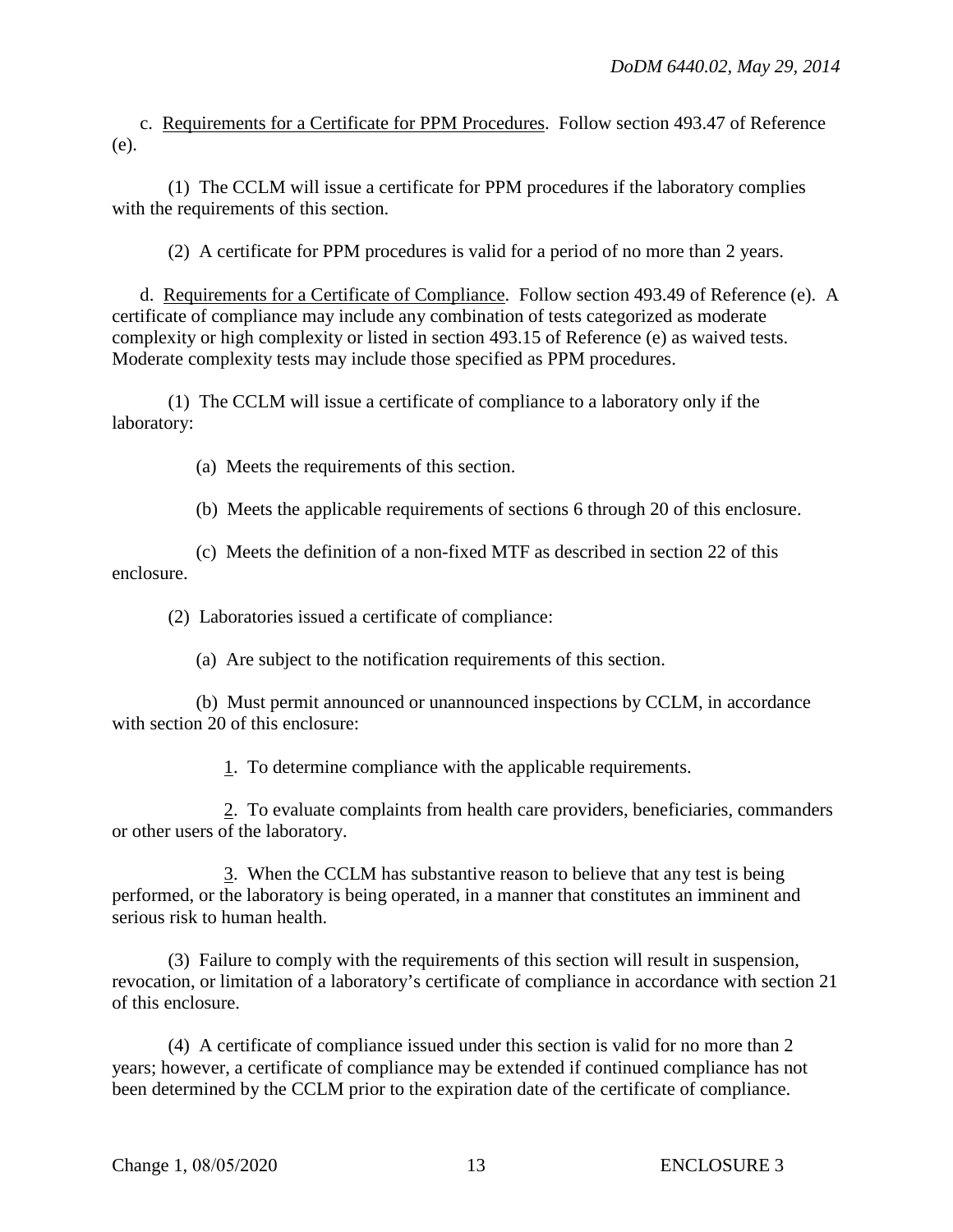(5) In the event of a non-compliance determination resulting in an action by the CCLM to revoke, suspend, or limit the laboratory's certificate of compliance, the CCLM will, through command channels:

(a) Provide the laboratory with a statement of grounds on which the determination of non-compliance is based.

(b) Offer an opportunity for appeal as provided in section 21 of this enclosure. If the laboratory appeals within 30 days of the notice of sanction, it retains its certificate of compliance or extended certificate of compliance until an appeal decision is made by the CCLM, except when the CCLM finds that conditions at the laboratory pose an imminent and serious risk to human health, or when criteria in section 21 of this enclosure are met.

(6) A laboratory seeking to renew its certificate of compliance must:

(a) Complete and return the renewal application through command channels to the CCLM not less than 1 month, nor more than 3 months, prior to the expiration date of the certificate. In the event of a non-compliance, the procedures in paragraphs  $3d(5)(a)$  and 3d(5)(b) will be followed.

(b) Meet the requirements of this section.

(7) If the CCLM determines that the application for the renewal of a certificate of compliance is to be denied or limited, the CCLM will, utilizing command channels, notify the laboratory in writing:

(a) The basis for denial of the application.

(b) The opportunity for appeal as provided in section 21 of this enclosure.

(c) Whether a laboratory appeals within the time period specified by the CCLM. It retains its certificate of compliance or extended certificate of compliance until an appeal decision is made in accordance with section 21 of this enclosure, except when the CCLM finds that conditions at the laboratory pose an imminent and serious risk to human health.

e. Notification Requirements for Laboratories Issued a Certificate of Compliance. Laboratories issued a certificate of compliance must:

(1) Notify the CCLM within 30 days of any change in name, location, or director.

(2) Notify the CCLM no later than 6 months after performing any test or examination within a specialty or subspecialty area that is not included on the laboratory's certificate of compliance, so that compliance with requirements can be determined.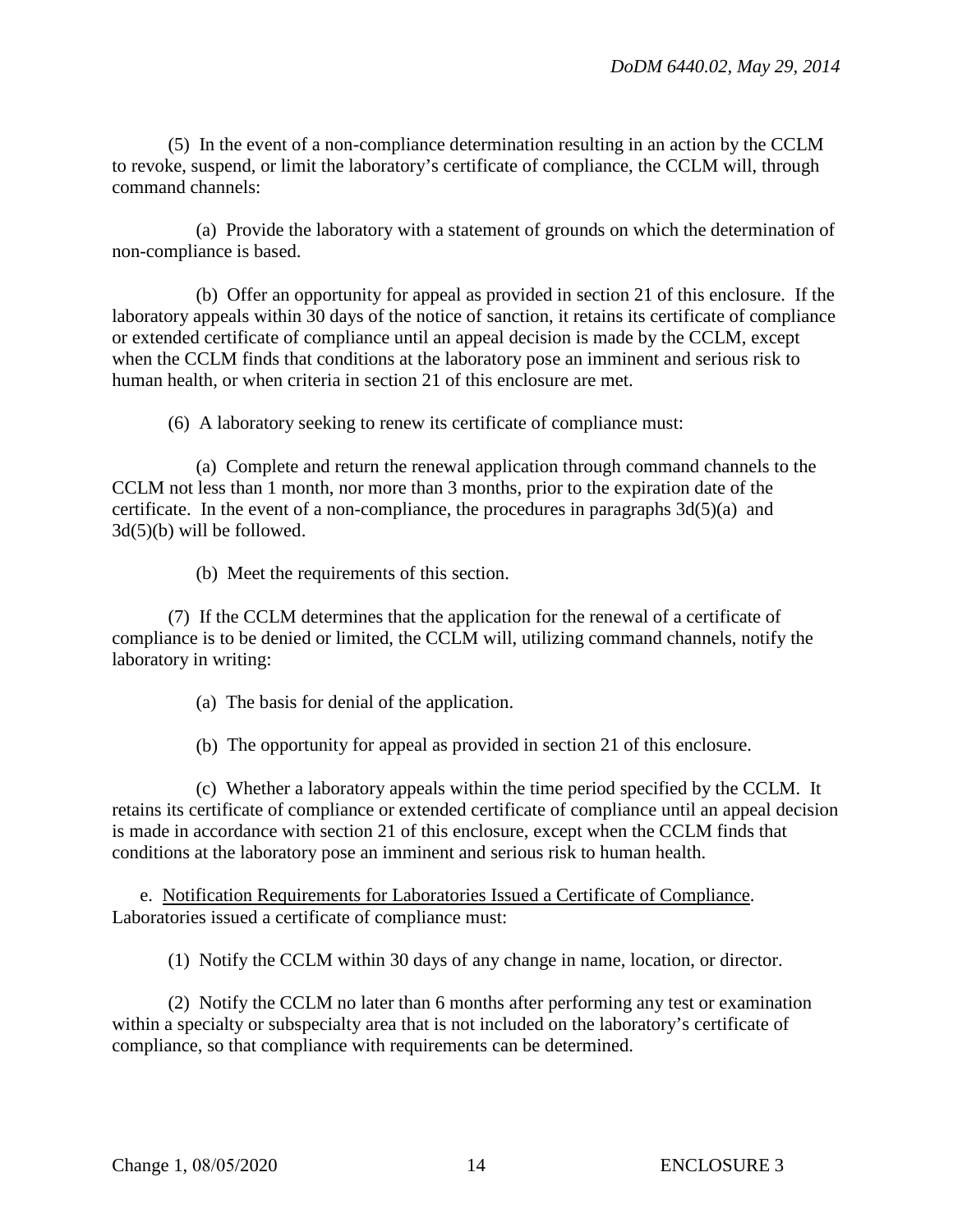(3) Notify the CCLM no later than 6 months after any deletions or changes in test methodologies for any test or examination included in a specialty or subspecialty, or both, for which the laboratory has been issued a certificate of compliance.

f. Notification Requirements for Laboratories Issued a Certificate for PPM Procedures. Laboratories issued a certificate for PPM procedures must notify the CCLM:

(1) Before performing and reporting results for any test of moderate or high complexity, or both, in addition to tests specified as PPM procedures or any test or examination that is not specified as waived in accordance with section 493.15(c) of Reference (d) for which it does not have a registration certificate as required in this section or section 4 of this enclosure.

(2) Within 30 days of any change in name, location, or director.

#### 4. CERTIFICATE OF ACCREDITATION

#### a. Application for Registration Certificate and Certificate of Accreditation

(1) A laboratory may be issued a certificate of accreditation in lieu of the applicable certificate specified in section 2 or section 3 of this enclosure provided the laboratory:

(a) Meets the standards of a private, non-profit accreditation program approved by HHS.

(b) Files a separate application for each location, except as specified in section 2 of this enclosure.

(c) The application process of section 2 of this enclosure applies.

(2) All laboratories must make records available and submit reports through command channels to the CCLM as may reasonably require to determine compliance with this section.

#### b. Requirements for a Registration Certificate

(1) A registration certificate is required for all laboratories seeking a certificate of accreditation unless the laboratory holds a valid certificate of compliance issued by CCLM.

(2) The CCLM will issue a registration certificate if the laboratory:

(a) Complies with the requirements of this section.

(b) Agrees to notify the CCLM within 30 days of any changes in name, location, or director.

(c) Agrees to treat PT samples in the same manner as it treats patient specimens.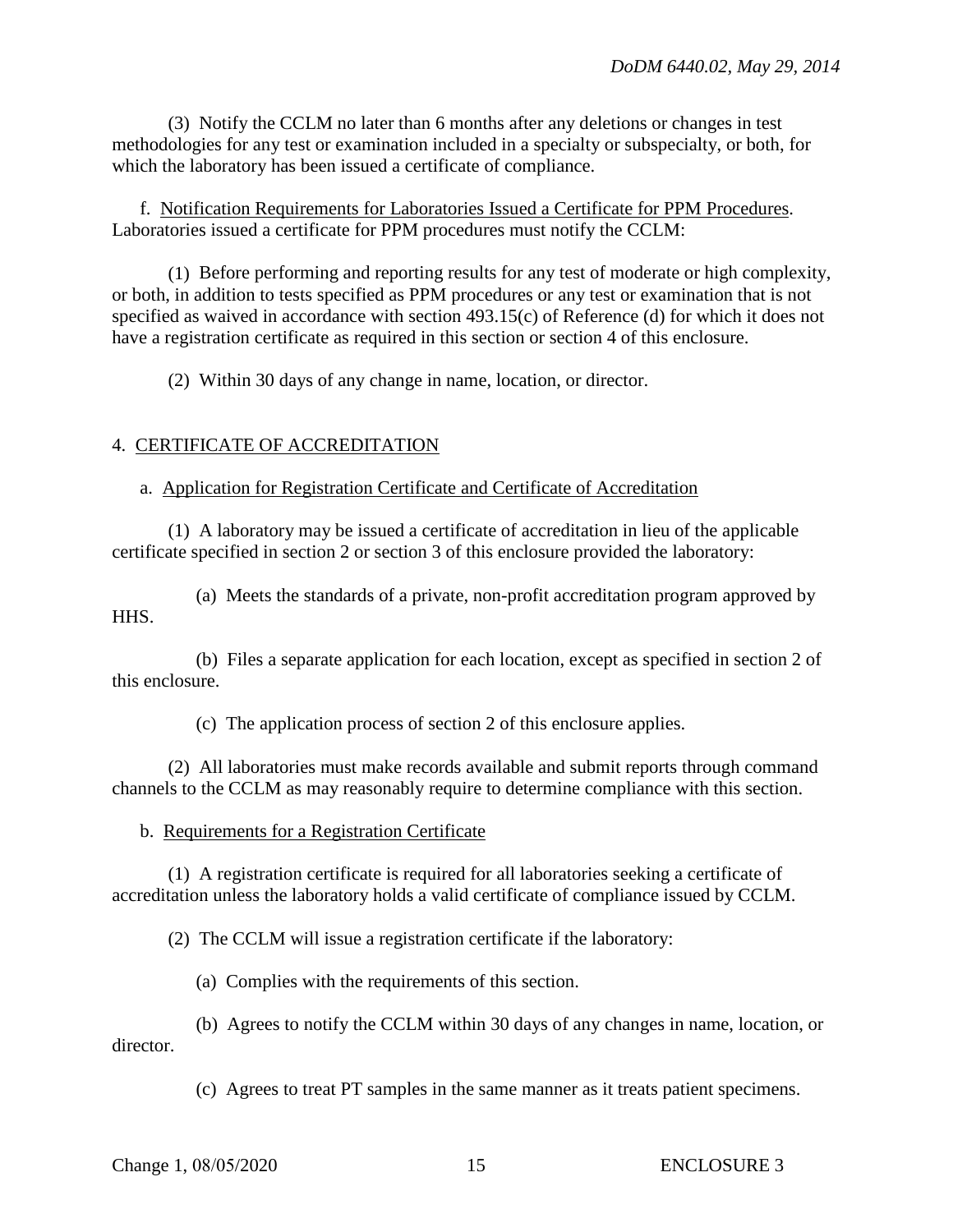(3) The laboratory must provide the CCLM with proof of accreditation by an approved accreditation program (or in the case of non-fixed MTFs, proof of compliance from an inspection by CCLM within 11 months of issuance of the registration certificate or prior to the expiration of the certificate of compliance. If such proof of accreditation or inspection by CCLM is not supplied within a time frame specified in this section, the laboratory must continue to meet, the requirements of section 3 of this enclosure.

(4) In accordance with section 21 of this enclosure, the CCLM will, through command channels, initiate suspension, revocation, or limitation of a laboratory's registration certificate and will deny the laboratory's application for a certificate of accreditation, if applicable, for failure to comply with the requirements set forth in this section. The CCLM, may also impose certain alternative sanctions.

(5) A registration certificate is valid for a period of no more than 2 years. However, it may be extended if compliance has not been determined by a private, non-profit accreditation program approved by HHS or the CCLM before the expiration date of the registration certificate.

(6) In the event that the laboratory does not meet the requirements of this section, the CCLM will, through command channels:

(a) Deny a laboratory's request for a certificate of accreditation.

(b) Notify the laboratory if it must meet the requirements for a certificate as defined in section 3 of this enclosure.

(c) Provide the laboratory with a statement of grounds on which the application denial is based.

(d) Offer an opportunity for appeal on the application denial in accordance with section 21 of this enclosure. If the laboratory appeals within the time specified by the CCLM, the laboratory will retain its registration certificate or extended registration certificate until an appeal decision is made by the CCLM in accordance with section 21 of this enclosure, unless the CCLM finds that conditions at the laboratory pose an imminent and serious risk to human health.

#### c. Requirements for a Certificate of Accreditation

(1) The CCLM will issue a certificate of accreditation to a laboratory if the laboratory meets the requirements of this section or, if applicable, section 3 of this enclosure.

(2) Laboratories issued a certificate of accreditation must:

(a) Treat PT samples in the same manner as patient samples.

(b) Meet the requirements of this section.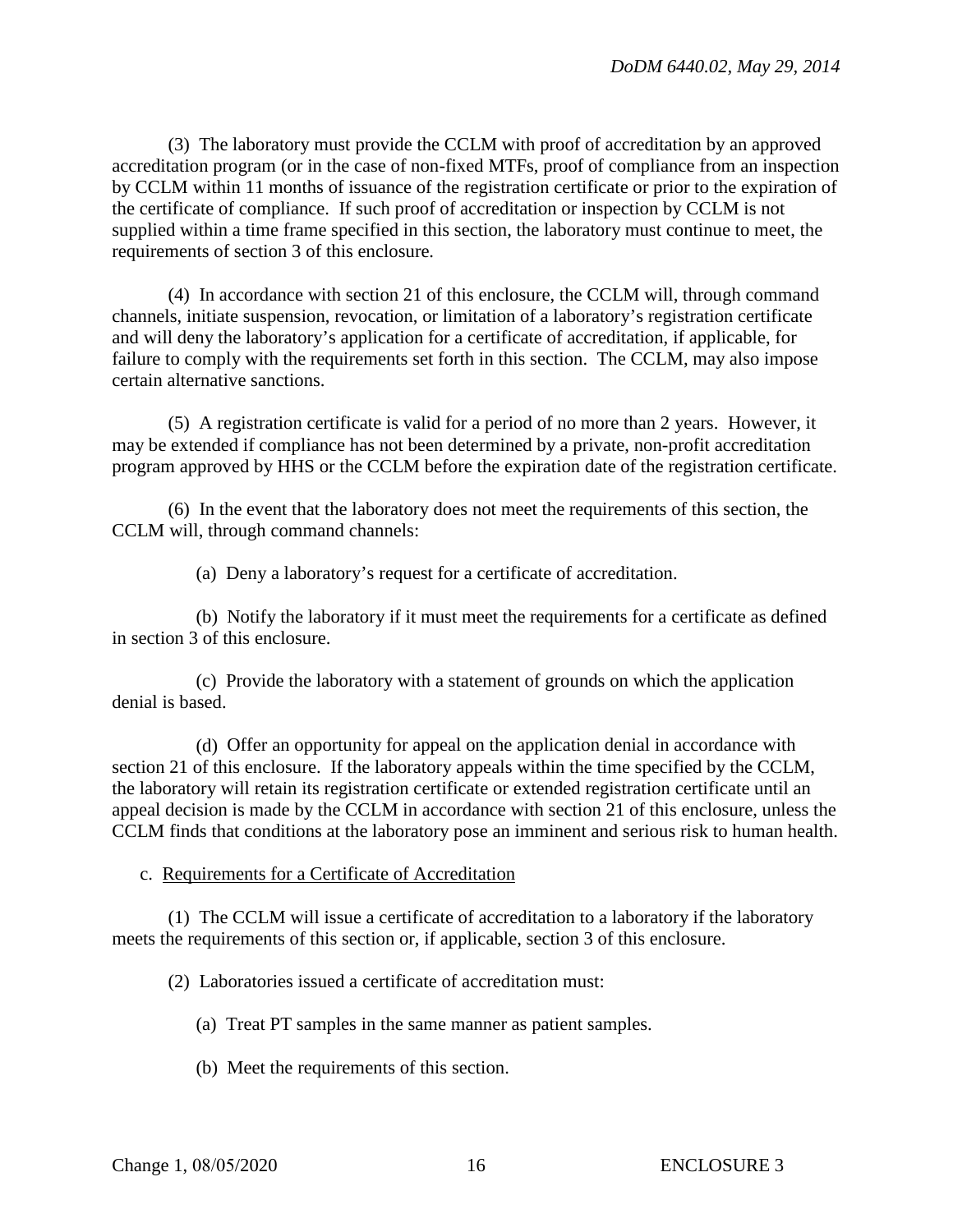(c) Comply with the requirements of an approved accreditation program.

(d) Permit random sample validation and complaint inspections as required in section 20 of this enclosure.

(e) Permit the CCLM to monitor the correction of any deficiencies found through the inspections specified in this section.

(f) Authorize the accreditation program to release to the CCLM the laboratory's inspection findings whenever the CCLM conducts random sample or complaint inspections.

(g) Authorize the accreditation program to submit to the CCLM the laboratory's PT results.

(3) A laboratory failing to meet the requirements of this section:

(a) Will no longer meet the requirements of CLIP by virtue of its accreditation in an approved accreditation program.

(b) Will be subject to full determination of compliance by the CCLM.

(c) May be subject to suspension, revocation, or limitation of the laboratory's certificate of accreditation, or to certain alternative sanctions.

(4) A certificate of accreditation issued under this section is valid for no more than 2 years; however, the certificate may be extended if compliance has not been determined by the CCLM prior to the expiration date of the certificate. In the event of a non-compliance determination as a result of a random sample validation or complaint inspection, a laboratory will be subject to a full review by the CCLM.

(5) Failure to meet the applicable requirements of the CLIP will result in an action by the CCLM to suspend, revoke or limit the certificate of accreditation. The CCLM will, through command channels:

(a) Provide the laboratory with a statement of grounds on which the determination of noncompliance is based.

(b) Notify the laboratory if it is eligible to apply for a certificate as defined in section 3 of this enclosure.

(c) Offer an opportunity for appeal as provided in section 21 of this enclosure.

(d) If the laboratory appeals within the time frame specified by the CCLM, it retains its certificate of accreditation or extended certificate of accreditation until an appeal decision is made by the CCLM as provided in section 21 of this enclosure, unless the CCLM finds that conditions at the laboratory pose an imminent and serious risk to human health.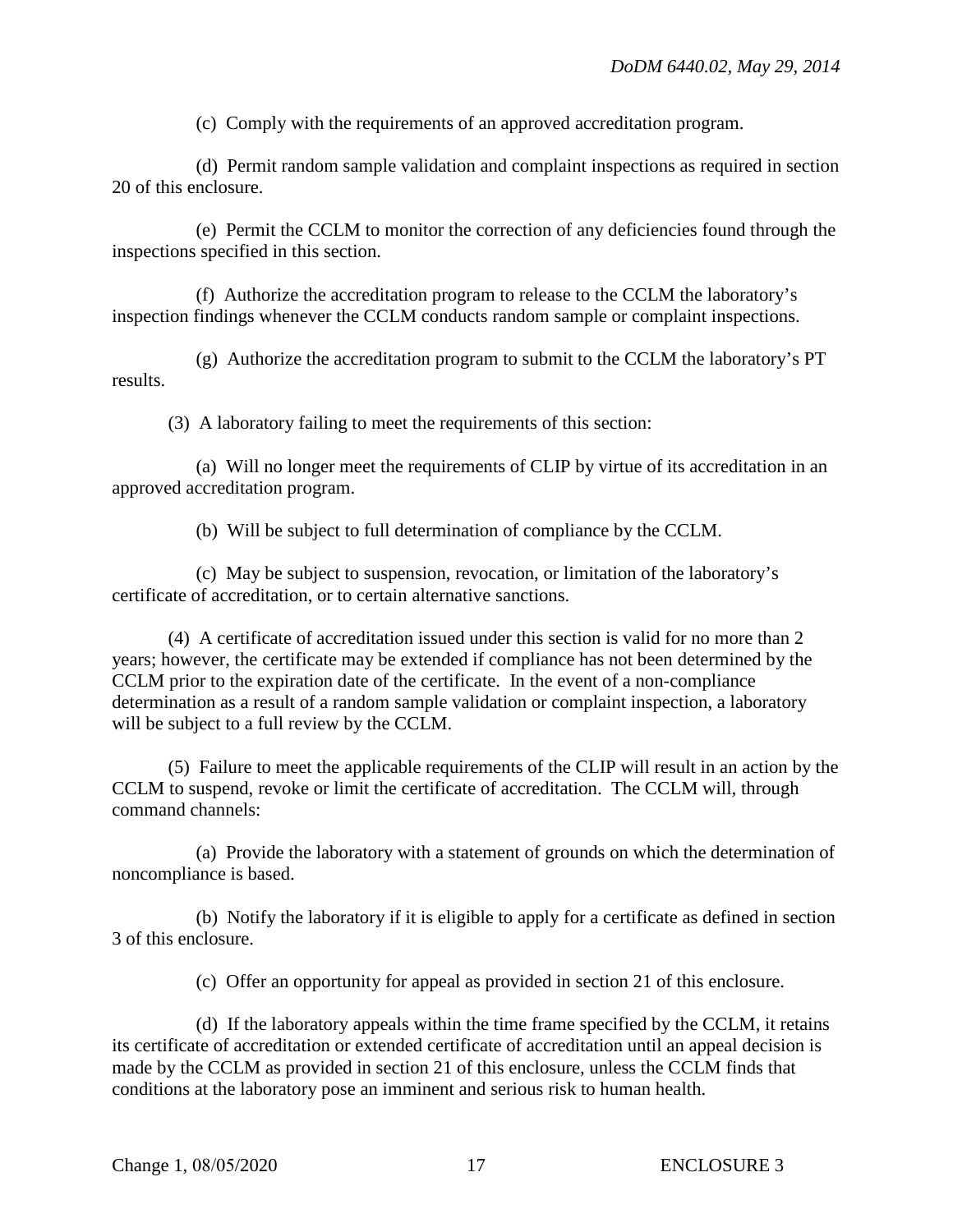(6) In the event the accreditation organization's approval is removed by HHS, the laboratory will be subject to the applicable requirements of section 3 or this section of this enclosure.

(7) A laboratory seeking to renew its certificate of accreditation must:

(a) Complete and return the renewal application through command channels to the CCLM 1 to 3 months prior to the expiration of the certificate of accreditation. In the event of a non-compliance the procedures in paragraphs  $3d(5)(a)$  and  $3d(5)(b)$  of this enclosure will be followed.

(b) Submit a copy of the letter from a Centers for Medicare & Medicaid Services (CMS) deemed agency granting accreditation with the application or within 30 days of receipt of the accreditation notice.

(c) Meet the requirements of this section.

(8) If the CCLM determines that the renewal application for a certificate of accreditation is to be denied or limited, the CCLM will, thorough the MTF's chain of command, notify the laboratory in writing of:

(a) The basis for denial of the application.

(b) Whether the laboratory is eligible for a certificate as defined in section 3 of this enclosure.

(c) The opportunity for appeal of the CCLM's action to deny the renewal application for a certificate of accreditation as provided in section 21 of this enclosure.

(d) If the laboratory appeals within the time frame specified by the CCLM, it retains its certificate of accreditation or extended certificate of accreditation until an appeal decision is made by the ASD(HA) as provided in section 21 of this enclosure, unless the ASD(HA) finds that conditions at the laboratory pose an imminent and serious risk to human health.

d. Notification Requirements for Laboratories Issued a Certificate of Accreditation. Laboratories issued a certificate of accreditation must:

(1) Notify the CCLM and the approved accreditation program within 30 days of any changes in name, location, or director.

(2) Notify the approved accreditation program no later than 6 months after performing any test or examination within a specialty or subspecialty area that is not included in the laboratory's accreditation, so that the accreditation organization can determine compliance and the certificate of accreditation can be amended.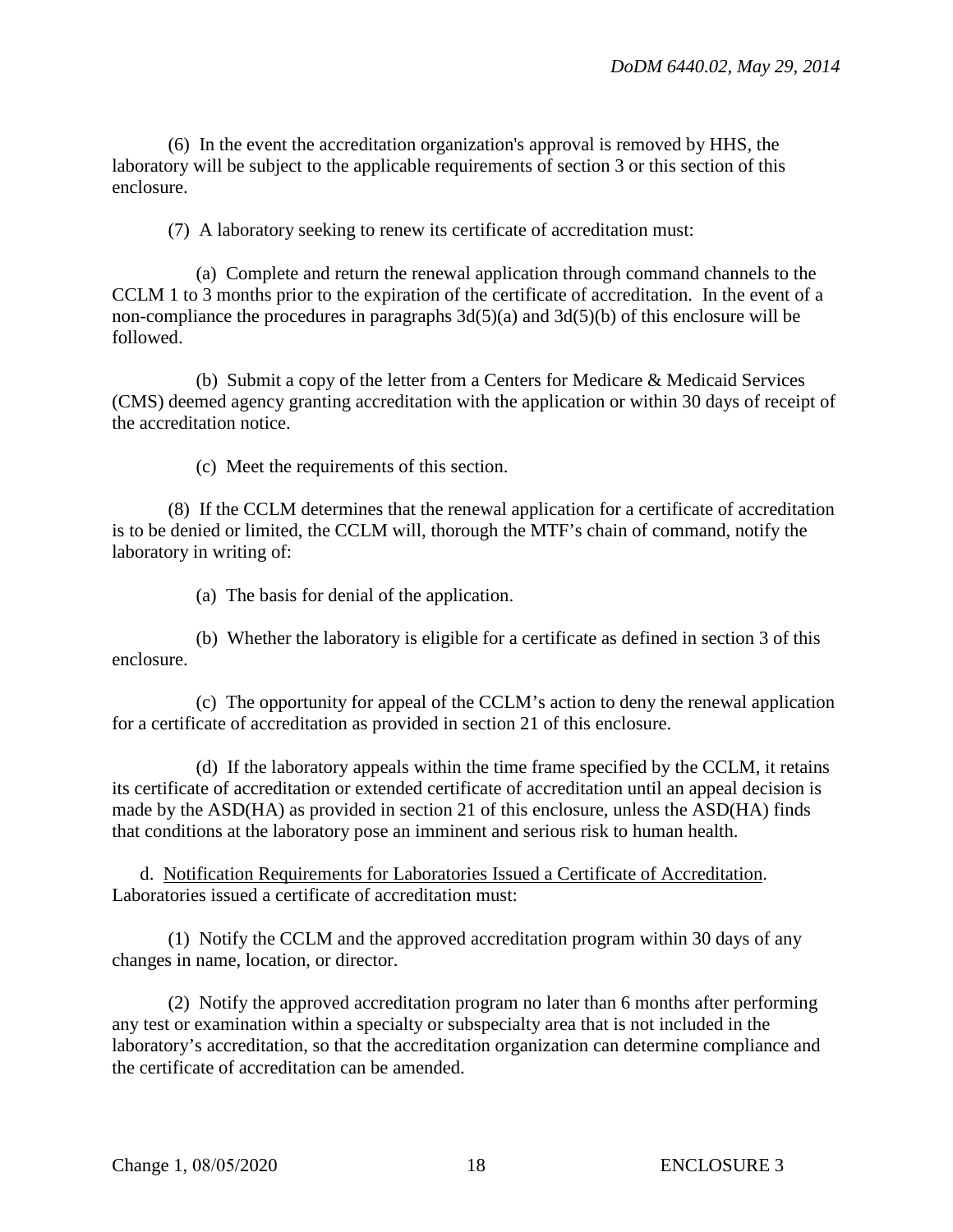(3) Notify the accreditation program no later than 6 months after any deletions or changes in test methodologies for any test or examination included in a specialty or subspecialty, or both, for which the laboratory has been issued a certificate of accreditation.

#### 5. ACCREDITATION BY A PRIVATE, NONPROFIT ACCREDITATION ORGANIZATION

a. General Requirements for Laboratories. The CCLM may deem a laboratory to meet all applicable CLIP requirements through accreditation by a private, nonprofit accreditation program (that has been granted deemed status by CMS) if the following conditions are met:

(1) The requirements of the accreditation organization are equal to or more stringent than the CLIP condition level requirements specified in this enclosure, and the laboratory would meet the condition level requirements if it were inspected against these requirements.

(2) The accreditation program is approved by CMS.

(3) The laboratory authorizes the approved accreditation organization to release to the CCLM all records and information required and permits inspections as outlined in this enclosure.

#### b. Accreditation Policy

(1) All eligible medical laboratories located in a fixed MTF within the DoD MHS will be accredited by the Commission on Inspection and Accreditation of the College of American Pathologists (CAP).

(2) All fixed MTFs, ambulatory care clinics, and troop medical clinics, decentralized laboratories or point-of-care testing sites performing moderate or high complexity testing will be accredited by CAP.

(3) All fixed MTFs, ambulatory care clinics, and troop medical clinics, including their assigned laboratories performing waived or PPM testing may be accredited by and follow the guidelines of The Joint Commission (TJC) or be accredited by CAP.

(4) Laboratories performing high or moderate complexity testing but not associated with an MTF will be inspected biennially and accredited by the CAP, TJC, or the Commission on Office Laboratory Accreditation.

(5) A laboratory seeking to meet CLIP requirements through accreditation by an approved accreditation organization must :

(a) Obtain a certificate of accreditation as required in section 4 of this enclosure.

(b) Meet the PT requirements in section 6 of this enclosure.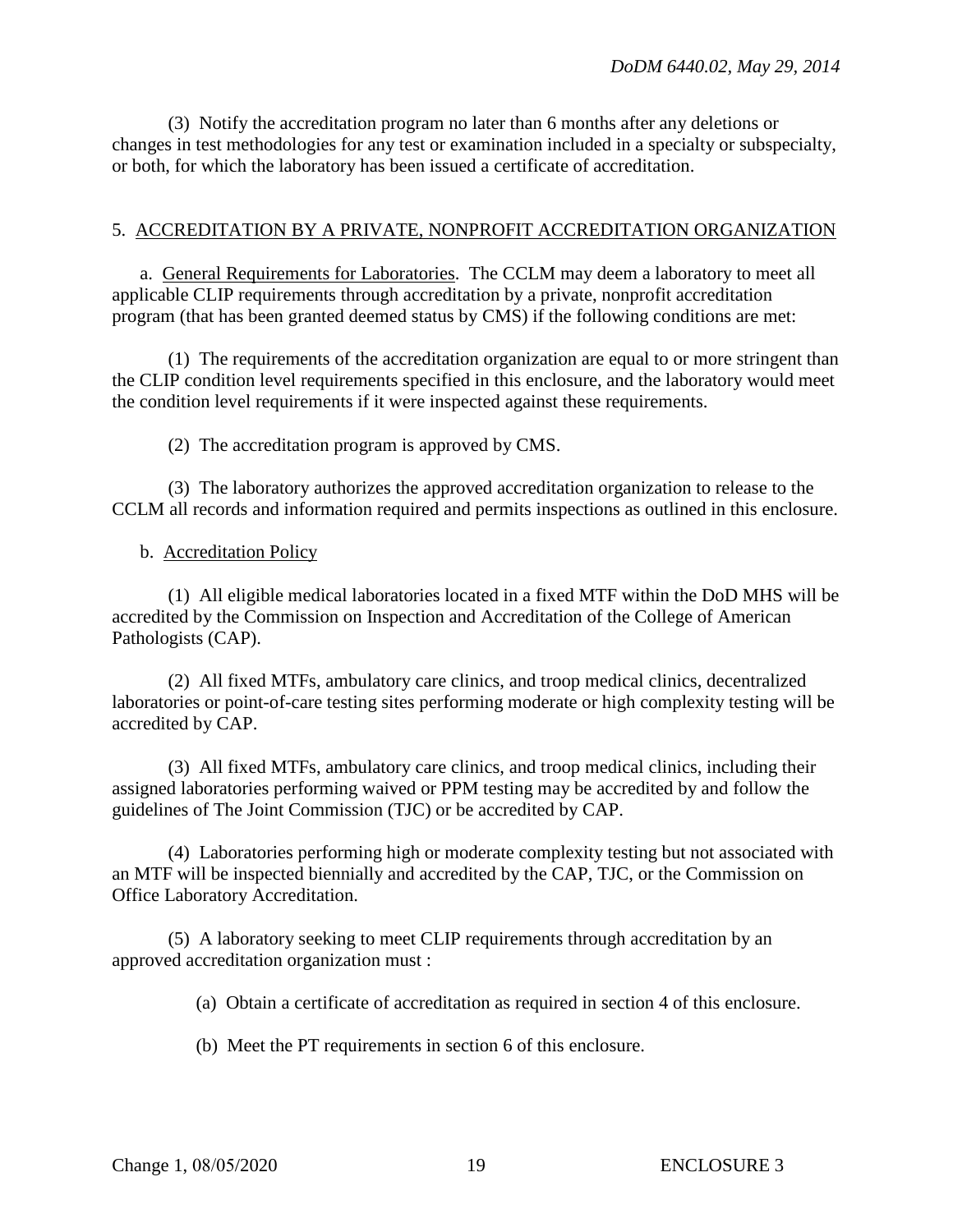(c) Authorize its PT organization to furnish to its accreditation organization the results of the laboratory's participation in an approved PT program for the purpose of monitoring the laboratory's PT and for making the annual PT results, along with explanatory information required to interpret the PT results, available on a reasonable basis, upon request of any person. A laboratory that refuses to authorize release of its PT results is no longer deemed to meet the condition level requirements and is subject to a full review by the CCLM, in accordance with section 20 of this enclosure, and may be subject to the suspension or revocation of its certificate of accreditation under section 21 of this enclosure.

(d) Authorize its accreditation organization to release to the CCLM the laboratory's PT results.

(e) Authorize its accreditation organization to release to the CCLM a notification of the actions taken by the organization as a result of the unsuccessful participation in a PT program within 30 days of the initiation of the action. Based on this notification, the CCLM may take adverse action against a laboratory that fails to participate successfully in an approved PT program.

(6) After an accreditation organization has withdrawn or revoked its accreditation of a laboratory, the laboratory retains its certificate of accreditation for 45 days after the laboratory receives notice of the withdrawal or revocation of the accreditation, or the effective date of any action taken by the CCLM, whichever is earlier.

c. Validation Inspections - Basis and Focus

(1) The CCLM may conduct an inspection of an accredited laboratory that has been issued a certificate of accreditation on a representative sample basis or in response to a substantial allegation of noncompliance.

(2) Validation inspection may be conducted on a representative sample basis.

(a) If the CCLM conducts a validation inspection on a representative sample basis, the inspection is comprehensive, addressing all condition level requirements, or it may be focused on a specific condition level requirement.

(b) The number of laboratories sampled is sufficient to allow a reasonable estimate of the performance of the accreditation organization.

(3) Validation inspection may be conducted in response to a substantial allegation of noncompliance.

(a) If the CCLM conducts a validation inspection in response to a substantial allegation of noncompliance, the inspection focuses on any condition level requirement that the CCLM determines to be related to the allegation.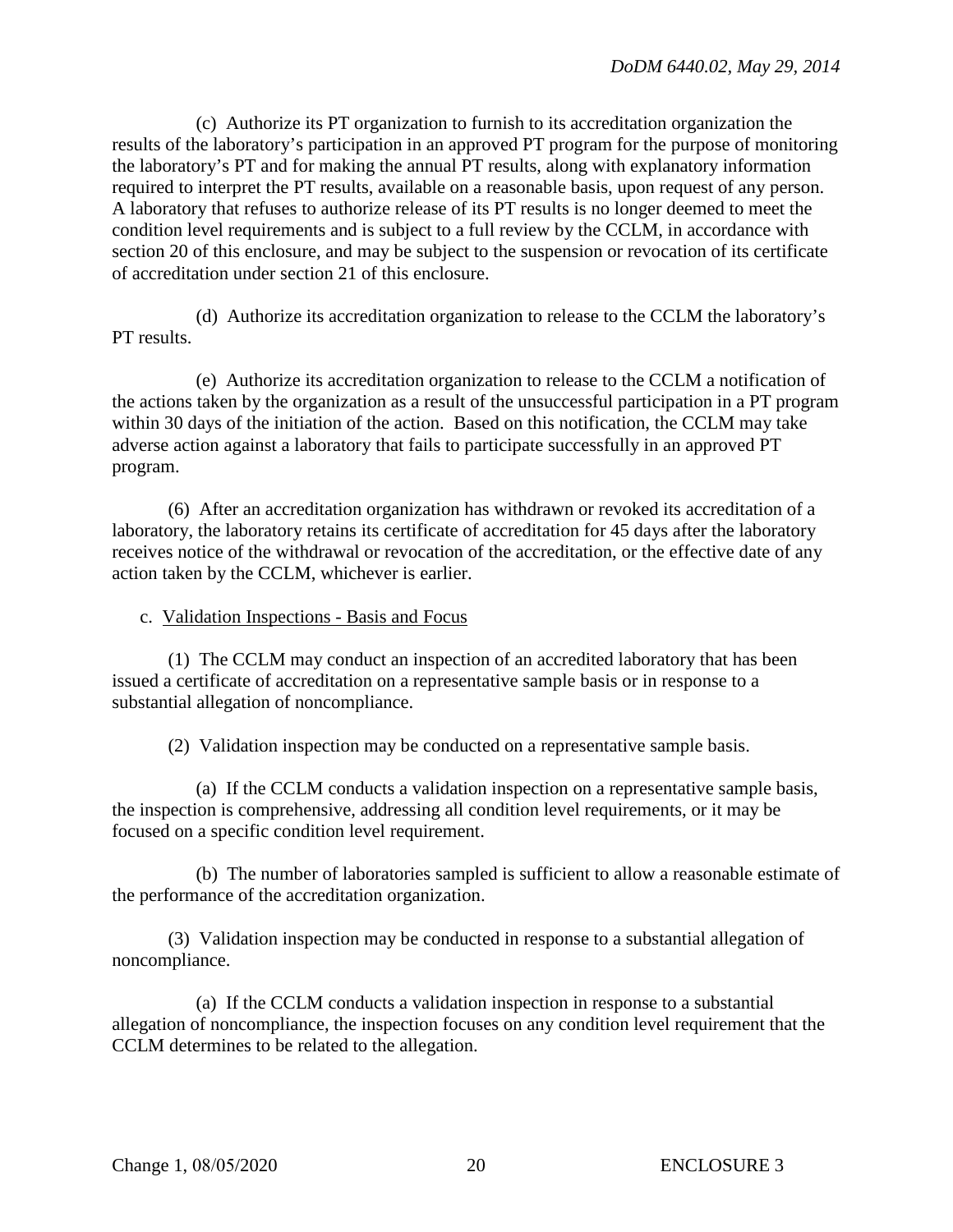(b) If the CCLM substantiates a deficiency and determines that the laboratory is out of compliance with any condition level requirement, the CCLM may conduct a full CLIP inspection. CCLM may choose to use the CMS-deemed agency's inspection standards, guidelines, or protocols to evaluate the quality of the inspection process.

d. Selection for Validation Inspection - Laboratory Responsibilities. A laboratory selected for a validation inspection must:

(1) Authorize its accreditation organization to release to the CCLM, on a confidential basis, a copy of the laboratory's most recent full, and any subsequent partial, inspection.

(2) Authorize the CCLM to conduct a validation inspection.

(3) Provide the CCLM with access to all facilities, equipment, materials, records, and information that the CCLM determines have a bearing on whether the laboratory is being operated in accordance with the requirements in section 4 of this enclosure and permit the CCLM to copy material or require the laboratory to submit material.

(4) If the laboratory possesses a valid certificate of accreditation, authorize the CCLM to monitor the correction of any deficiencies found through the validation inspection.

## e. Refusal to Cooperate with Validation Inspection

(1) A laboratory with a certificate of accreditation that refuses to cooperate with a validation inspection by failing to comply with the requirements in this section:

(a) Is subject to full review by the CCLM.

(b) May be subject to suspension, revocation, or limitation of its certificate of accreditation under section 21 of this enclosure.

(2) A laboratory with a certificate of accreditation is deemed to meet the condition level requirements by virtue of its accreditation when:

(a) The laboratory withdraws any prior refusal to authorize its accreditation organization to release a copy of the laboratory's current accreditation inspection, PT results, or notification of any adverse actions resulting from PT failure.

(b) The laboratory withdraws any prior refusal to allow a validation inspection.

(c) CCLM finds that the laboratory meets all the condition level requirements.

f. Consequences of a Finding of Noncompliance as a Result of a Validation Inspection. If a validation inspection results in a finding that an accredited laboratory is out of compliance with one or more condition level requirements, the laboratory is subject to: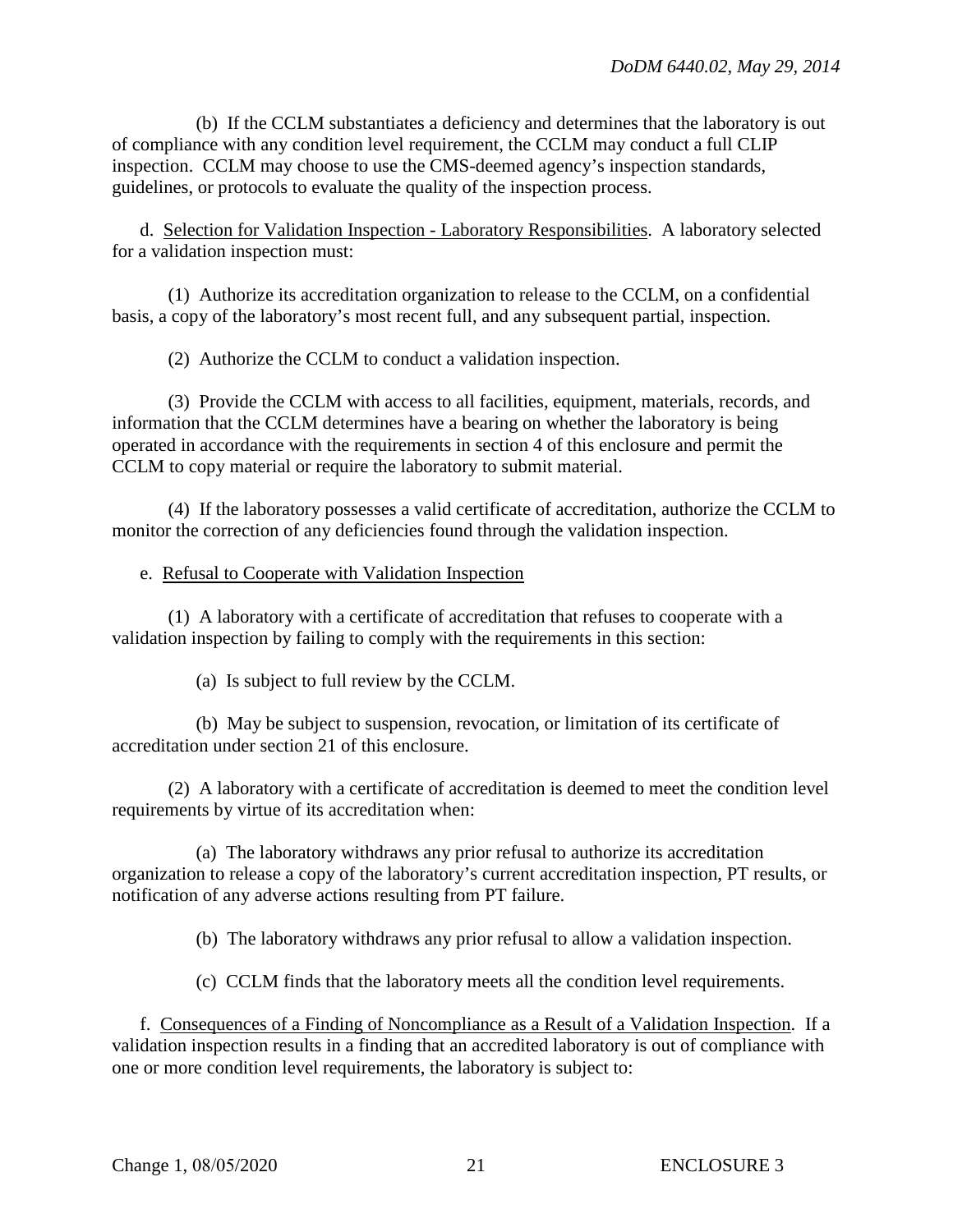(1) The same requirements and survey and enforcement processes applied to laboratories that are not accredited and that are found out of compliance following an inspection under this enclosure.

(2) Full review by the CCLM, in accordance with this enclosure; that is, the laboratory is subject to the principal and alternative sanctions in section 21 of this enclosure.

## g. Disclosure of Accreditation or Validation Inspection Results

(1) CCLM may disclose accreditation organization inspection results to the public only if the results are related to an enforcement action taken by the CCLM.

(2) CCLM may disclose the results of all validation inspections conducted by the CCLM.

# h. Removal of Deeming Authority

(1) The CCLM will review all CMS deeming authority removal actions and forward a recommendation for action to OCCLM.

(2) The effect on laboratory status of withdrawal of deeming authority approval:

(a) Accredited laboratory. After CMS withdraws approval of an accreditation organization's deeming authority, the certificate of accreditation of each affected laboratory continues in effect for 60 days after it receives notification of the withdrawal of approval.

(b) Extension. After CMS withdraws approval of an accreditation organization, the CCLM may extend the period for an additional 60 days for a laboratory if it determines that the laboratory submitted an application for accreditation to an approved accreditation organization or an application for the appropriate certificate to the CCLM before the initial 60-day period ends.

# 6. PARTICIPATION IN PT

# a. Condition: Enrollment and Testing of Samples

(1) Each laboratory, unless otherwise exempt as specified in the applicability statement of this manual, must enroll in a PT program that meets the criteria in sections 8 and 9 of this enclosure and is approved by HHS. Laboratories must enroll in an approved program or programs for each of the specialties and subspecialties for which it seeks certification. A laboratory must test the samples in the same manner as patient specimens.

(2) Non-fixed DoD medical laboratories and personnel participating in military contingency operations, operating in an active theater of operations, or otherwise considered deployed (as defined in section 22 of this enclosure) are exempt from participation in an external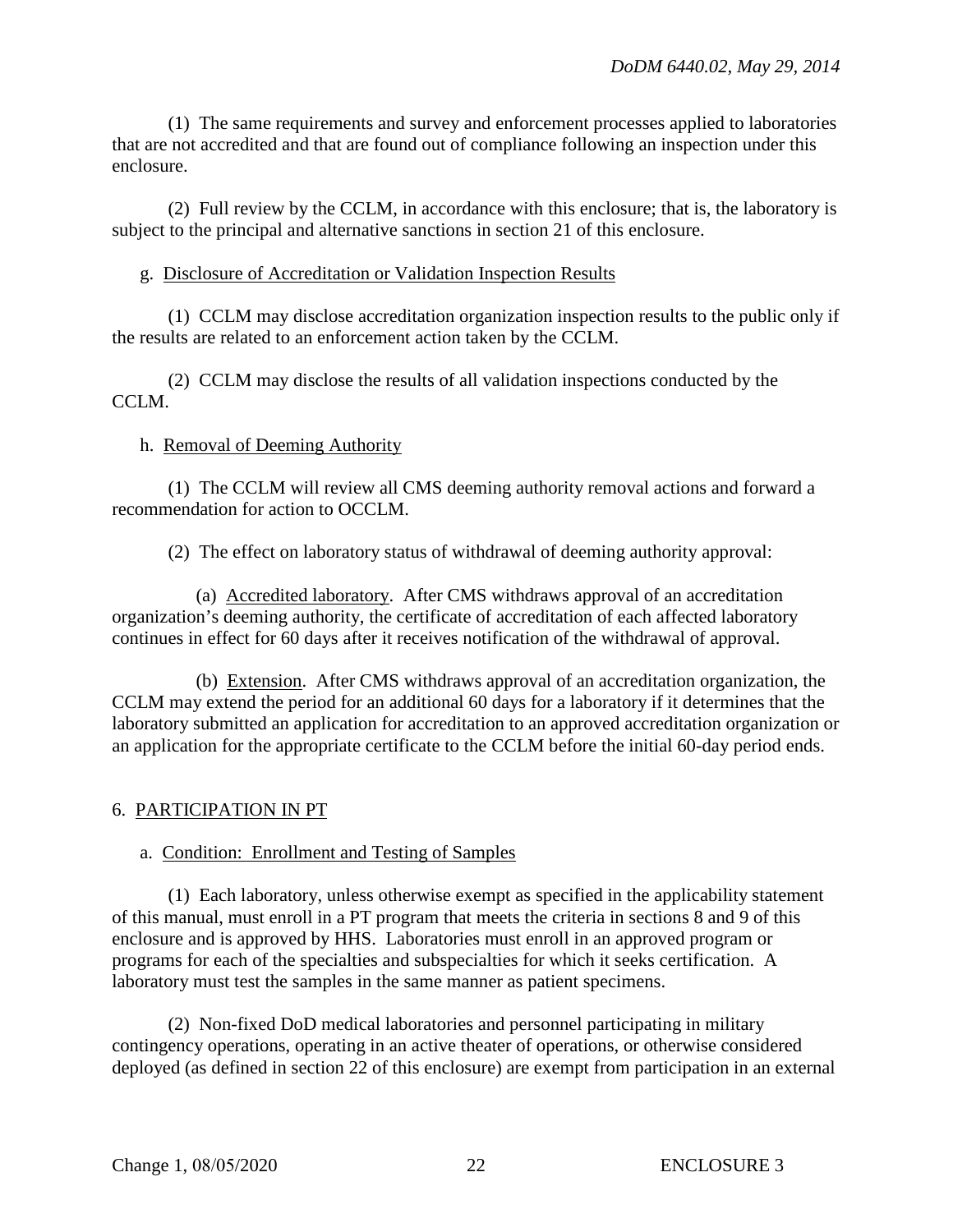PT program. Fixed laboratories located overseas must participate in a CMS-approved PT program.

(3) The laboratory must:

(a) Notify the CCLM of the approved program or programs in which it chooses to participate to meet the PT requirements of this section.

(b) Designate the program or programs to be used for each specialty, subspecialty, and analyte or test to determine compliance with this section if the laboratory participates in more than one PT program approved by CMS. For those tests performed by the laboratory that are not included in section 9 of this enclosure, a laboratory must establish and maintain the accuracy and reliability of its testing procedures, in accordance with section 12 of this enclosure.

(c) For each specialty, subspecialty, and analyte or test, participate in one approved PT program or programs for 1 year before designating a different program and must notify the CCLM before any change in designation.

(d) Authorize the PT program to release to the CCLM all data required to:

1. Determine the laboratory's compliance with this section.

2. Make PT results available to DoD authorized health care beneficiaries as required in section 493.801 of Reference (d).

(4) The laboratory must examine or test, as applicable, the PT samples it receives from the PT program in the same manner it tests patient specimens.

(a) The samples must be examined or tested with the laboratory's regular patient workload by personnel who routinely perform the testing in the laboratory using the laboratory's routine methods. The individual testing or examining the samples and the laboratory director must attest to the routine integration of the samples into the patient workload using the laboratory's routine methods.

(b) The laboratory must test samples the same number of times that it routinely tests patient samples.

(c) Laboratories that perform tests on PT samples must not engage in any interlaboratory communications pertaining to the results of PT sample(s) until after the date by which the laboratory must report PT results to the program for the testing event in which the samples were sent. Laboratories with multiple testing sites or separate locations must not participate in any communications or discussions across sites or locations concerning PT sample results until after the date by which the laboratory must report PT results to the program.

(d) The laboratory will not send PT samples or portions of samples to another laboratory for any analysis that it is certified to perform in its own laboratory. Any laboratory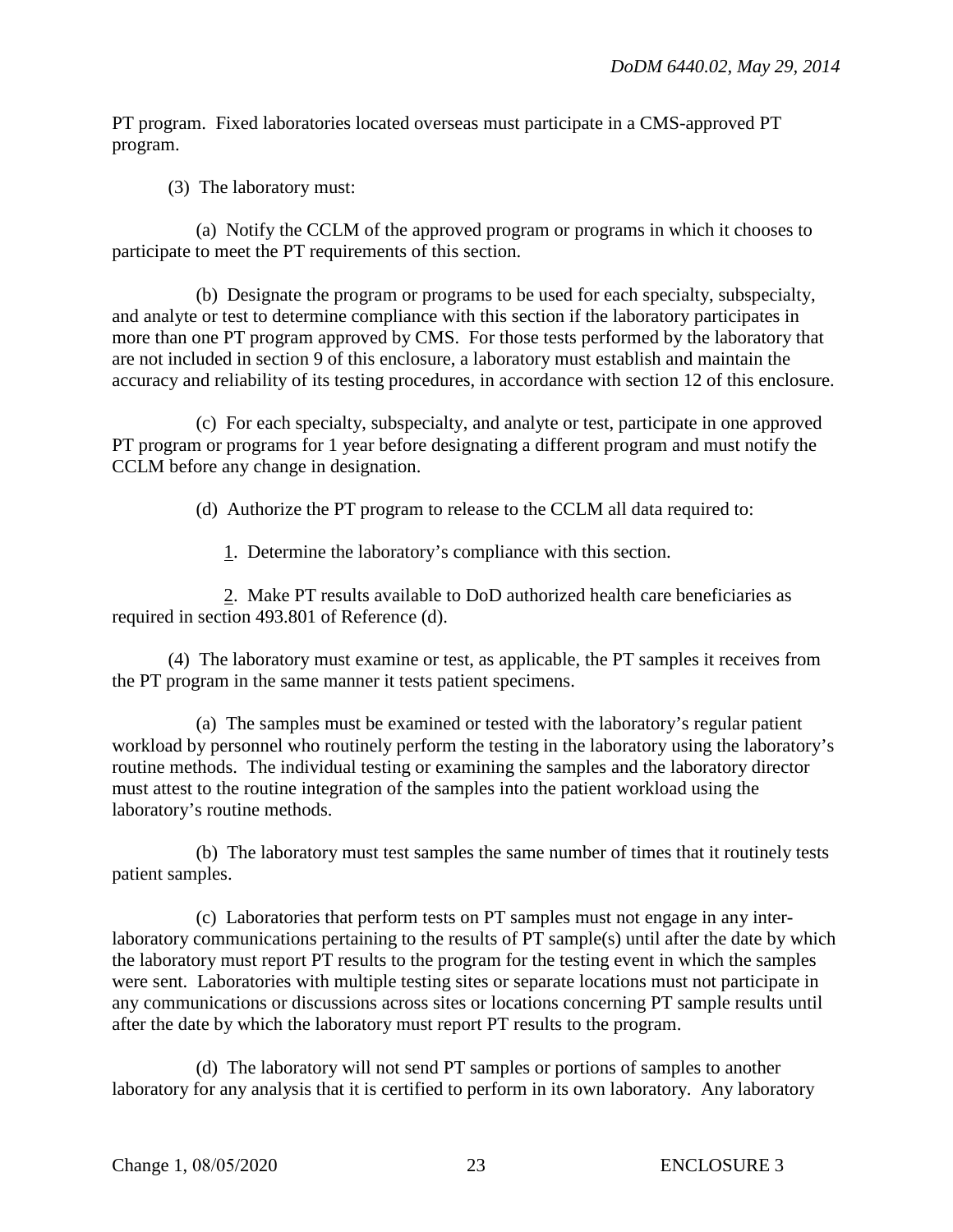that the CCLM determines intentionally referred its PT samples to another laboratory for analysis will be subject to appropriate sanctions in accordance with section 21 of this enclosure. Any DoD laboratory that receives PT samples from another laboratory for testing must notify the CCLM of the receipt of those samples.

(e) The laboratory must document the handling, preparation, processing, examination, and each step in the testing and reporting of results for all PT samples. The laboratory must maintain a copy of all records, including a copy of the PT program report forms used by the laboratory to record PT results. These reports include the attestation statement provided by the PT program, signed by the analyst and the laboratory director, documenting that PT samples were tested in the same manner as patient specimens, for a minimum of 2 years from the date of the PT event.

(f) PT is required for only the test system, assay, or examination used as the primary method for patient testing during the PT event.

## b. Condition: Successful Participation For Laboratories Performing Non-Waived Testing

(1) Each laboratory performing non-waived testing must successfully participate in a PT program approved by CMS, if applicable, as described in sections 8 and 9 of this enclosure for each specialty, subspecialty, and analyte or test in which the laboratory is certified under CLIP.

(2) The scores from each test in a PT program will be graded with equal emphasis. There will be no distinction made between regulated and unregulated analytes when grading PT.

(3) Each test analyte will be graded individually rather than combining certain procedures into subspecialty groups (e.g., gram stain, organism identification, and sensitivity will be graded as three separate tests rather than a combined subspecialty procedure).

(4) Except as specified in this section, if a laboratory fails to participate successfully in PT for a given specialty, subspecialty, analyte or test, as defined in this section, or fails to take remedial action when an individual fails gynecologic cytology PT, sanctions will be taken as defined in section 21 of this enclosure.

(5) If a laboratory fails to perform successfully in a CMS-approved PT program, for the initial unsuccessful performance, the CCLM may, through Service's Surgeon General, direct the laboratory to undertake training of its personnel or to obtain technical assistance, or both. This may be done rather than imposing alternative or principle sanctions except when:

(a) There is immediate jeopardy to patient health and safety.

(b) The laboratory fails to provide the CCLM with satisfactory evidence that it has taken steps to correct the problem identified by the unsuccessful PT performance.

(c) The laboratory has a poor compliance history.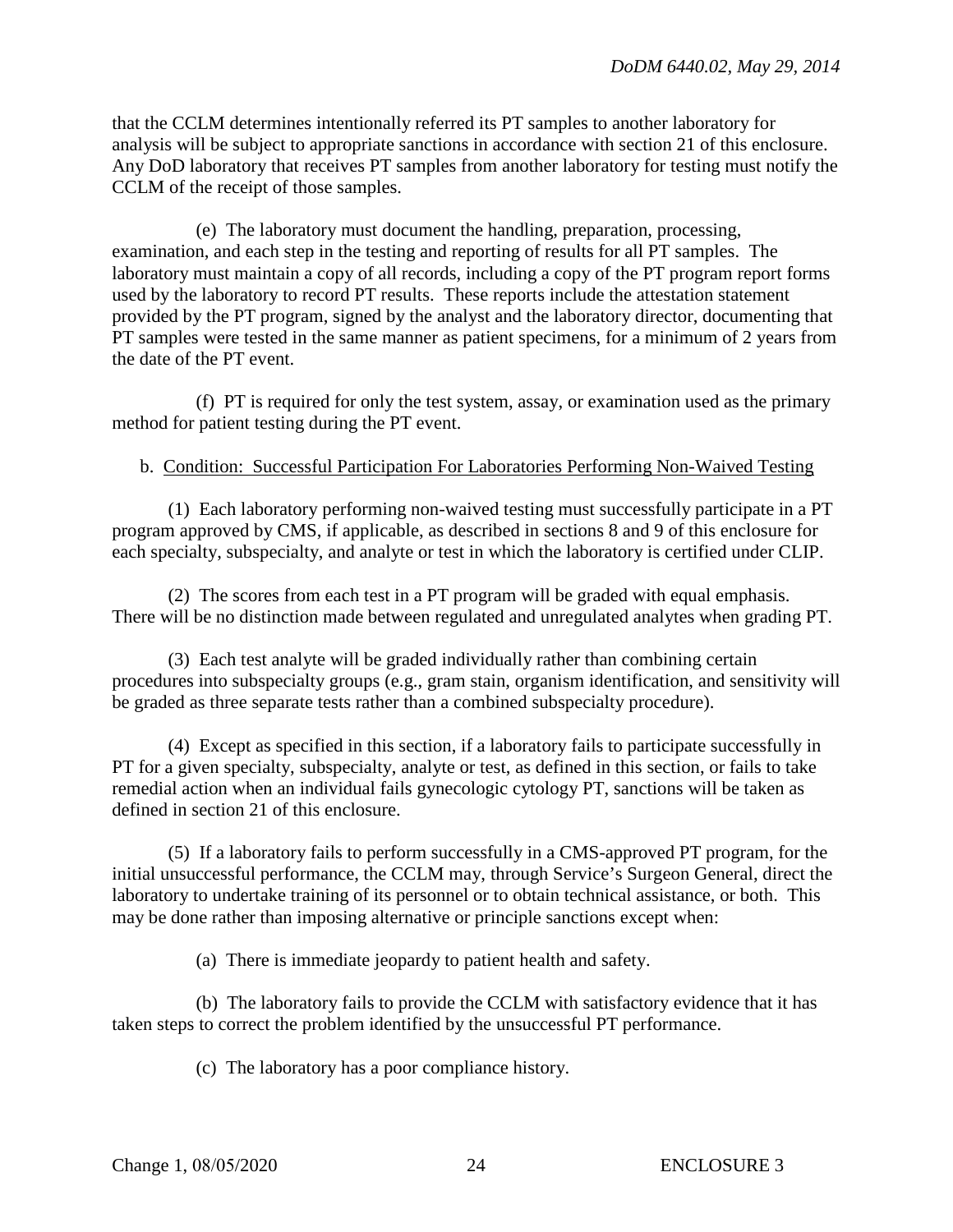## c. Condition: Successful Participation For Laboratories Performing Waived Testing

(1) Due to the proliferation of tests categorized as waived, DoD CLIP certificate of waiver laboratories and laboratories performing waived complexity testing under other types of CLIP certificates are also required to participate in PT when commercially available from a CMS-approved PT program. A prescriptive mechanism of setting PT performance criteria for waived tests and non-PT regulated non-waived analytes or tests that are included in a PT program is not specified by CMS and is solely at the discretion of the PT provider(s) and, for DoD, the Service Directors within the CCLM. Within the DoD, the determination of unsatisfactory PT performance for waived testing will generally be defined in the same manner as for non-waived testing, e.g., failure to attain a score of at least 80 percent of acceptable responses for each analyte in each testing event is unsatisfactory analyte performance for the testing event. Unsatisfactory analyte performance in 2 of 3 or 3 of 4 consecutive testing events will be considered unsuccessful analyte performance.

(2) The scores from each test in a PT program will be graded with equal emphasis. There will be no distinction made between regulated and unregulated analytes when grading PT.

(3) Each test analyte will be graded individually rather than combining certain procedures into subspecialty groups (e.g., gram stain, organism identification, and sensitivity will be graded as three separate tests rather than a combined subspecialty procedure).

(4) Except as specified in this section, if a laboratory fails to participate successfully in PT for a given specialty, subspecialty, analyte or test, or fails to take remedial action when an individual fails gynecologic cytology PT, sanctions will be taken in accordance with section 21 of this enclosure.

(5) If a laboratory fails to perform successfully in a CMS-approved PT program, for the initial unsuccessful performance, the CCLM may, through Service's Surgeon General, direct the laboratory to undertake training of its personnel or to obtain technical assistance, or both, rather than imposing alternative or principle sanctions except when:

(a) There is immediate jeopardy to patient health and safety.

(b) The laboratory fails to provide the CCLM with satisfactory evidence that it has taken steps to correct the problem identified by the unsuccessful PT performance.

(c) The laboratory has a poor compliance history.

d. Condition: Reinstatement of Laboratories. If a laboratory's certificate is suspended or limited by CCLM or the accrediting agency because it fails to participate successfully in PT for one or more specialties, subspecialties, analyte or test, or voluntarily withdraws its certification under CLIP for the failed specialty, subspecialty, or analyte, the laboratory must take corrective action. The laboratory must seek technical assistance or training, and demonstrate sustained satisfactory performance on two consecutive proficiency remedial recertification events; one of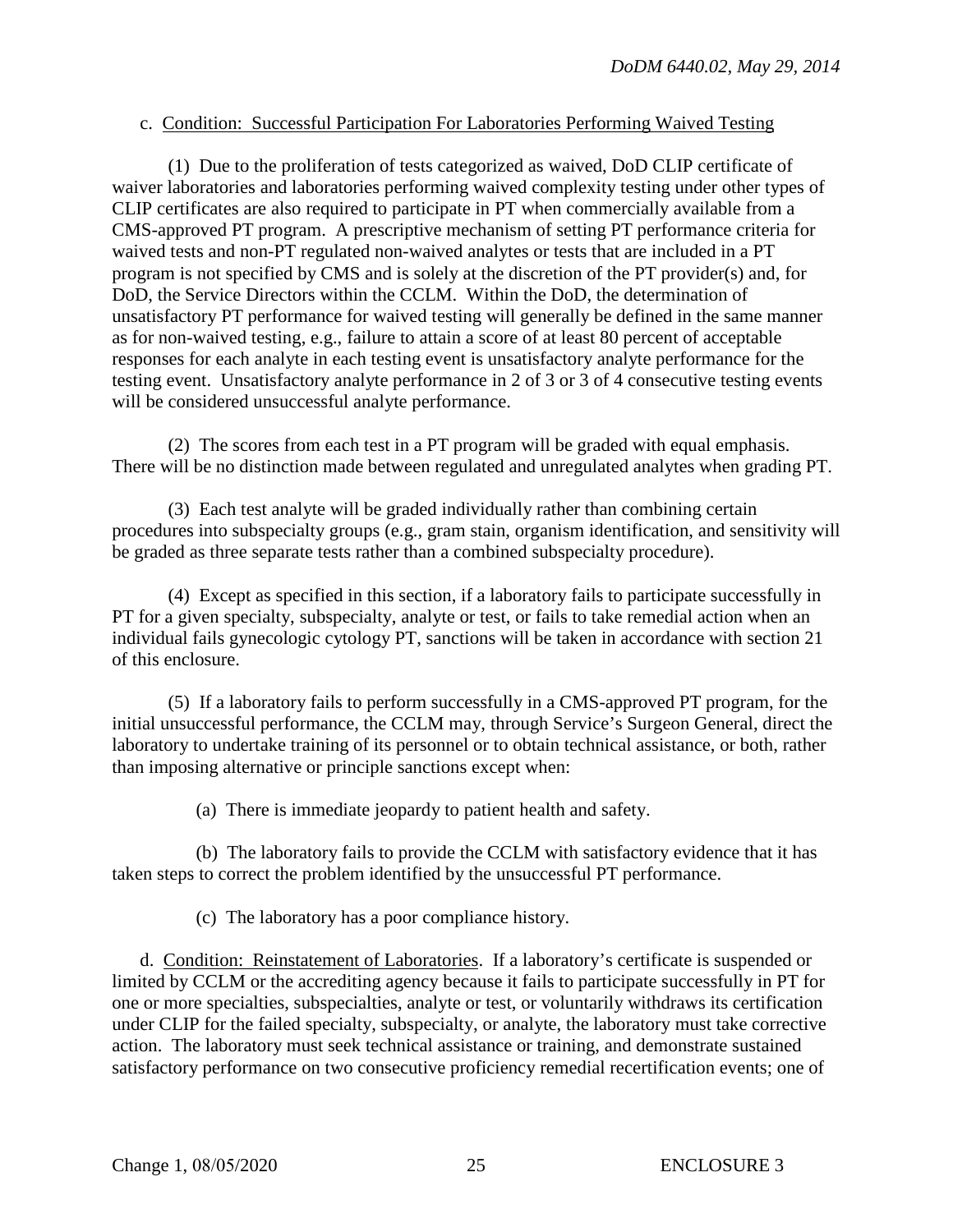which may be on site. CCLM will then consider all corrective actions taken when reviewing the laboratory's request for reinstatement of patient testing.

7. PT BY SPECIALTY AND SUBSPECIALTY. The various laboratory specialties for purposes of PT are as described in sections 493.821 through 493.865 of Reference (e).

## 8. PT PROGRAMS FOR NON-WAIVED TESTING

a. Approval of PT Programs. For a PT program to receive HHS approval, the program must be offered by a private, nonprofit organization or a federal or State agency, or entity acting as a designated agent for a State. Laboratory directors in overseas laboratories, with the concurrence of the respective Service's CCLM director, may approve the use of specific PT materials from a non-CMS approved PT program when consistent problems with the quality of testing materials shipped from a CMS-approved program in the United States are encountered. For analytes or tests specified in Reference (d), use of PT materials from a non-CMS approved program will be in addition to, not in lieu of, the use of PT materials from a CMS-approved program.

b. Administrative Responsibilities. The PT program must follow section 493.903 of Reference (e):

c. Non-Approved PT Programs. If a CMS approved PT program is determined by HHS to fail to meet any criteria contained in sections 493.901 through 493.959 of Reference (e) for approval of the PT program, CMS will notify the program and the program must notify the CCLM and all laboratories enrolled of the non-approval and the reasons for non-approval within 30 days of the notification.

9. PT PROGRAMS BY SPECIALTY AND SUBSPECIALTY. The content of approved PT programs is explained in sections 493.909 through 493.959 of Reference (e).

10. FACILITY ADMINISTRATION FOR NON-WAIVED TESTING. Each laboratory that performs non-waived testing must meet the applicable requirements in sections 493.1101 through 493.1105 of Reference (e) unless HHS approves a procedure that provides equivalent quality testing as specified in Appendix C of Centers for Medicare & Medicaid Service Publication 100-07 (Reference (h)).

## 11. QUALITY SYSTEM FOR NON-WAIVED TESTING INTRODUCTION

a. Each laboratory that performs non-waived testing must establish and maintain written policies and procedures that implement and monitor a quality system for all phases of the total testing process (preanalytic phase, analytic phase, and postanalytic phase) as well as general laboratory systems.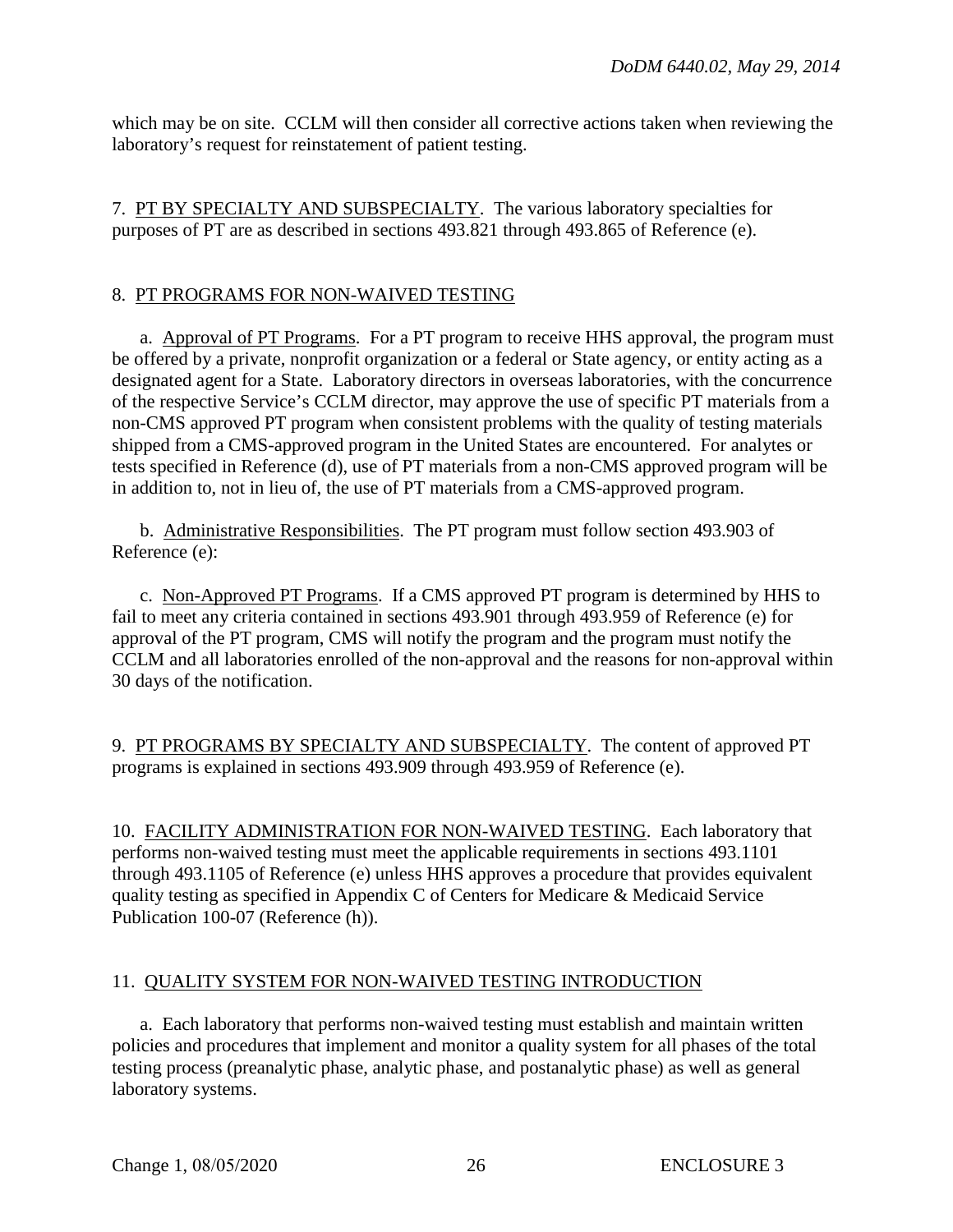b. The laboratory's quality systems must include a quality assessment component that ensures continuous improvement of the laboratory's performance and services through ongoing monitoring that identifies, evaluates, and resolves problems.

c. The various components of the laboratory's quality system are used to meet the requirements in this enclosure and must be appropriate for the specialties and subspecialties of testing the laboratory performs, services it offers, and clients it serves.

d. For each subspecialty the laboratory must follow the applicable conditions found in sections 493.1201 through 493.1227 of Reference (e).

## 12. QUALITY SYSTEM FOR NON-WAIVED TESTING - GENERAL LABORATORY SYSTEMS

a. Condition: General Laboratory Systems. Each laboratory that performs non-waived testing must meet the applicable general laboratory systems requirements in sections 493.1231 through 493.1236 of Reference (e) unless HHS approves a procedure, specified in Reference (h) that provides equivalent quality testing. The laboratory must monitor and evaluate the overall quality of the general laboratory systems and correct identified problems as specified in section 493.1239 of Reference (e) for each specialty and subspecialty of testing performed.

b. Standard: Confidentiality of Patient Information. The laboratory must ensure confidentiality of patient information throughout all phases of the total testing process that is under the laboratory's control.

c. Standard: Specimen Identification and Integrity. The laboratory must establish and follow written policies and procedures that ensure positive identification and optimum integrity of a patient's specimen from the time of collection or receipt of the specimen through completion of testing and reporting of results.

d. Standard: Complaint Investigations. The laboratory must have a system in place to ensure that it documents all complaints and problems reported to the laboratory. The laboratory must conduct investigations of complaints, when appropriate.

e. Standard: Communications. The laboratory must have a system in place to identify and document problems that occur as a result of a breakdown in communication between the laboratory and an authorized person (i.e., physician/doctor, physician's assistant, nurse practitioner) who orders or receives test results.

f. Standard: Personnel Competency Assessment Policies. As specified in the personnel requirements in sections 16, 17, 18, and 19 of this enclosure, the laboratory must establish and follow written policies and procedures to assess employee and, if applicable, consultant competency.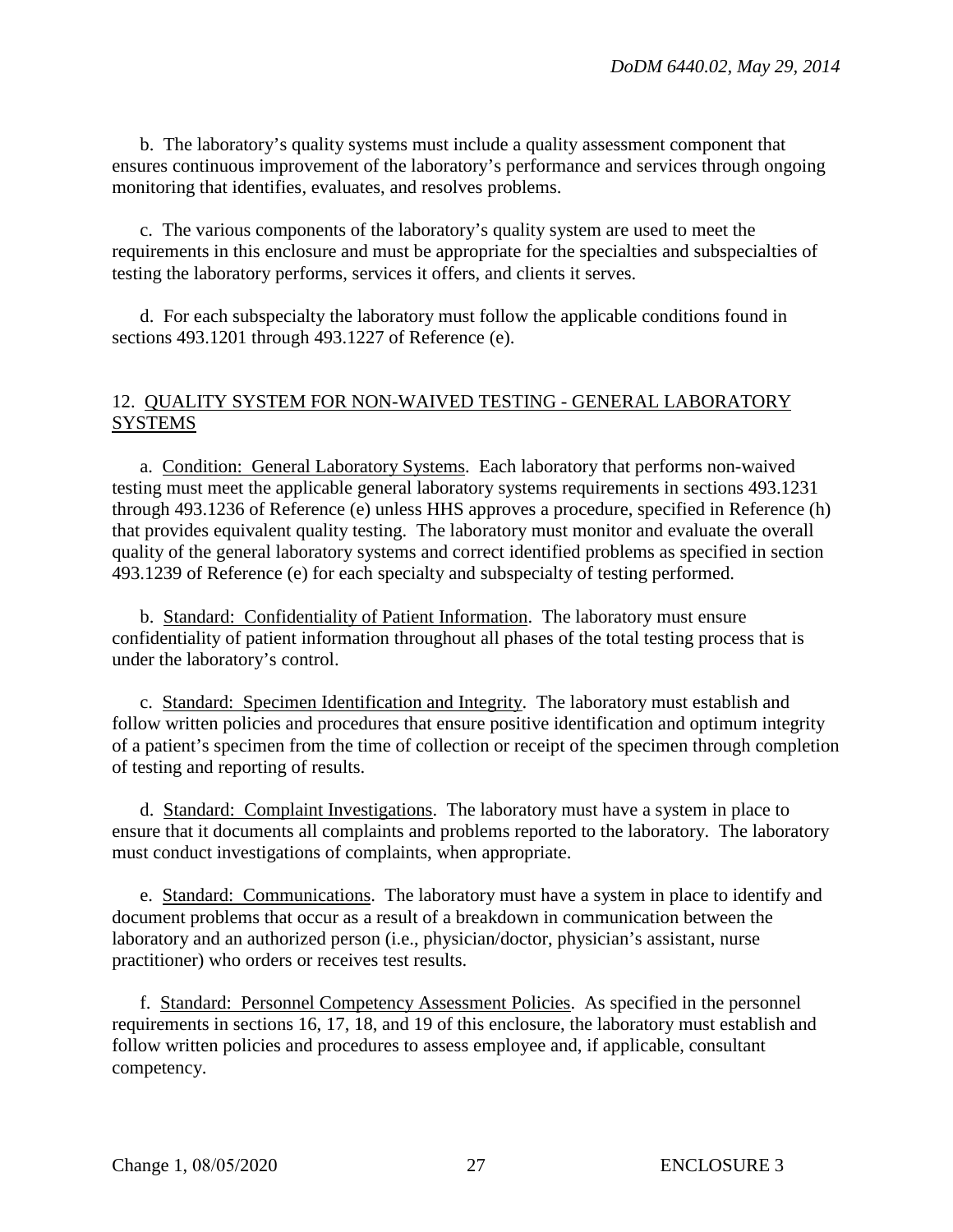## g. Standard: Evaluation of PT Performance

(1) The laboratory must review and evaluate the results obtained on PT performed as specified in section 6 of this enclosure.

(2) The laboratory must verify the accuracy of:

(a) Any analyte or subspecialty without analytes listed in section 9 of this enclosure that is not evaluated or scored by a CMS-approved PT program.

(b) Any analyte, specialty, or subspecialty assigned a PT score that does not reflect laboratory test performance, when the PT program does not obtain the agreement required for scoring, or the laboratory receives a zero score for nonparticipation, or late return of results.

(3) At least twice annually, the laboratory must verify the accuracy of:

(a) Any test or procedure it performs that is not included in section 9 of this enclosure.

(b) Any test or procedure listed in section 9 of this enclosure for which compatible PT samples are not offered by a CMS-approved PT program.

(4) All PT evaluation and verification activities must be documented.

## h. Standard: General Laboratory Systems Quality Assessment

(1) The laboratory must establish and follow written policies and procedures for an ongoing mechanism to monitor, assess, and, when indicated, correct problems identified in the general laboratory systems requirements specified in this section.

(2) The general laboratory systems quality assessment must include a review of the effectiveness of corrective actions taken to resolve problems, revision of policies and procedures necessary to prevent recurrence of problems, and discussion of general laboratory systems quality assessment reviews with appropriate staff.

(3) The laboratory must document all general laboratory systems quality assessment activities.

# 13. QUALITY SYSTEMS FOR NON-WAIVED TESTING - PREANALYTIC SYSTEMS

a. Condition: Preanalytic Systems. Each laboratory that performs non-waived testing must meet the applicable preanalytic system(s) requirements in this section, unless HHS approves a procedure, specified in Reference (h) that provides equivalent quality testing. The laboratory must monitor and evaluate the overall quality of the preanalytic systems and correct identified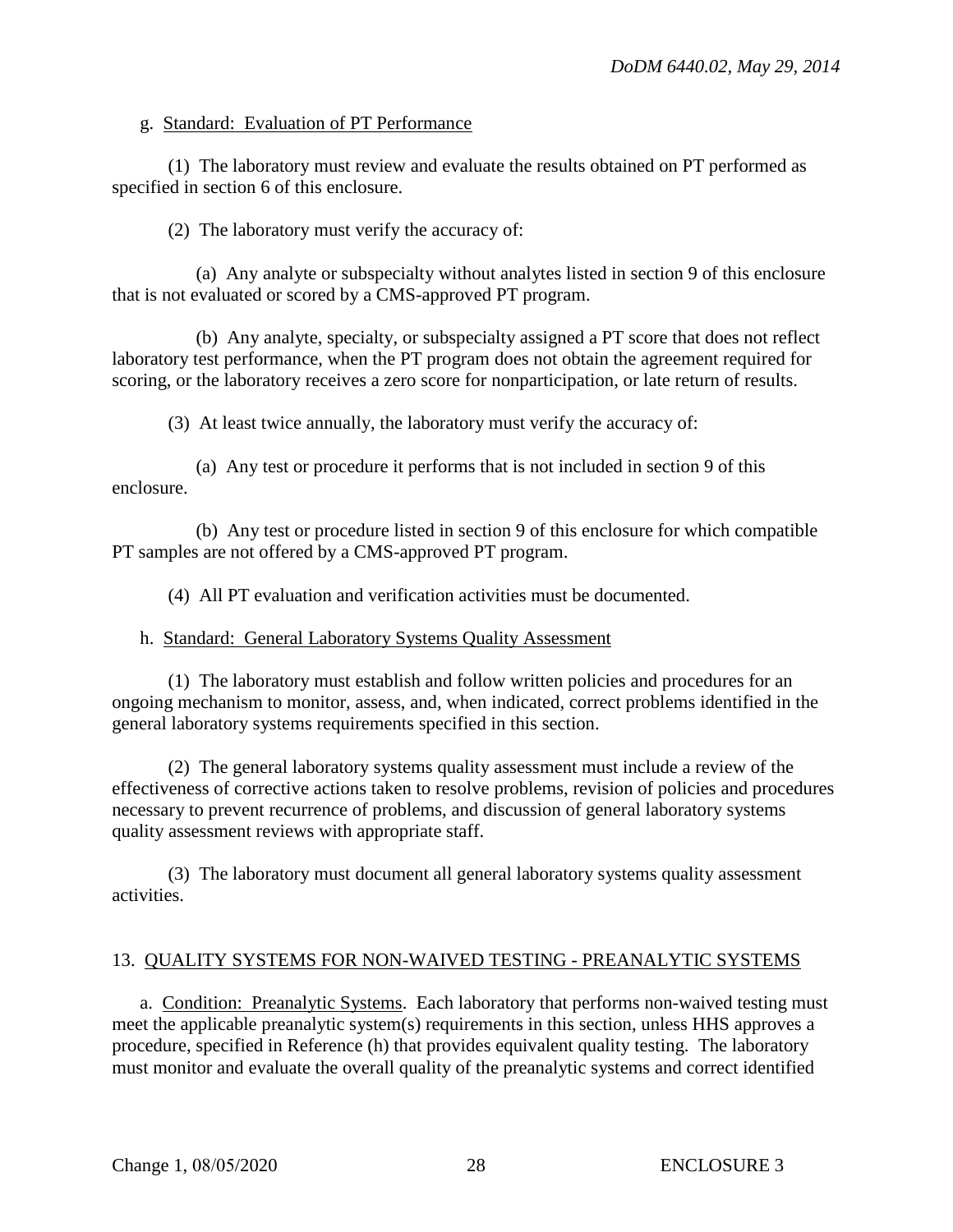problems as specified in section 13 of this enclosure for each specialty and subspecialty of testing performed.

#### b. Standard: Test Request

(1) The laboratory must have a written or electronic request for patient testing from an authorized person (i.e., physician or doctor, physician's assistant, nurse practitioner).

(2) The laboratory may accept oral requests for laboratory tests if it solicits a written or electronic authorization within 30 days of the oral request and maintains the authorization or documentation of its efforts to obtain the authorization.

(3) The laboratory must ensure the test requisition solicits:

(a) The name and address or other suitable identifiers of the authorized person (i.e., physician/doctor, physician's assistant, nurse practitioner) requesting the test and, if appropriate, the individual responsible for using the test results. Alternatively, the name and address of the laboratory submitting the specimen, including a contact person to enable the reporting of imminently life threatening laboratory results or critical or alert values.

- (b) The patient's name or unique patient identifier.
- (c) The sex and age or date of birth of the patient.
- (d) The test(s) to be performed.
- (e) The source of the specimen, when appropriate.
- (f) The date and, if appropriate, time of specimen collection.

(g) For pap smears, the patient's last menstrual period, and indication of whether the patient had a previous abnormal report, treatment, or biopsy.

(h) Any additional information relevant and necessary for a specific test to ensure accurate and timely testing and reporting of results, including interpretation, if applicable.

(4) The patient's chart or medical record may be used as the test requisition or authorization but must be available to the laboratory at the time of testing and available to the CCLM upon request.

(5) If the laboratory transcribes or enters test requisition or authorization information into a record system or a laboratory information system, the laboratory must ensure the information is transcribed or entered accurately.

c. Standard: Specimen Submission, Handling, and Referral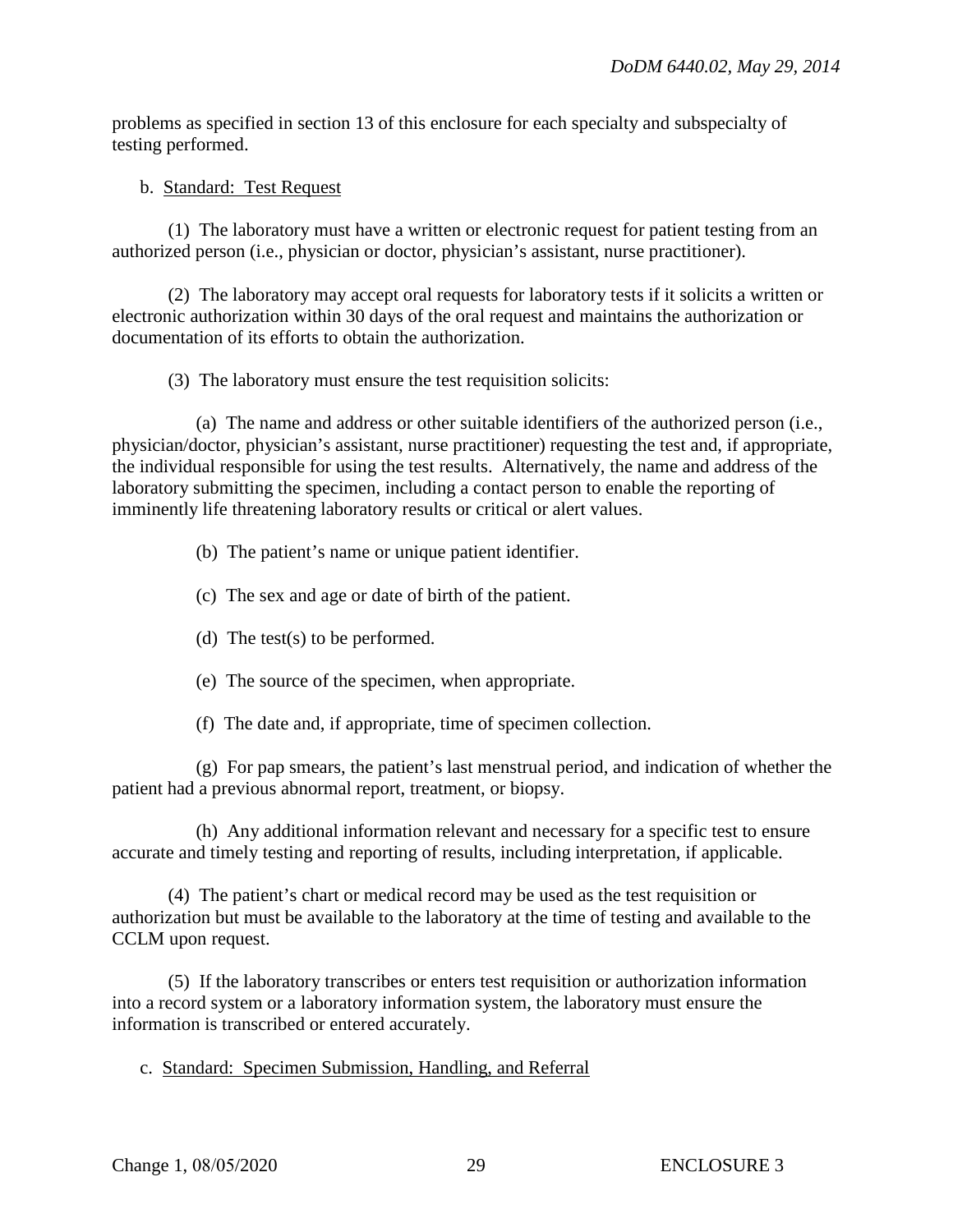(1) The laboratory must establish and follow written policies and procedures for each of the following, if applicable:

(a) Patient preparation.

(b) Specimen collection.

(c) Specimen labeling, including patient name or unique patient identifier and, when appropriate, specimen source.

(d) Specimen storage and preservation.

- (e) Conditions for specimen transportation.
- (f) Specimen processing.
- (g) Specimen acceptability and rejection.
- (h) Specimen referral.

(2) The laboratory must document the date and time it receives a specimen.

(3) The laboratory must refer a specimen for testing only to a CLIP or CLIA-certified laboratory or a laboratory meeting equivalent requirements as determined by CMS, or, at overseas sites, by the laboratory director.

(4) If the laboratory accepts a referral specimen, written instructions must be available to the laboratory's clients and must include, as appropriate, the information specified in this section.

## d. Standard: Preanalytic Systems Quality Assessment

(1) The laboratory must establish and follow written policies and procedures for an ongoing mechanism to monitor, assess, and, when indicated, correct problems identified in the preanalytic systems specified in this section.

(2) The preanalytic systems quality assessment must include a review of the effectiveness of corrective actions taken to resolve problems, revision of policies and procedures necessary to prevent recurrence of problems, and discussion of preanalytic systems quality assessment reviews with appropriate staff.

(3) The laboratory must document all preanalytic systems quality assessment activities.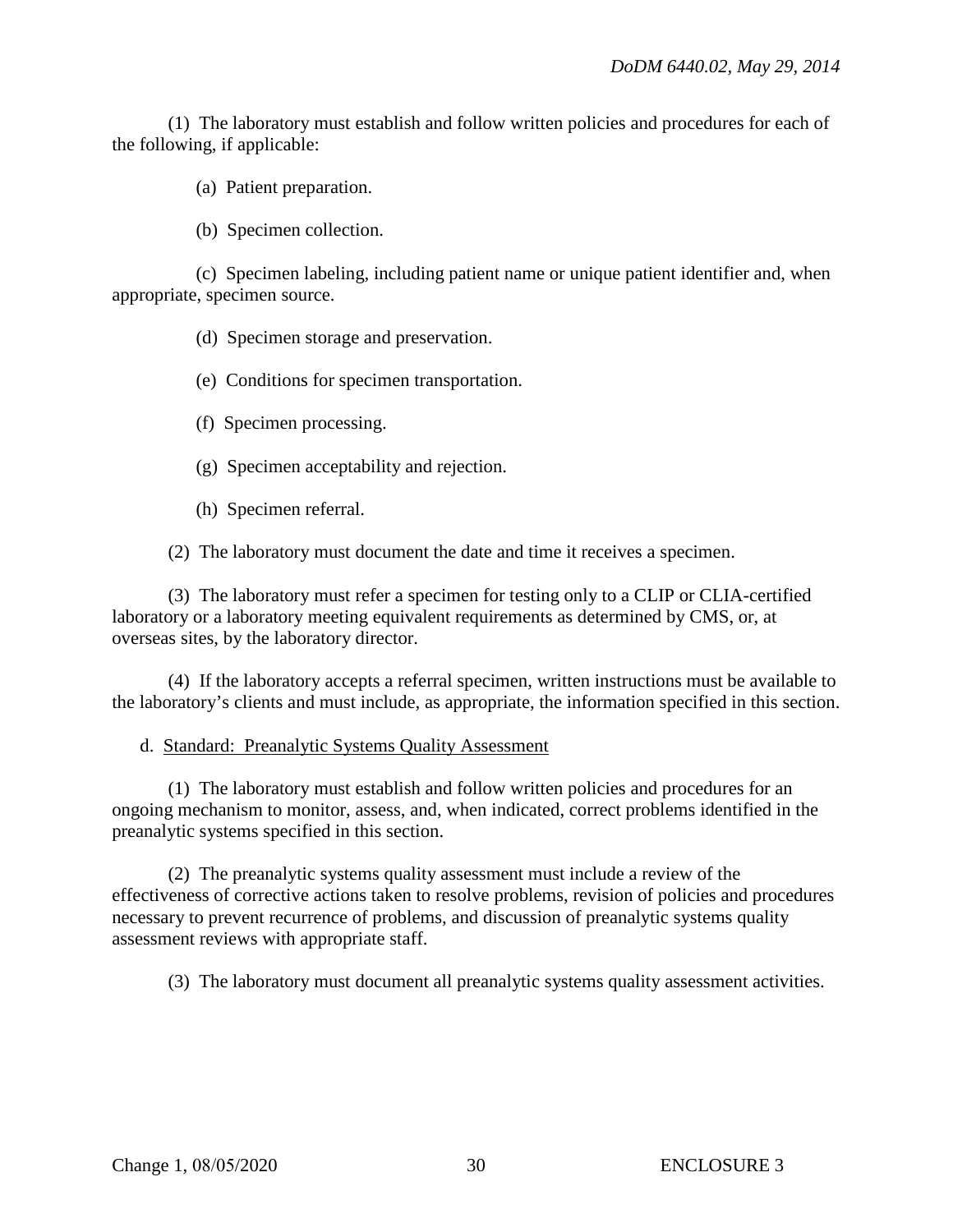#### 14. QUALITY SYSTEM FOR NON-WAIVED TESTING - ANALYTIC SYSTEMS

a. Condition: Analytic Systems. Each laboratory that performs non-waived testing must meet the applicable analytic systems requirements in this section, unless HHS approves a procedure, specified in Reference (h) that provides equivalent quality testing. The laboratory must monitor and evaluate the overall quality of the analytic systems and correct identified problems as specified in this section for each specialty and subspecialty of testing performed.

#### b. Standard: Procedure Manual

(1) A written procedure manual for all tests, assays, and examinations performed by the laboratory must be available to, and followed by, laboratory personnel. Textbooks may supplement but not replace the laboratory's written procedures for testing or examining specimens.

(2) The procedure manual must include the following when applicable to the test procedure:

(a) Requirements for patient preparation; specimen collection, labeling, storage, preservation, transportation, processing, and referral; and criteria for specimen acceptability and rejection as described in section 13 of this enclosure.

(b) Microscopic examination, including the detection of inadequately prepared slides.

(c) Step-by-step performance of the procedure, including test calculations and interpretation of results.

(d) Preparation of slides, solutions, calibrators, controls, reagents, stains, and other materials used in testing.

(e) Calibration and calibration verification procedures.

(f) The reportable range for test results for the test system as established or verified.

(g) Control procedures.

(h) Corrective action to take when calibration or control results fail to meet the laboratory's criteria for acceptability.

(i) Limitations in the test methodology, including interfering substances.

(j) Reference intervals (normal values).

(k) Imminently life-threatening test results, or critical or alert values.

(l) Pertinent literature references.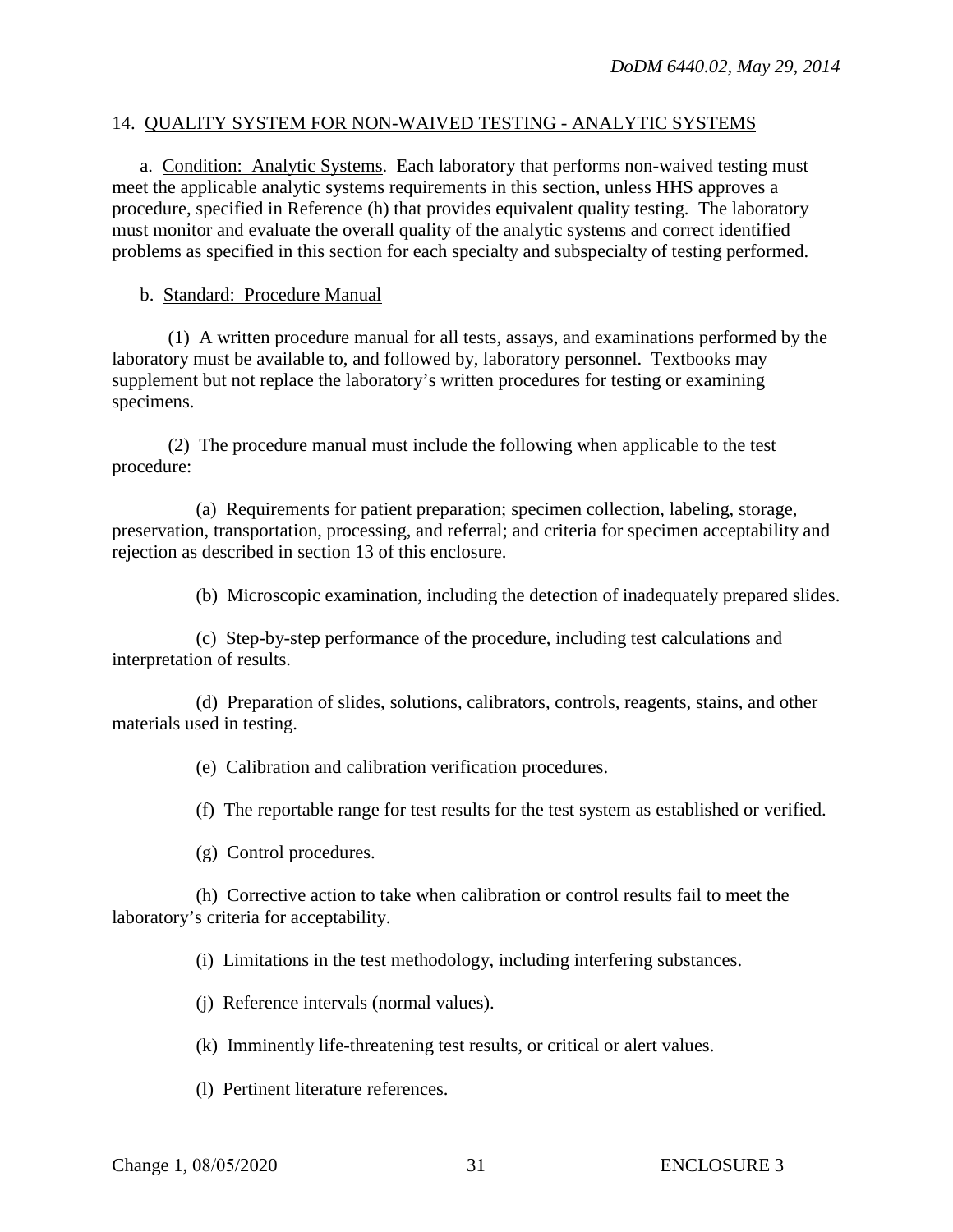(m) The laboratory's system for entering results in the patient record and reporting patient results including, when appropriate, the protocol for reporting imminently life-threatening results, or critical or alert values.

(n) Description of the course of action to take if a test system becomes inoperable.

(3) Manufacturer's test system instructions or operator manuals may be used, when applicable, to meet the requirements of this section. Any of the items under section 14 not provided by the manufacturer must be provided by the laboratory.

(4) Procedures and changes in procedures must be approved, signed, and dated by the current laboratory director before use.

(5) The laboratory must maintain a copy of each procedure with the dates of initial use and discontinuance as described in section 10 of this enclosure.

#### c. Standard: Test Systems, Equipment, Instruments, Reagents, Materials, and Supplies

(1) Test systems must be selected by the laboratory. The testing must be performed following the manufacturer's instructions and in a manner that provides test results within the laboratory's stated performance specifications for each test system as determined in accordance with this section.

(2) The laboratory must define criteria for those conditions that are essential for proper storage of reagents and specimens, accurate and reliable test system operation, and test result reporting. The criteria must be consistent with the manufacturer's instructions, if provided. These conditions must be monitored and documented and, if applicable, include:

- (a) Water quality.
- (b) Temperature.
- (c) Humidity.

(d) Protection of equipment and instruments from fluctuations and interruptions in electrical current that adversely affect patient test results and test reports.

(3) Reagents, solutions, culture media, control materials, calibration materials, and other supplies, as appropriate, must be labeled to indicate:

(a) Identity and, when significant, titer, strength, or concentration.

- (b) Storage requirements.
- (c) Preparation and expiration dates.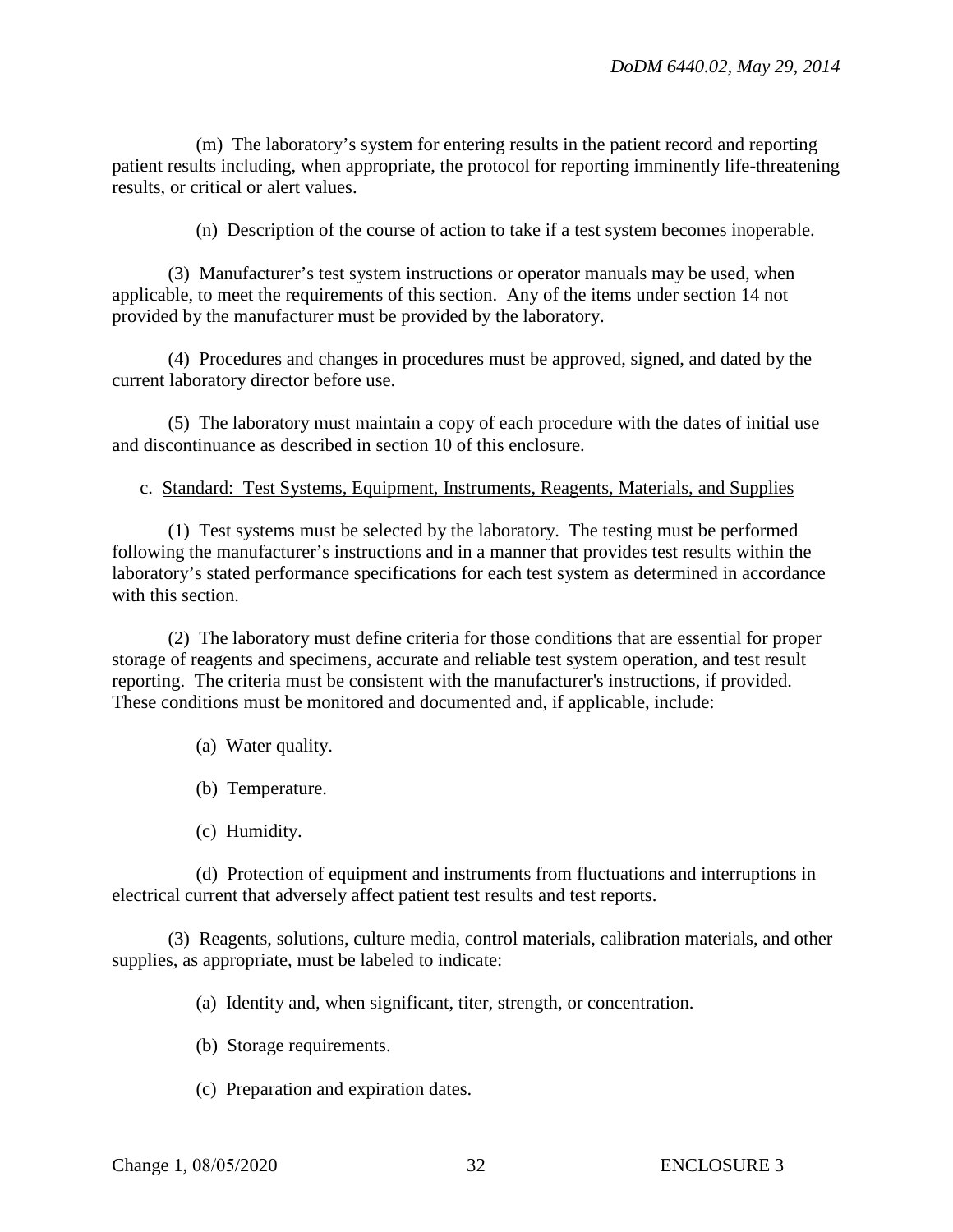(d) Other pertinent information required for proper use.

(4) Reagents, solutions, culture media, control materials, calibration materials, and other supplies must not be used when they have exceeded their expiration date, have deteriorated, or are of substandard quality. For DoD laboratories located outside the United States, expired reagents may be used only when delivery of new shipments of reagents is delayed through causes not under the control of the laboratory. The laboratory must document validation of the performance of expired reagents in accordance with a written laboratory policy.

(5) Components of reagent kits of different lot numbers must not be interchanged unless otherwise specified by the manufacturer.

d. Standard: Establishment and Verification of Performance Specifications. Laboratories are required to verify or establish performance specifications; determine calibration and control procedures, and document all activities specified in this section.

(1) Verification of performance specifications. Before reporting patient test results, each laboratory that introduces an unmodified, Food and Drug Administration (FDA)-cleared or approved test system or method must:

(a) Demonstrate that it can obtain performance specifications comparable to those established by the manufacturer for the following performance characteristics:

- 1. Accuracy.
- 2. Precision.
- 3. Reportable range of test results for the test system.

(b) Verify that the manufacturer's reference intervals (normal values) are appropriate for the laboratory's patient population.

(2) Establishment of performance specifications. A laboratory may modify an FDAcleared or approved test system, or introduces a test system not subject to FDA clearance or approval (including methods developed in-house and standardized methods such as textbook procedures), or uses a test system in which performance specifications are not provided by the manufacturer. However, before reporting patient test results the laboratory must establish the performance specifications for each test system using the following performance characteristics, as applicable:

- (a) Accuracy.
- (b) Precision.
- (c) Analytical sensitivity.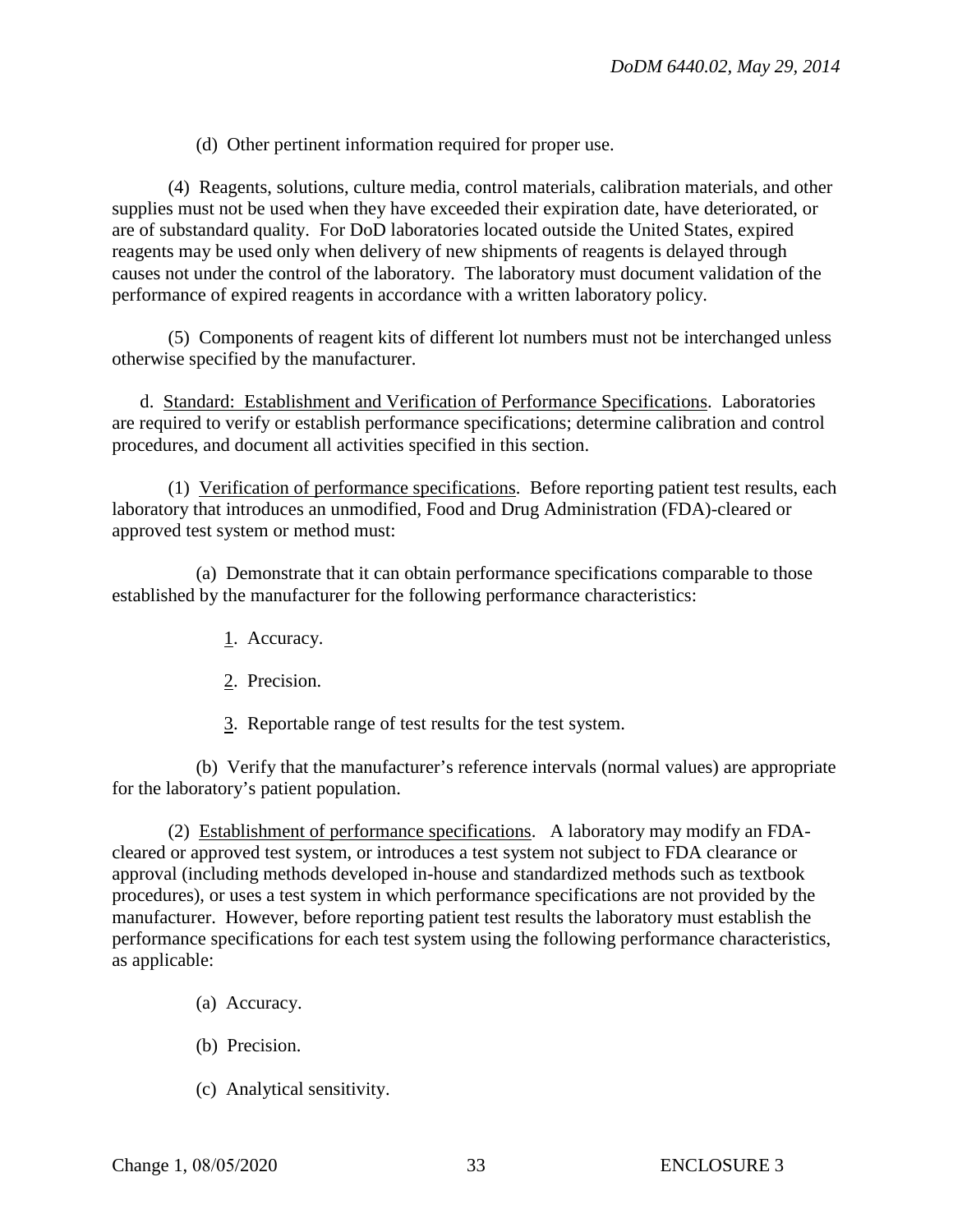(d) Analytical specificity to include interfering substances.

(e) Reportable range of test results for the test system.

(f) Reference intervals (normal values).

(g) Any other performance characteristic required for test performance.

(3) Determination of calibration and control procedures. The laboratory must determine the test system's calibration procedures and control procedures based upon the performance specifications verified or established under this section.

e. Standard: Maintenance and Function Checks

(1) Unmodified manufacturer's equipment, instruments, or test systems. The laboratory must perform and document:

(a) Maintenance as defined by the manufacturer and with at least the frequency specified by the manufacturer.

(b) Function checks as defined by the manufacturer and with at least the frequency specified by the manufacturer. Function checks must be within the manufacturer's established limits before patient testing is conducted.

(2) When equipment, instruments, or test systems or methods are developed in-house or commercially available and modified by the laboratory or maintenance and function check protocols are not provided by the manufacturer, the laboratory must do:

(a) Maintenance.

1. Establish a maintenance protocol that ensures equipment, instrument, and test system performance that is necessary for accurate and reliable test results and test result reporting.

2. Perform and document the maintenance activities specified in this section.

(b) Function checks.

1. Define a function check protocol that ensures equipment, instrument, and test system performance that is necessary for accurate and reliable test results and test result reporting.

2. Perform and document the function checks, including background or baseline checks, specified in this section. Function checks must be within the laboratory's established limits before patient testing is conducted.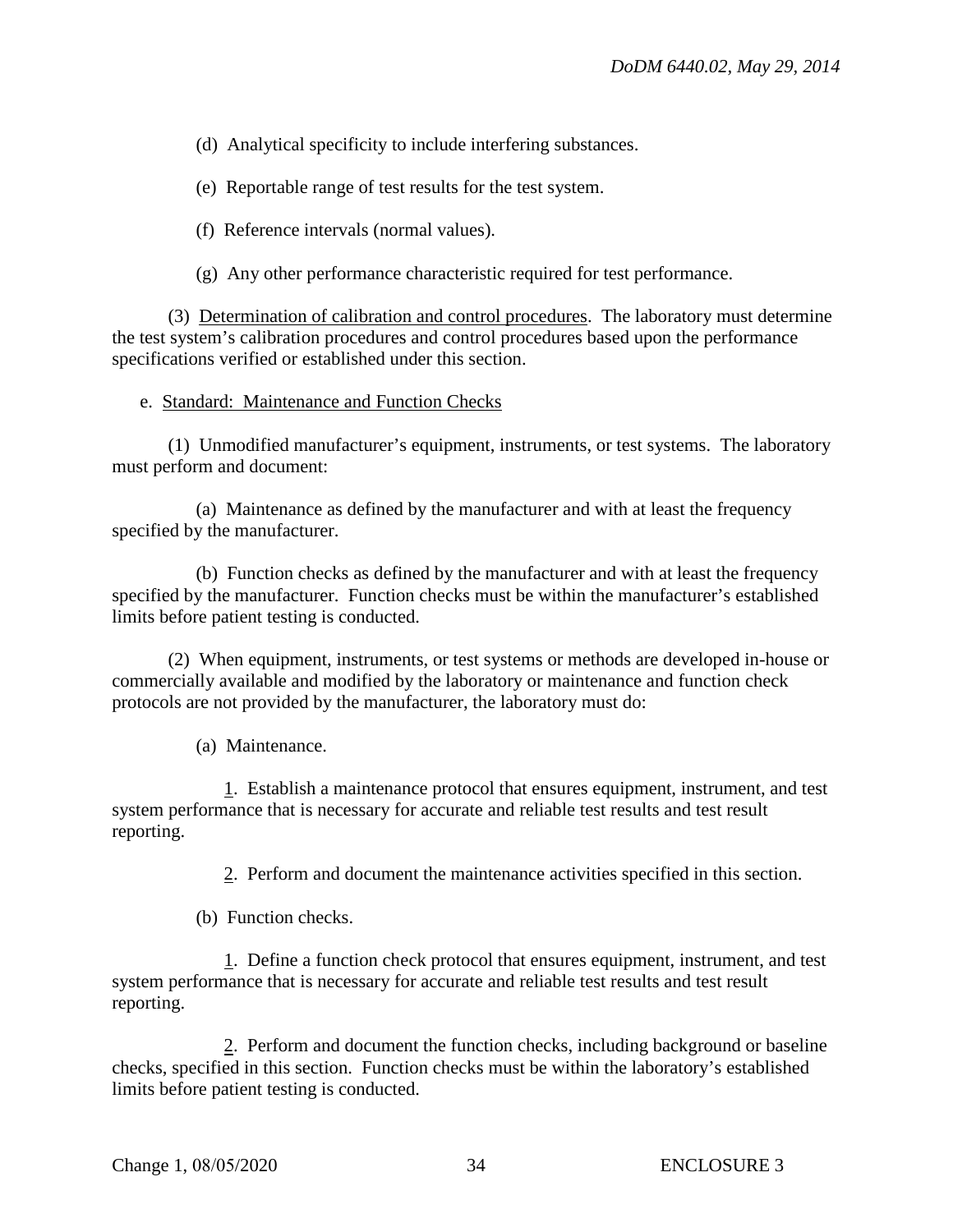f. Standard: Calibration and Calibration Verification Procedures. Calibration and calibration verification procedures are required to substantiate the continued accuracy of the test system throughout the laboratory's reportable range of test results for the test system. Unless otherwise specified in this section, for each applicable test system the laboratory must:

(1) Perform and document calibration procedures

(a) Following the manufacturer's test system instructions, using calibration materials provided or specified, and with at least the frequency recommended by the manufacturer.

(b) Using the criteria verified or established by the laboratory as specified in this section:

1. Using calibration materials appropriate for the test system and, if possible, traceable to a reference method or reference material of known value.

2. Including the number, type, and concentration of calibration materials, as well as acceptable limits for and the frequency of calibration.

3. Whenever calibration verification fails to meet the laboratory's acceptable limits for calibration verification.

(2) Perform and document calibration verification procedures

(a) Following the manufacturer's calibration verification instructions.

(b) Using the criteria verified or established by the laboratory under this section:

1. Including the number, type, and concentration of the materials, as well as acceptable limits for calibration verification.

2. Including at least a minimal (or zero) value, a mid-point value, and a maximum value near the upper limit of the range to verify the laboratory's reportable range of test results for the test system.

(c) At least once every 6 months and whenever any of the following occur:

1. A complete change of reagents for a procedure is introduced, unless the laboratory can demonstrate that changing reagent lot numbers does not affect the range used to report patient test results, and control values are not adversely affected by reagent lot number changes.

2. There is major preventive maintenance or replacement of critical parts that may influence test performance.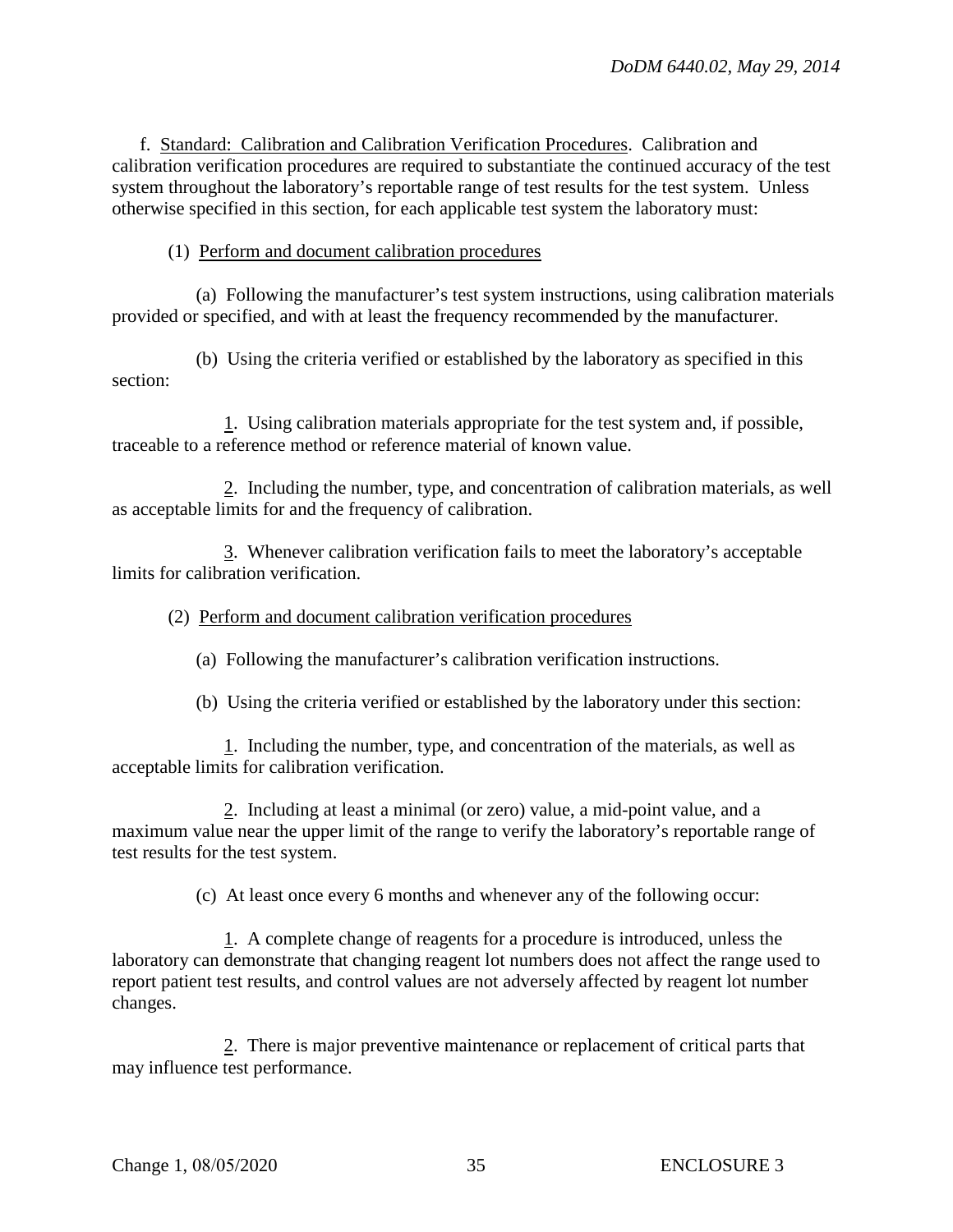3. Control materials reflect an unusual trend or shift, or are outside of the laboratory's acceptable limits, and other means of assessing and correcting unacceptable control values fail to identify and correct the problem.

4. The laboratory's established schedule for verifying the reportable range for patient test results requires more frequent calibration verification.

#### g. Standard: Control Procedures

(1) For each test system, the laboratory is responsible for having control procedures that monitor the accuracy and precision of the complete analytic process.

(2) The laboratory must establish the number, type, and frequency of testing control materials using, if applicable, the performance specifications verified or established by the laboratory as specified in this section.

(3) The control procedures must:

(a) Detect immediate errors that occur due to test system failure, adverse environmental conditions, and operator performance.

(b) Monitor over time the accuracy and precision of test performance that may be influenced by changes in test system performance and environmental conditions, and variance in operator performance.

(4) Unless CMS approves a procedure, specified in Reference (h), that provides equivalent quality testing, the laboratory must:

(a) Perform control procedures as defined in this section unless otherwise specified in the additional specialty and subspecialty requirements in this section.

(b) For each test system, perform control procedures using the number and frequency specified by the manufacturer or established by the laboratory when they meet or exceed the requirements in this section.

(c) Each day patient specimens are assayed or examined perform the following for:

1. Each quantitative procedure, include two control materials of different concentrations.

2. Each qualitative procedure, include negative and positive control material.

3. Test procedures producing graded or titered results include a negative control material and a control material with graded or titered reactivity, respectively.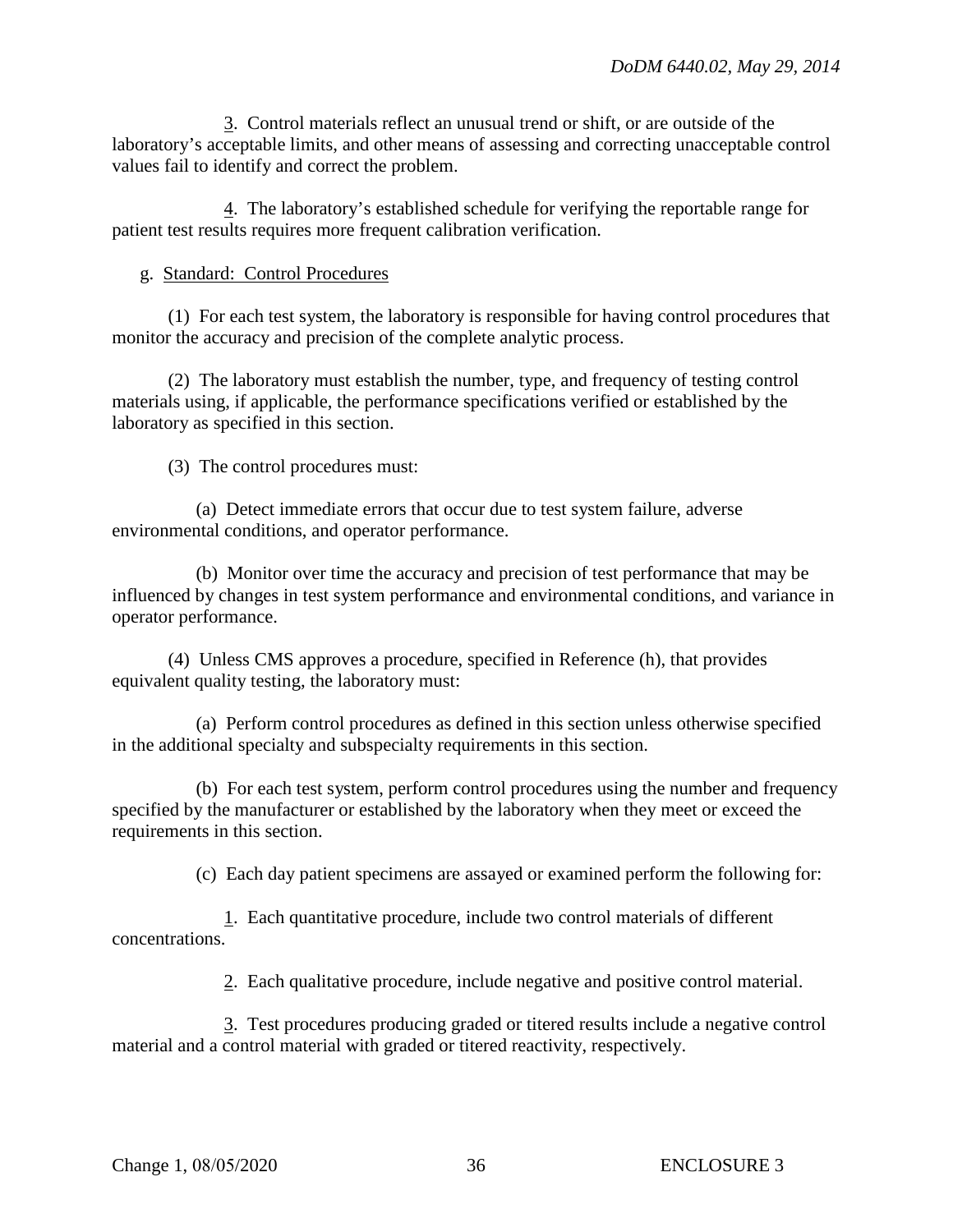4. Each test system that has an extraction phase, include two control materials, including one that is capable of detecting errors in the extraction process.

5. Each molecular amplification procedure, include two control materials and, if reaction inhibition is a significant source of false negative results, a control material capable of detecting the inhibition.

(d) For thin layer chromatography:

1. Spot each plate or card, as applicable, with a calibrator containing all known substances or drug groups, as appropriate, which are identified by thin layer chromatography and reported by the laboratory.

2. Include at least one control material on each plate or card, as applicable, which must be processed through each step of patient testing, including extraction processes.

(e) For each electrophoresis procedure include, concurrent with patient specimens, at least one control material containing the substances being identified or measured.

(f) Perform control material testing as specified in this section before resuming patient testing when a complete change of reagents is introduced; major preventive maintenance is performed; or any critical part that may influence test performance is replaced.

(g) Over time, rotate control material testing among all operators who perform the test.

(h) Test control materials in the same manner as patient specimens.

(i) When using calibration material as a control material, use calibration material from a different lot number than that used to establish a cut-off value or to calibrate the test system.

(j) Establish or verify the criteria for acceptability of all control materials.

1. When control materials providing quantitative results are used, statistical parameters (for example, mean and standard deviation) for each batch and lot number of control materials must be defined and available.

2. The laboratory may use the stated value of a commercially assayed control material provided the stated value is for the methodology and instrumentation employed by the laboratory and is verified by the laboratory.

3. Statistical parameters for unassayed control materials must be established over time by the laboratory through concurrent testing of control materials having previously determined statistical parameters.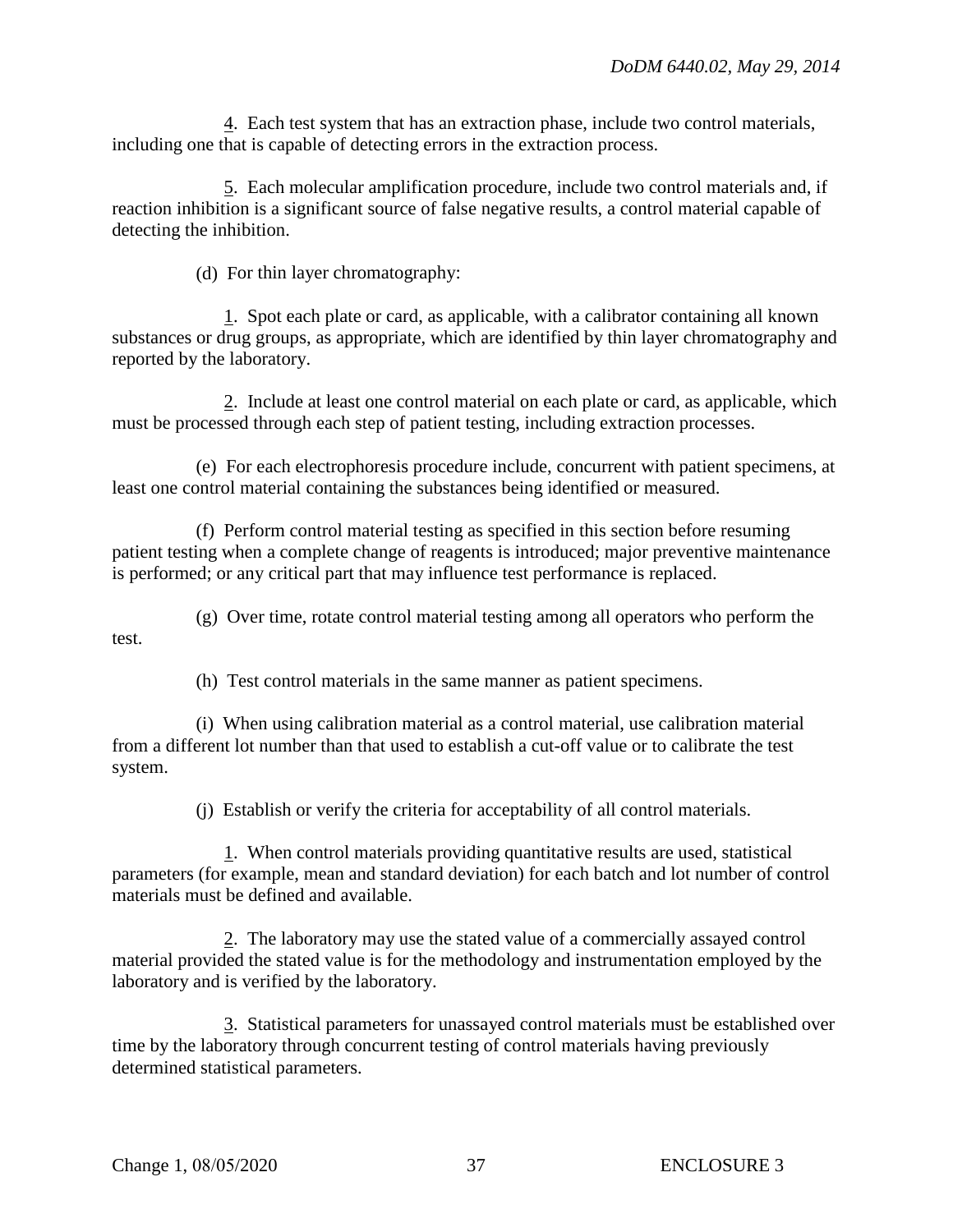(5) For reagent, media, and supply checks, the laboratory must:

(a) Check each batch (prepared in-house), lot number (commercially prepared) and shipment of reagents, susceptibility disks, bacteria stains, antisera, (except those specifically referenced in this section and identification systems (systems using two or more substrates or two or more reagents, or a combination) when prepared or opened for positive and negative reactivity, as well as graded reactivity, if applicable.

(b) Each day of use (unless otherwise specified in this section), test staining materials for intended reactivity to ensure predictable staining characteristics. Control materials for both positive and negative reactivity must be included, as appropriate.

(c) Check fluorescent and immunohistochemical stains for positive and negative reactivity each time of use.

(d) Before, or concurrent with the initial use:

1. Check each batch of media for sterility if sterility is required for testing.

2. Check each batch of media for its ability to support growth and, as appropriate, select or inhibit specific organisms or produce a biochemical response.

3. Document the physical characteristics of the media when compromised and report any deterioration in the media to the manufacturer.

(e) Follow the manufacturer's specifications for using reagents, media, and supplies and be responsible for results.

(6) Results of control materials must meet the laboratory's and, as applicable, the manufacturer's test system criteria for acceptability before reporting patient test results.

(7) The laboratory must document all control procedures performed.

(8) If control materials are not available, the laboratory must have an alternative mechanism to detect immediate errors and monitor test system performance over time. The performance of alternative control procedures must be documented.

h. Standards: Quality Control. The laboratory is responsible for having control procedures that monitor the accuracy and precision of the complete analytic process for each of the following subspecialty in accordance with sections 492.1262 – 493.1278 of Reference (e): Bacteriology, Mycobacteriology, Mycology, Parasitology, Virology, Routine Chemistry, Hematology, Immunohematology, Histopathology, Cytology, Clinical Cytogenetics, Histocompatibility.

i. Standard: Comparison of Test Results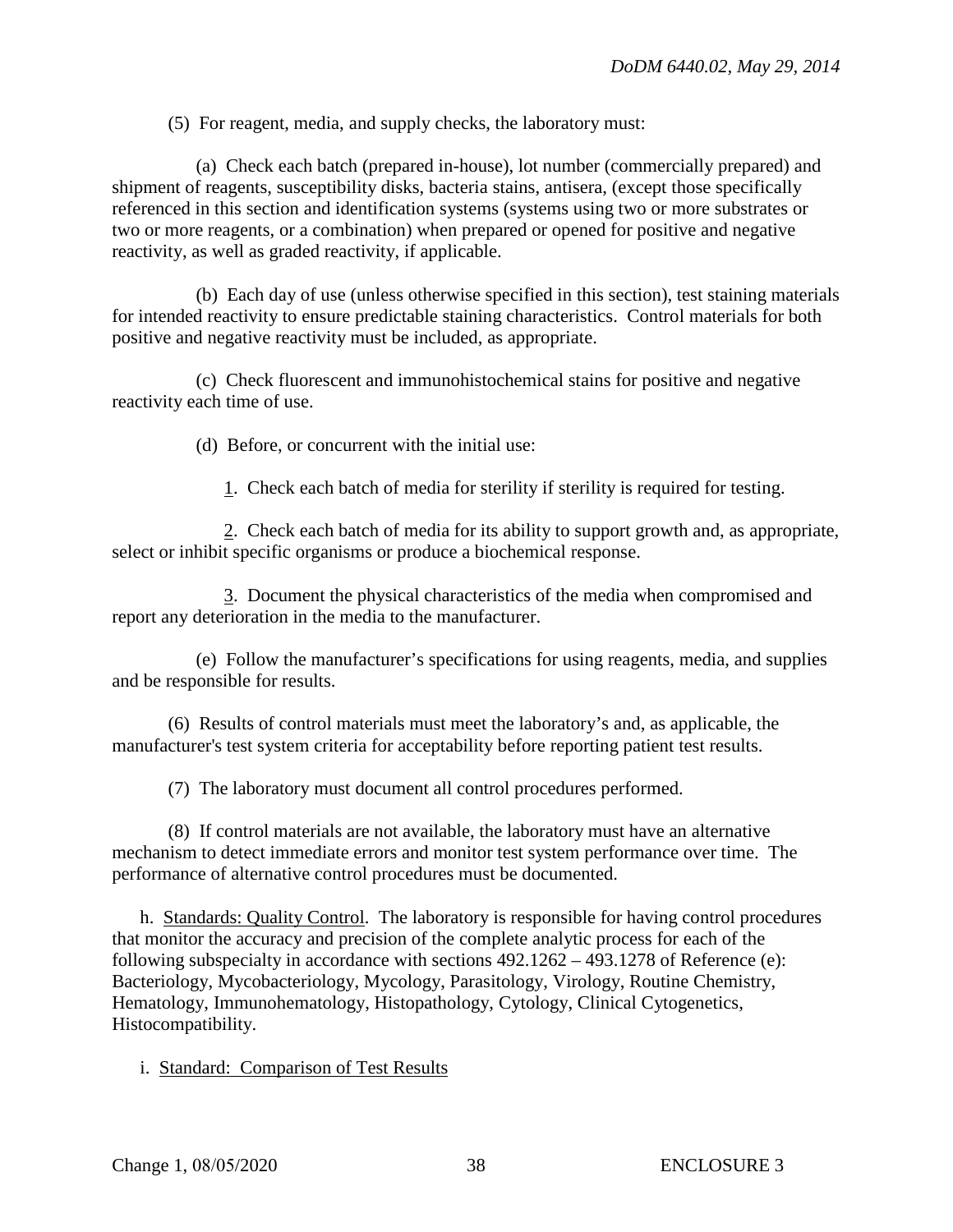(1) If a laboratory performs the same test using different methodologies or instruments, or performs the same test at multiple testing sites, the laboratory must have a system that twice a year evaluates and defines the relationship between test results using the different methodologies, instruments, or testing sites.

(2) The laboratory must have a system to identify and assess patient test results that appear inconsistent with the following relevant criteria, when available:

- (a) Patient age.
- (b) Sex.
- (c) Diagnosis or pertinent clinical data.
- (d) Distribution of patient test results.
- (e) Relationship with other test parameters.

(3) The laboratory must document all test result comparison activities.

j. Standard: Corrective Actions. Corrective action policies and procedures must be available and followed as necessary to maintain the laboratory's operation for testing patient specimens in a manner that ensures accurate and reliable patient test results and reports. The laboratory must document all corrective actions taken, including action taken when:

(1) Test systems do not meet the laboratory's verified or established performance specifications, as determined in this section, which include but are not limited to:

(a) Equipment or methodologies that perform outside of established operating parameters or performance specifications.

(b) Patient test values that are outside of the laboratory's reportable range of test results for the test system.

(c) When the laboratory determines that the reference intervals for a test procedure are inappropriate for the laboratory's patient population.

(2) Results of control or calibration materials, or both, fail to meet the laboratory's established criteria for acceptability. All patient test results obtained in the unacceptable test run and since the last acceptable test run must be evaluated to determine if patient test results have been adversely affected. The laboratory must take the corrective action necessary to ensure the reporting of accurate and reliable patient test results.

(3) The criteria for proper storage of reagents and specimens, as specified under this section, are not met.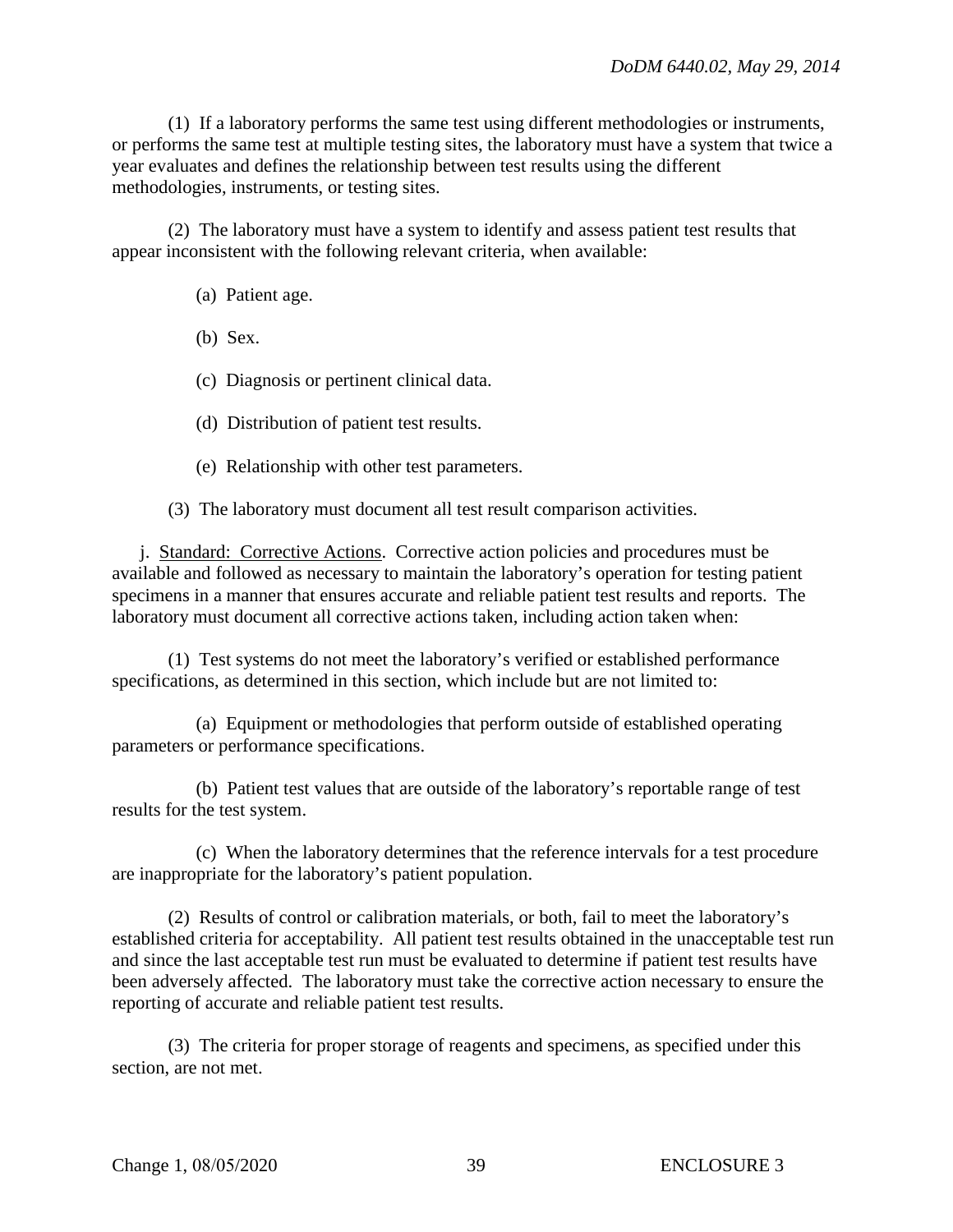## k. Standard: Test Records

(1) The laboratory must maintain an information or record system that includes:

(a) The positive identification of the specimen.

(b) The date and time of specimen receipt into the laboratory.

(c) The condition and disposition of specimens that do not meet the laboratory's criteria for specimen acceptability.

(d) The records and dates of all specimen testing, including the identity of the personnel who performed the test(s).

(2) Records of patient testing including, if applicable, instrument printouts, must be retained.

#### l. Standard: Analytic Systems Quality Assessment

(1) The laboratory must establish and follow written policies and procedures for an ongoing mechanism to monitor, assess, and when indicated, correct problems identified in the analytic systems specified in this section.

(2) The analytic systems quality assessment must include a review of the effectiveness of corrective actions taken to resolve problems, revision of policies and procedures necessary to prevent recurrence of problems, and discussion of analytic systems quality assessment reviews with appropriate staff.

(3) The laboratory must document all analytic systems quality assessment activities.

## 15. QUALITY SYSTEM FOR NON-WAIVED TESTING - POSTANALYTIC SYSTEMS

a. Condition: Postanalytic Systems. Each laboratory that performs non-waived testing must meet the applicable postanalytic systems requirements in section 14 of this enclosure unless HHS approves a procedure, specified in section 493.1290 of Reference (e) that provides equivalent quality testing. The laboratory must monitor and evaluate the overall quality of the postanalytic systems and correct identified problems as specified in this section for each specialty and subspecialty of testing performed.

b. Standard: Test Report

(1) The laboratory must have an adequate manual or electronic system(s) in place to ensure test results and other patient-specific data are accurately and reliably sent from the point of data entry (whether interfaced or entered manually) to final report destination, in a timely manner. This includes: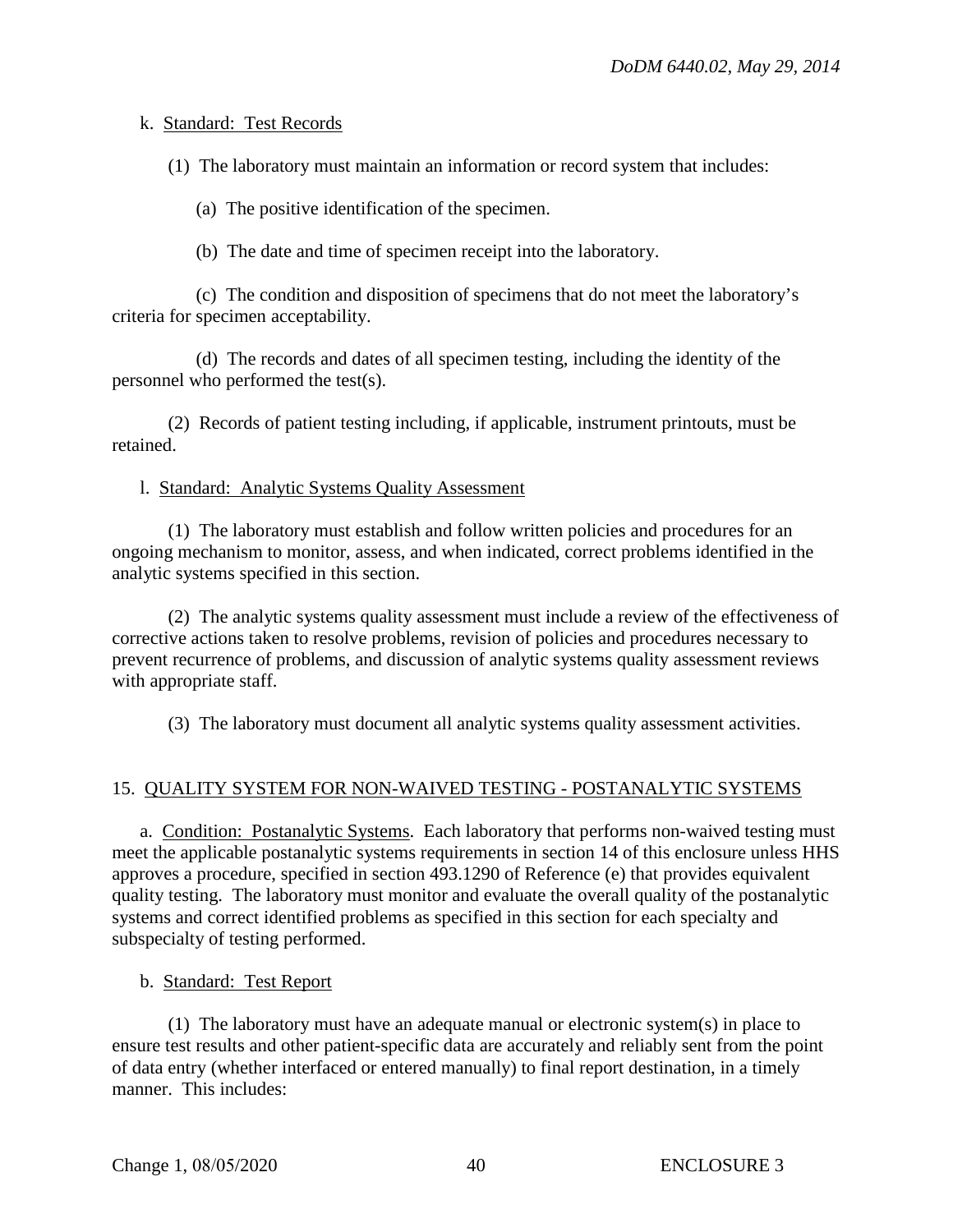(a) Results reported from calculated data.

(b) Results and patient-specific data electronically reported to network or interfaced systems.

(c) Manually transcribed or electronically transmitted results and patient-specific information reported directly or upon receipt from outside referral laboratories, satellite, or pointof-care testing locations.

(2) Test report information maintained as part of the patient's chart or medical record must be readily available to the laboratory and to the CCLM upon request.

(3) The test report must indicate:

(a) For positive patient identification, either the patient's name and identification number, or a unique patient identifier and identification number.

(b) The name and address of the laboratory location where the test was performed.

(c) The test report date.

(d) The test performed.

(e) Specimen source, when appropriate.

(f) The test result and, if applicable, the units of measurement or interpretation, or both.

(g) Any information regarding the condition and disposition of specimens that do not meet the laboratory's criteria for acceptability.

(4) Pertinent "reference intervals" or "normal" values, as determined by the laboratory performing the tests, must be available to the authorized person (i.e., physician or doctor, physician's assistant, nurse practitioner) who ordered the tests and, if applicable, the individual responsible for using the test results.

(5) The laboratory must, upon request, make available to clients a list of test methods employed by the laboratory and, as applicable, the performance specifications established or verified as specified in section 14 of this enclosure. In addition, information that may affect the interpretation of test results, for example test interferences, must be provided upon request. Pertinent updates on testing information must be provided to clients whenever changes occur that affect the test results or interpretation of test results.

(6) Test results must be released only to authorized persons and, if applicable, the individual responsible for using the test results and the laboratory that initially requested the test.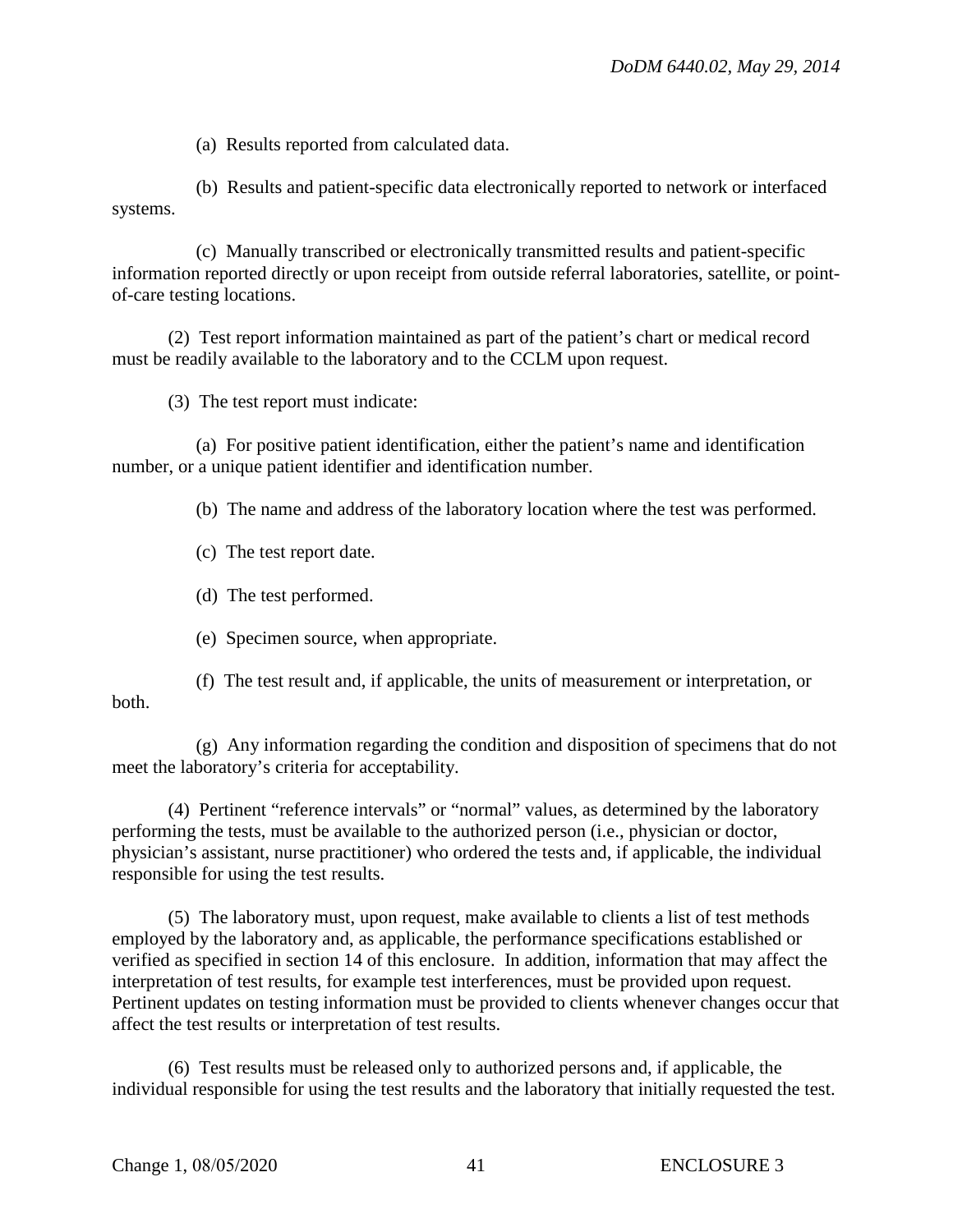(7) The laboratory must immediately alert the individual or entity requesting the test and, if applicable, the individual responsible for using the test results when any test result indicates an imminently life-threatening condition, or critical or alert values.

(8) When the laboratory cannot report patient test results within its established time frames, the laboratory must determine, based on the urgency of the patient test(s) requested, the need to notify the appropriate individual(s) of the delayed testing.

(9) If a laboratory refers patient specimens for testing:

(a) The referring laboratory must not revise results or information directly related to the interpretation of results provided by the testing laboratory.

(b) The referring laboratory may permit each testing laboratory to send the test result directly to the authorized person (i.e., physician or doctor, physician's assistant, nurse practitioner) who initially requested the test. The referring laboratory must retain or be able to produce an exact duplicate of each testing laboratory's report.

(c) The authorized person (i.e., physician or doctor, physician's assistant, nurse practitioner) who orders a test must be notified by the referring laboratory of the name and address of each laboratory location where the test was performed.

(10) All test reports or records of the information on the test reports must be maintained by the laboratory in a manner that permits ready identification and timely accessibility.

(11) When errors in the reported patient test results are detected, the laboratory must:

(a) Promptly notify the authorized person (i.e., physician or doctor, physician's assistant, nurse practitioner) ordering the test and, if applicable, the individual using the test results of reporting errors.

(b) Issue corrected reports promptly to the authorized person (i.e., physician or doctor, physician's assistant, nurse practitioner) ordering the test and, if applicable, the individual using the test results.

(c) Maintain duplicates of the original report, as well as the corrected report.

#### c. Standard: Postanalytic Systems Quality Assessment

(1) The laboratory must establish and follow written policies and procedures for an ongoing mechanism to monitor, assess, and, when indicated, correct problems identified in the postanalytic systems specified in section 14 of this enclosure.

(2) The postanalytic systems quality assessment must include a review of the effectiveness of corrective actions taken to resolve problems, revision of policies and procedures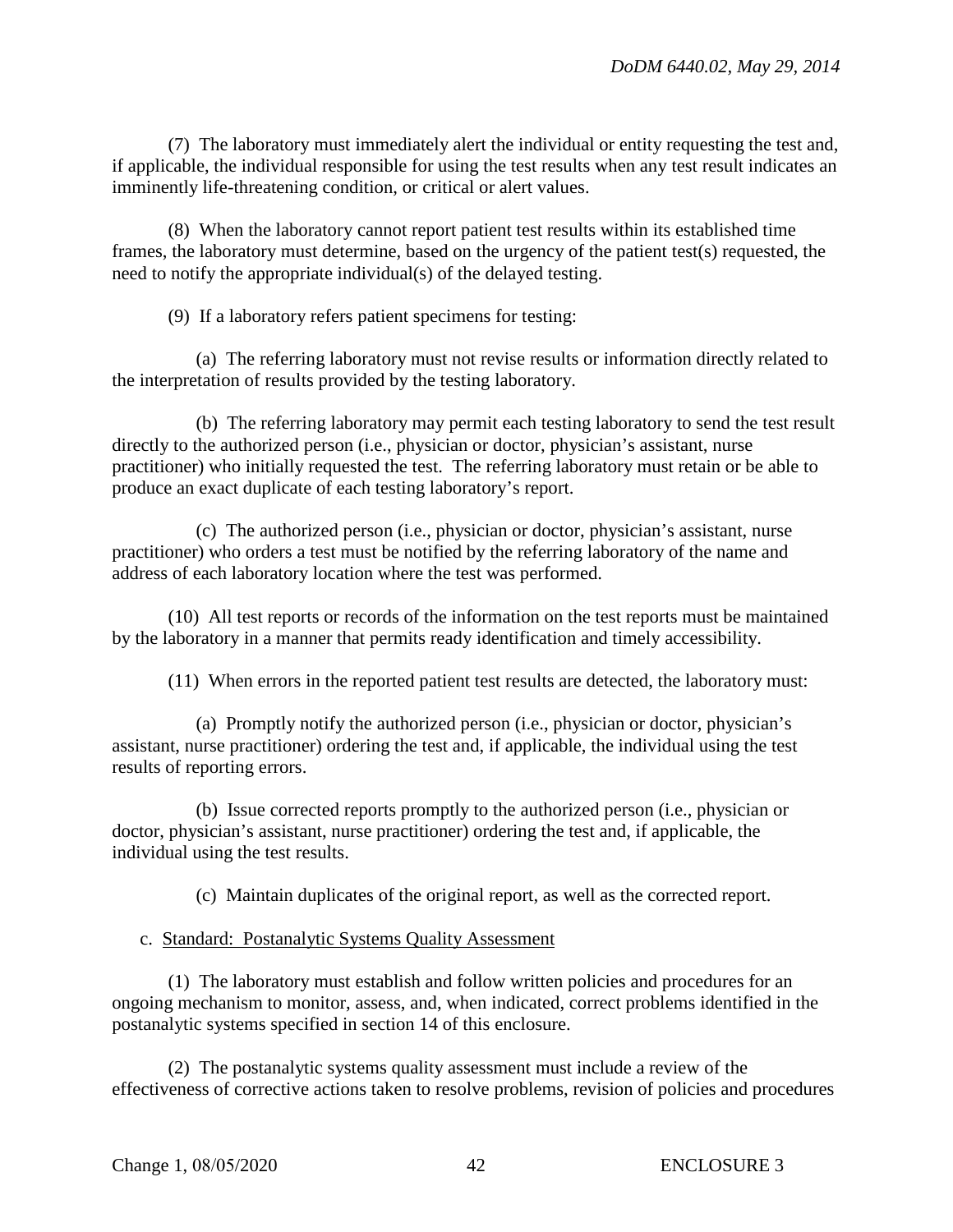necessary to prevent recurrence of problems, and discussion of postanalytic systems quality assessment reviews with appropriate staff.

(3) The laboratory must document all postanalytic systems quality assessment activities.

16. PERSONNEL FOR NON-WAIVED TESTING - GENERAL. Sections 17, 18, and 19 of this enclosure consist of the personnel requirements that must be met by laboratories performing non-waived testing. As feasible, medical laboratories located outside of the United States will meet these personnel rules to ensure quality laboratory services, but ASD(HA) or the Service's Surgeon General may waive specific personnel requirements if necessary for national defense.

17. PERSONNEL FOR NON-WAIVED TESTING – LABORATORIES PERFORMING PPM PROCEDURES. In accordance with section 493.19 of Reference (d), the moderate complexity procedures specified as PPM procedures are considered such only when personally performed by a health care provider during a patient visit in the context of a physical examination. PPM procedures are subject to the personnel requirements in sections 493.1355 through 493.1365 of Reference (e).

## 18. PERSONNEL FOR NON-WAIVED TESTING - LABORATORIES PERFORMING MODERATE COMPLEXITY TESTING

a. Moderate Complexity Laboratory Director Qualifications and Responsibilities. The laboratory must have a director who meets the qualification requirements of section 493.1405 of Reference (e) and provides overall management and direction in accordance with section 493.1407 of Reference (e).

b. Moderate Complexity Technical Consultant Qualifications and Responsibilities. The laboratory must have a technical consultant who meets the qualification requirements of section 493.1411 of Reference (e) and provides technical oversight in accordance with section 493.1413 of Reference (e).

c. Moderate Complexity Clinical Consultant Qualifications and Responsibilities. The laboratory must have a clinical consultant who meets the qualification requirements of section 493.1417 of Reference (e) and provides clinical consultation in accordance with section 493.1419 of Reference (e).

d. Moderate Complexity Testing Personnel Qualifications and Responsibilities. The laboratory must have a sufficient number of individuals who meet the qualification requirements of section 493.1423 of Reference (e), to perform the functions specified in section 493.1425 of Reference (e) for the volume and complexity of tests performed.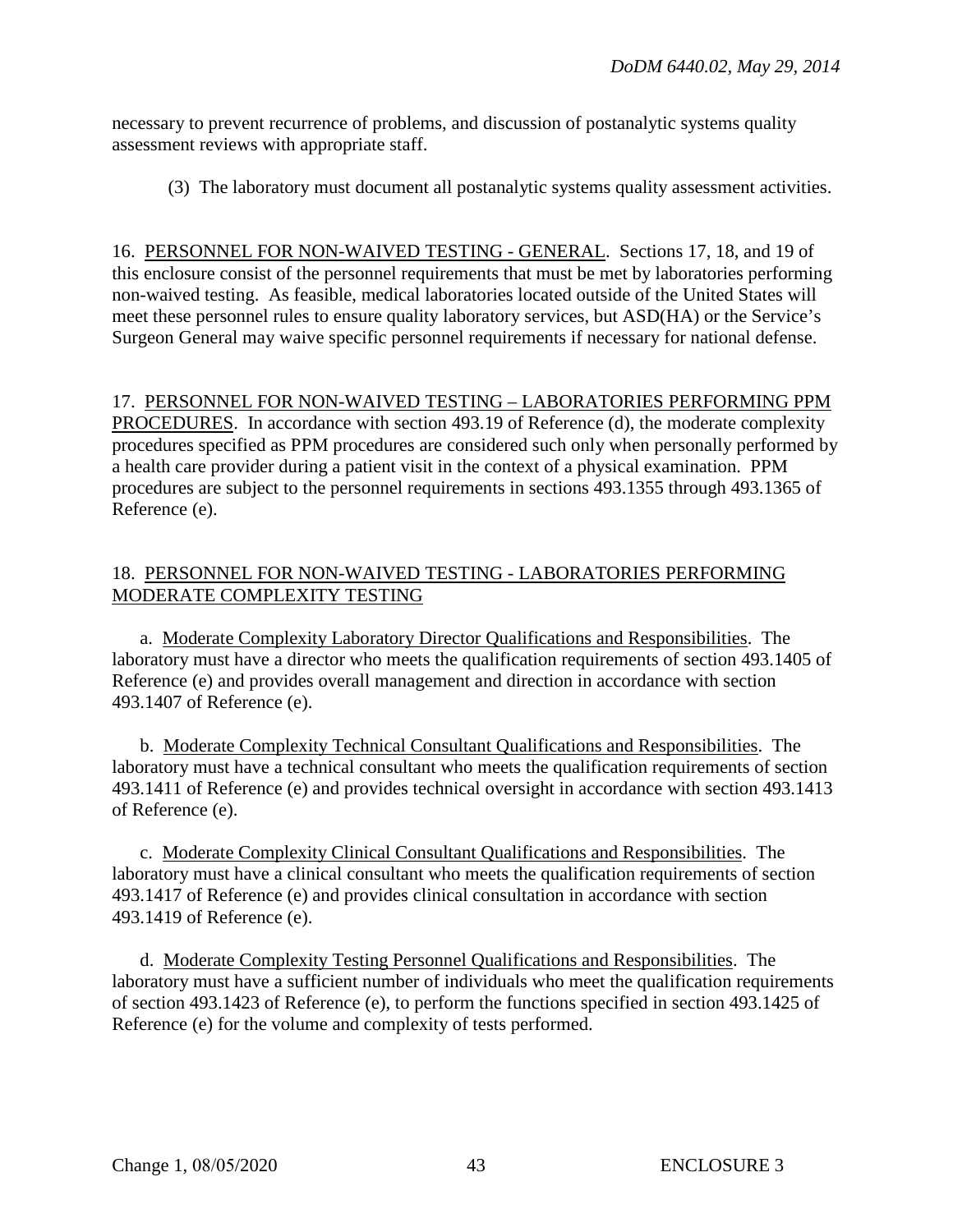## 19. PERSONNEL FOR NON-WAIVED TESTING - LABORATORIES PERFORMING HIGH COMPLEXITY TESTING

a. High Complexity Laboratory Director Qualifications and Responsibilities. The laboratory must have a director who meets the qualification requirements of section 493.1443 of Reference (e) and provides overall management and direction in accordance with section 493.1445 of Reference (e).

b. High Complexity Technical Supervisor Qualifications and Responsibilities. The laboratory must employ one or more individuals who are qualified by education and either training or experience to provide technical supervision for each of the specialties and subspecialties of service in which the laboratory performs high complexity tests or procedures. The director of a laboratory performing high complexity testing may function as the technical supervisor provided he or she meets the qualifications specified in this section. The technical supervisor is not required to be on site at all times testing is performed; however, he or she must be available to the laboratory personnel on an as needed basis to provide supervision. The Technical Supervisor provides technical supervision in accordance with section 493.1451 of Reference (e). The laboratory technical supervisor must:

(1) Meet the qualification requirements of section 493.1449 of Reference (e) and be certified by the American Society of Clinical Pathologists (ASCP), American Medical Technologists (AMT) or other board of registry deemed comparable by CCLM as a medical technologist (MT) or medical laboratory scientist (MLS); or

(2) Be a commissioned laboratory officer in the Military Services, and have earned a bachelor's degree from an accredited institution; and have at least 3 years of laboratory experience in high complexity testing and be certified by the ASCP, AMT, or other board of registry deemed comparable by CCLM as an MT or MLS.

(3) Technical supervisors in the subspecialty of immunohematology must have completed a Committee on Allied Health Education and Accreditation accredited school's program for specialist in blood banking, have at least 3 years of laboratory experience in high complexity testing within the specialty of immunohematology; and be certified by the ASCP, AMT, or other board of registry deemed comparable by CCLM as a specialist in blood banking.

c. High Complexity Clinical Consultant Qualifications and Responsibilities. The laboratory must have a clinical consultant who meets the requirements of section 493.1455 of Reference (e) and provides clinical consultation in accordance with section 493.1457 of Reference (e).

d. High Complexity General Supervisor Qualifications and Responsibilities. The laboratory must have one or more general supervisors who meets the requirements of section 493.1461 of Reference (e) or who qualifies as testing personnel in accordance with paragraph 19g of this section and have at least 2 years of laboratory training or experience, or both, in high complexity testing. The general supervisor provides general supervision in accordance with section 493.1463 of Reference (e).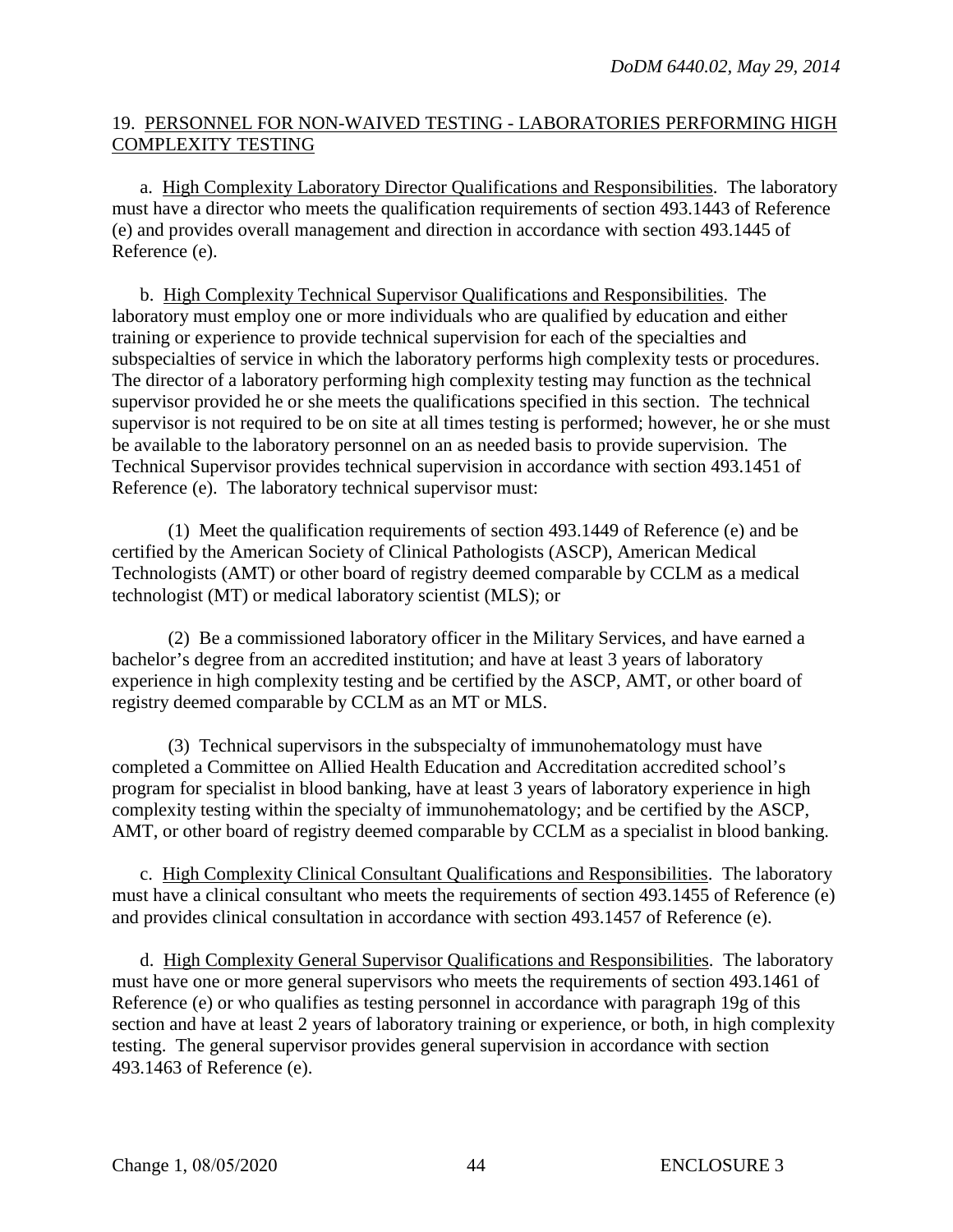e. High Complexity Cytology General Supervisor Qualifications and Responsibilities. For the subspecialty of cytology, the laboratory must have a general supervisor who meets the qualification requirements of section 493.1469 of Reference (e), and provides supervision in accordance with section 493.1471 of Reference (e).

f. High Complexity Cytotechnologist Qualifications and Responsibilities. For the subspecialty of cytology, the laboratory must have a sufficient number of cytotechnologists who meet the qualifications specified in section 493.1483 of Reference (e) to perform the functions specified in section 493.1485 of Reference (e).

g. High Complexity Testing Personnel Qualifications and Responsibilities. The laboratory has a sufficient number of individuals who meet the qualification requirements of section 493.1489 of Reference (e) to perform the functions specified in section 493.1495 of Reference (e) for the volume and complexity of testing performed.

(1) Each individual performing high complexity testing must meet the qualification requirements of section 493.1489 of Reference (e); and have earned an associate degree or higher in a laboratory science, or medical laboratory technology from an accredited institution and be certified by the ASCP, AMT or other board or registry deemed comparable by OASD(HA) or their designee (CCLM) as a MLT or MT/MLS; or

(2) Have successfully completed an official U.S. military medical laboratory procedures training course of at least 50 weeks duration and currently hold the military enlisted occupational specialty of medical laboratory specialist (laboratory technician).

## 20. INSPECTIONS

a. Condition: Inspection Requirements Applicable to All CLIP-Certified Laboratories. Each laboratory issued a CLIP certificate must meet the requirements in this section and the specific requirements for its certificate type.

b. Standard: Basic Inspection Requirements for All Laboratories Issued a CLIP Certificate

(1) Laboratory. A laboratory issued a certificate must permit the CCLM to conduct an inspection to assess the laboratory's compliance with CLIP. A laboratory that requests, or is issued a certificate of accreditation, must permit the CCLM to conduct validation and complaint inspections. Reports of complaint inspections are governed by section 1102 of Reference (f).

(2) General Requirements. As part of the inspection process, the CCLM may require the laboratory to:

(a) Test samples, including PT samples, or perform procedures.

(b) Permit interviews of all personnel concerning the laboratory's compliance with the applicable requirements of the CLIP.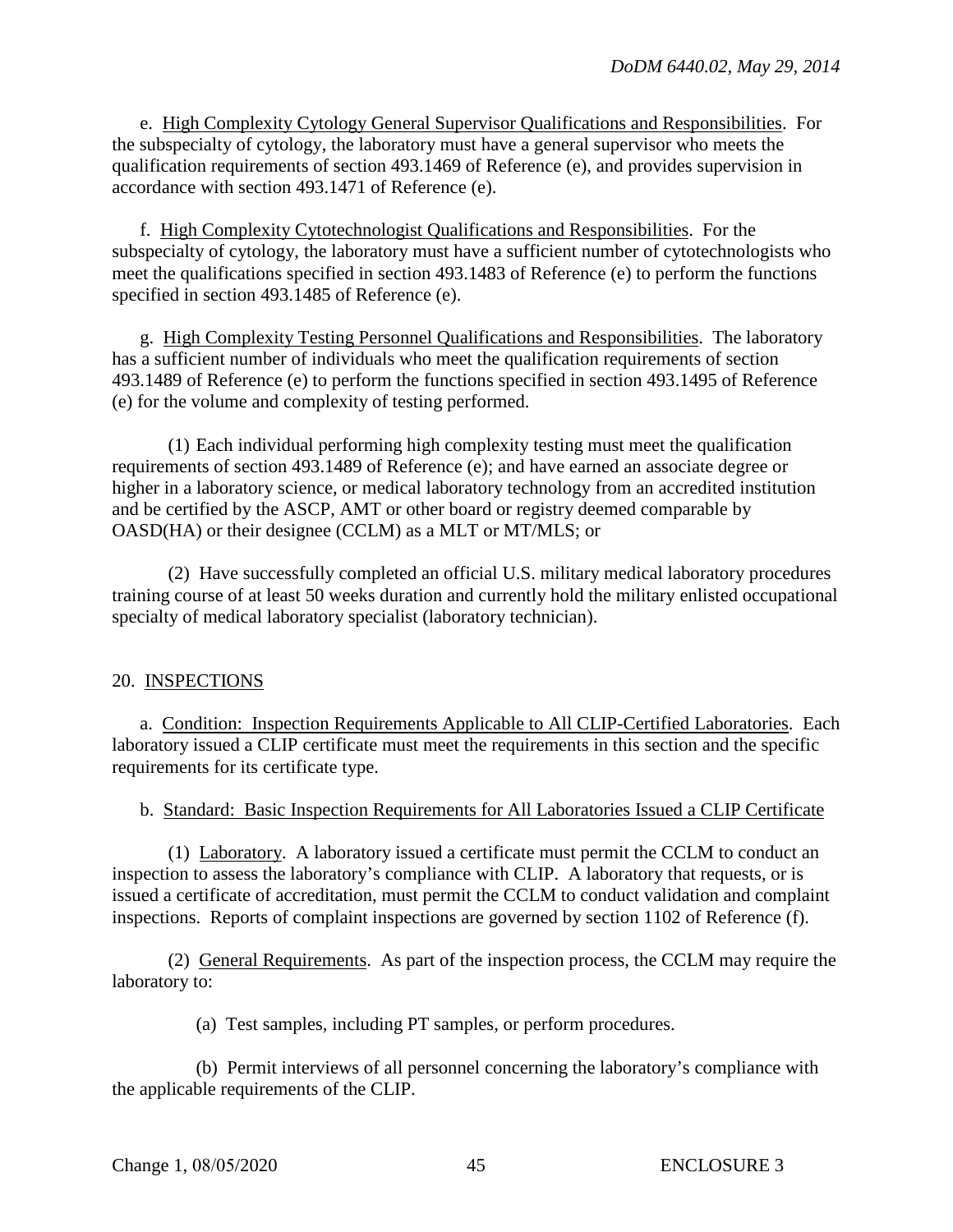(c) Permit laboratory personnel to be observed performing all phases of the total testing process (preanalytic, analytic, and postanalytic).

(d) Permit the CCLM access to all areas encompassed under the certificate including, but not limited to: specimen procurement and processing areas; storage facilities for specimens, reagents, supplies, records, and reports; testing and reporting areas.

(e) Provide the CCLM with copies or exact duplicates of all records and data it requires.

(3) A laboratory must have all records and data accessible and retrievable within a reasonable time frame during the course of the inspection.

(4) A laboratory must provide, upon request, all information and data needed by the CCLM to make a determination of the laboratory's compliance with the applicable requirements of CLIP.

(5) The CCLM may re-inspect a laboratory at any time to evaluate the ability of the laboratory to provide accurate and reliable test results.

(6) The CCLM may conduct an inspection when there are complaints alleging noncompliance with any of the requirements of the CLIP. Reports of complaint inspections are governed by section 1102 of Reference (f).

(7) Failure to permit the CCLM to conduct an inspection or reinspection results in the suspension or limitation of, or action to revoke the laboratory's CLIP certificate, in accordance with the provisions contained in section 21 of this enclosure.

c. Standard: Inspection of Laboratories Issued a Certificate of Waiver or a Certificate for PPM Procedures

(1) A laboratory that has been issued a certificate of waiver, certificate for PPM procedures is NOT subject to biennial inspections. However, when an MTF is accredited by TJC, waived and PPM testing sites within that facility must be either surveyed by TJC in conjunction with the facility's TJC accreditation survey or be separately inspected or accredited by an accreditation agency granted deeming authority by TJC.

(2) If necessary, the CCLM may conduct an inspection of a laboratory issued a certificate of waiver or a certificate for PPM procedures at any time during the laboratory's hours of operation to:

(a) Determine if the laboratory is operated and testing is performed in a manner that does not constitute an imminent and serious risk to health care beneficiaries.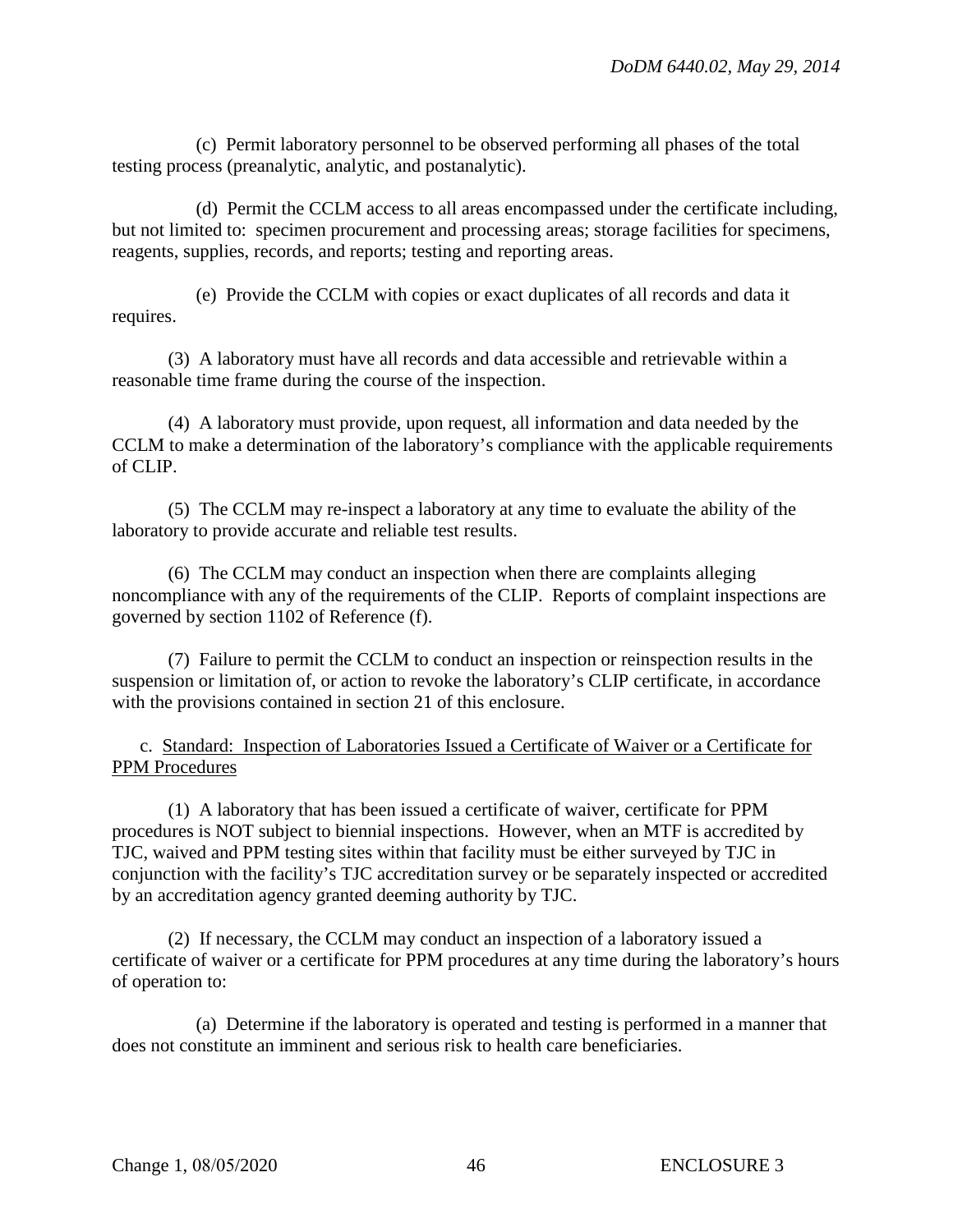(b) Evaluate a complaint from health care providers, beneficiaries, commanders, or other users of the laboratory. Reports of complaint inspections are governed by section 1102 of Reference (f).

(c) Determine whether the laboratory is performing tests beyond the scope of the certificate held by the laboratory.

(3) The laboratory must comply with the basic inspection requirements of this section.

d. Standard: Inspection of Laboratories That Have Requested or Have Been Issued a Certificate of Compliance

(1) Initial Inspection

(a) A laboratory issued a registration certificate must permit an initial inspection to assess the laboratory's compliance with the requirements of CLIP before the CCLM issues a certificate of compliance.

(b) The inspection may occur at any time during the laboratory's hours of operation.

## (2) Subsequent Inspections

(a) The CCLM may conduct subsequent inspections on a biennial basis or with such other frequency as the CCLM determines to be necessary to ensure compliance with the requirements of CLIP.

(b) The CCLM bases the nature of subsequent inspections on the laboratory's compliance history.

(3) The inspection sample for review may include testing in the subcategory of PPM procedures.

(4) The laboratory must comply with the basic inspection requirements of this section and section 493.1773 of Reference (e).

## e. Standard: Inspection of Laboratories Requesting or Issued a Certificate of Accreditation

(1) The CCLM may conduct a validation inspection of any accredited laboratory at any time during its hours of operation.

(2) The CCLM may conduct a complaint inspection of a laboratory requesting or issued a certificate of accreditation at any time during its hours of operation upon receiving a complaint applicable to the requirements. Reports of complaint inspections are governed by section 1102 Reference (f).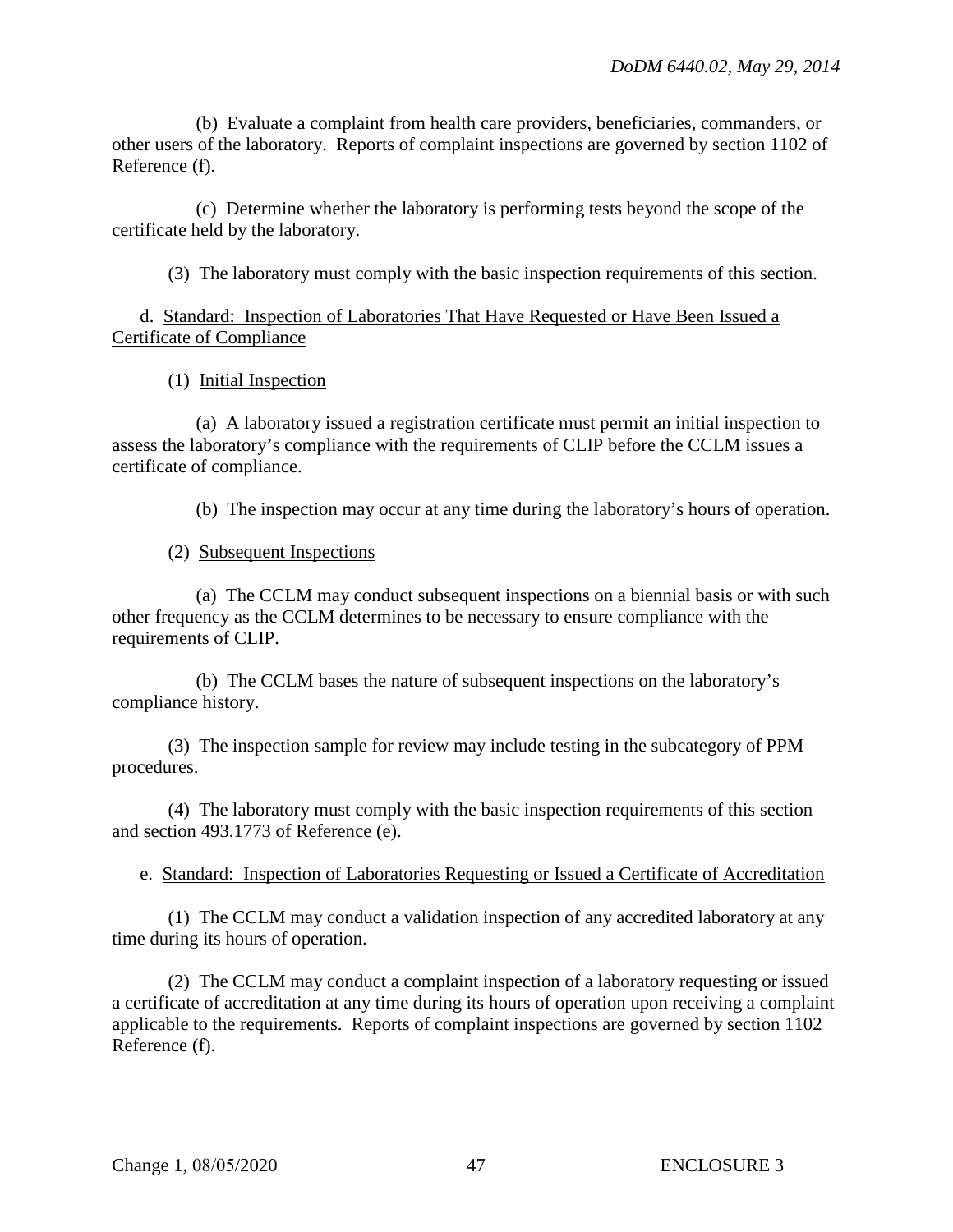(3) If a validation or complaint inspection results in a finding that the laboratory is not in compliance with one or more condition level requirements, a laboratory issued a certificate of accreditation is subject to a full review by the CCLM, in accordance with section 5 of this enclosure.

(4) Laboratories requesting or issued a certificate of accreditation must comply with the basic inspection requirements in this section.

## 21. ENFORCEMENT PROCEDURES

#### a. Basis and Scope will follow section 493.1800 of Reference (e)

(1) In accordance with section 1072 of Reference (f), DoD is given jurisdictional responsibility under law for the operation of its facilities.

(2) This section sets forth the policies and procedures that the CCLM will follow to enforce the requirements applicable to laboratories under the CLIP and the appeal rights of laboratories on which sanctions are imposed.

#### b. General Considerations will follow section 493.1804 of Reference (e)

(1) Enforcement mechanisms are taken to improve the quality of laboratory services available to beneficiaries. As such, all investigation and complaint reports are governed by section 1102 of Reference (f). Enforcement mechanisms must:

(a) Provide accurate and reliable test results.

(b) Protect all individuals served by DoD laboratories against substandard testing of specimens.

(c) Safeguard DoD laboratory staff, health care providers and other MTF staff, and health care beneficiaries against health and safety hazards that might result from substandard laboratory activities.

(2) A decision to impose sanctions is based on the deficiencies found by the CCLM in the conduct of inspections to certify or validate compliance with DoD requirements, or through review of materials submitted by the laboratory (e.g., personnel qualifications), or unsuccessful participation in PT. The CCLM imposes one or more of the alternative or principle sanctions specified in this section when the CCLM finds that a laboratory has condition level deficiencies.

(3) Imposition of alternative sanctions.

(a) The CCLM may impose alternative sanctions in lieu of, or in addition to, the principle sanctions, including imposing alternative sanctions on laboratories that have certificates of waiver.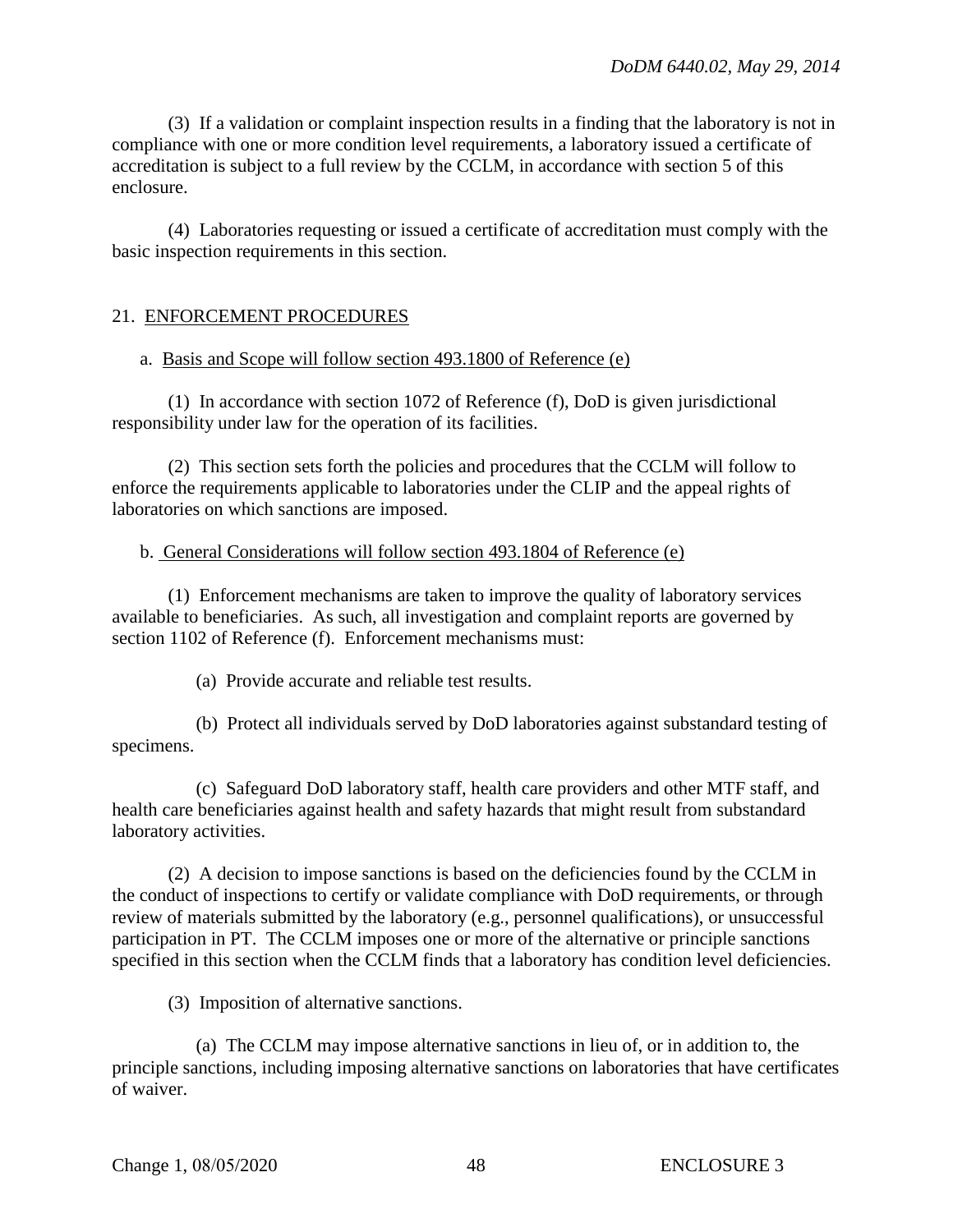(b) The CCLM may impose alternative sanctions after the laboratory has had an opportunity to respond through command channels.

(4) The CCLM bases its choice of sanction or sanctions on consideration of one or more factors that include, but are not limited to, the following, as assessed by the CCLM:

(a) Whether the deficiencies pose immediate jeopardy.

(b) The nature, incidence, severity, and duration of the deficiencies or noncompliance.

(c) Whether the same condition level deficiencies have been identified repeatedly.

(d) The accuracy and extent of laboratory records (e.g. of remedial action) in regard to the noncompliance and their availability to the CCLM.

(e) The relationship of one deficiency or group of deficiencies to other deficiencies.

(f) The overall compliance history of the laboratory including, but not limited to, any period of noncompliance that occurred between certifications of compliance.

(g) The corrective and long-term compliance outcomes that the CCLM hopes to achieve through application of the sanction.

(h) Whether the laboratory has made any progress toward improvement following a reasonable opportunity to correct deficiencies.

(i) Any recommendations within the chain of command as to which sanctions would be appropriate.

(5) The CCLM may impose a separate sanction for each condition level deficiency or a single sanction for all condition level deficiencies that are interrelated and subject to correction by a single course of action.

(6) The appeal process for laboratories is set forth in this section.

c. Available Sanctions

(1) The CCLM may impose one or more of the sanctions specified in paragraphs  $21c(1)$ through 21c(3) of this section on a laboratory that is out of compliance with one or more CLIP conditions.

(2) The CCLM may impose any of the three principal sanctions, which are suspension, limitation, or revocation of any type of CLIP certificate.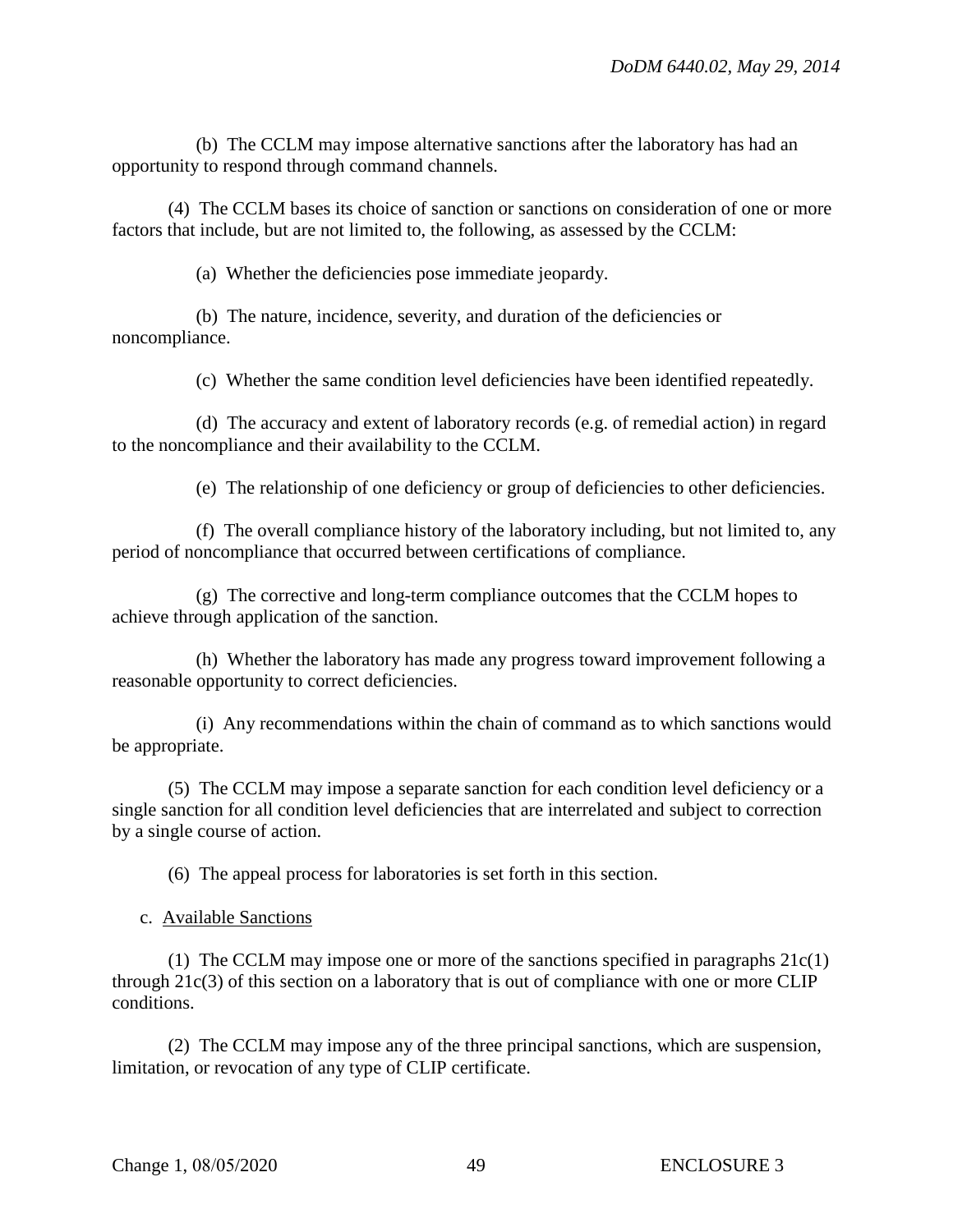(3) The CCLM may impose one or more of the following alternative sanctions in lieu of, or in addition to, imposing a principal sanction.

(a) Directed plan of correction, as set forth in this section.

(b) Directed on-site monitoring as set forth in this section.

## d. Imposition and Lifting of Alternative Sanctions

(1) If the CCLM identifies condition level noncompliance in a laboratory, the CCLM gives the laboratory, through command channels, written notice of:

(a) The condition level noncompliance that it has identified.

(b) The sanction or sanctions that the CCLM proposes to impose against the laboratory.

(c) The rationale for the proposed sanction or sanctions.

(d) The projected effective date and duration of the proposed sanction or sanctions.

(e) The authority for the proposed sanction or sanctions.

(f) The time allowed for the laboratory to respond to the notice.

(2) During the period specified in section 20 of this enclosure, the laboratory may submit for review, through command channels to the CCLM, written evidence or other information against the imposition of the proposed sanction or sanctions.

(3) After evaluation of data submitted in accordance with section 20 of this enclosure, laboratories are notified of the final decision in writing. The final decision notice will acknowledge any evidence or information received from the laboratory and, if sanctions are still to be imposed, specifies:

(a) The sanction(s) to be imposed against the laboratory.

(b) The authority and rationale for imposing the sanction(s).

(c) The effective date and duration of the sanction(s).

(4) Sanctions become effective according to the following criteria:

(a) The CCLM determines that the deficiencies pose immediate jeopardy, and the CCLM provides a notice of at least 5 days before the effective date of the sanction.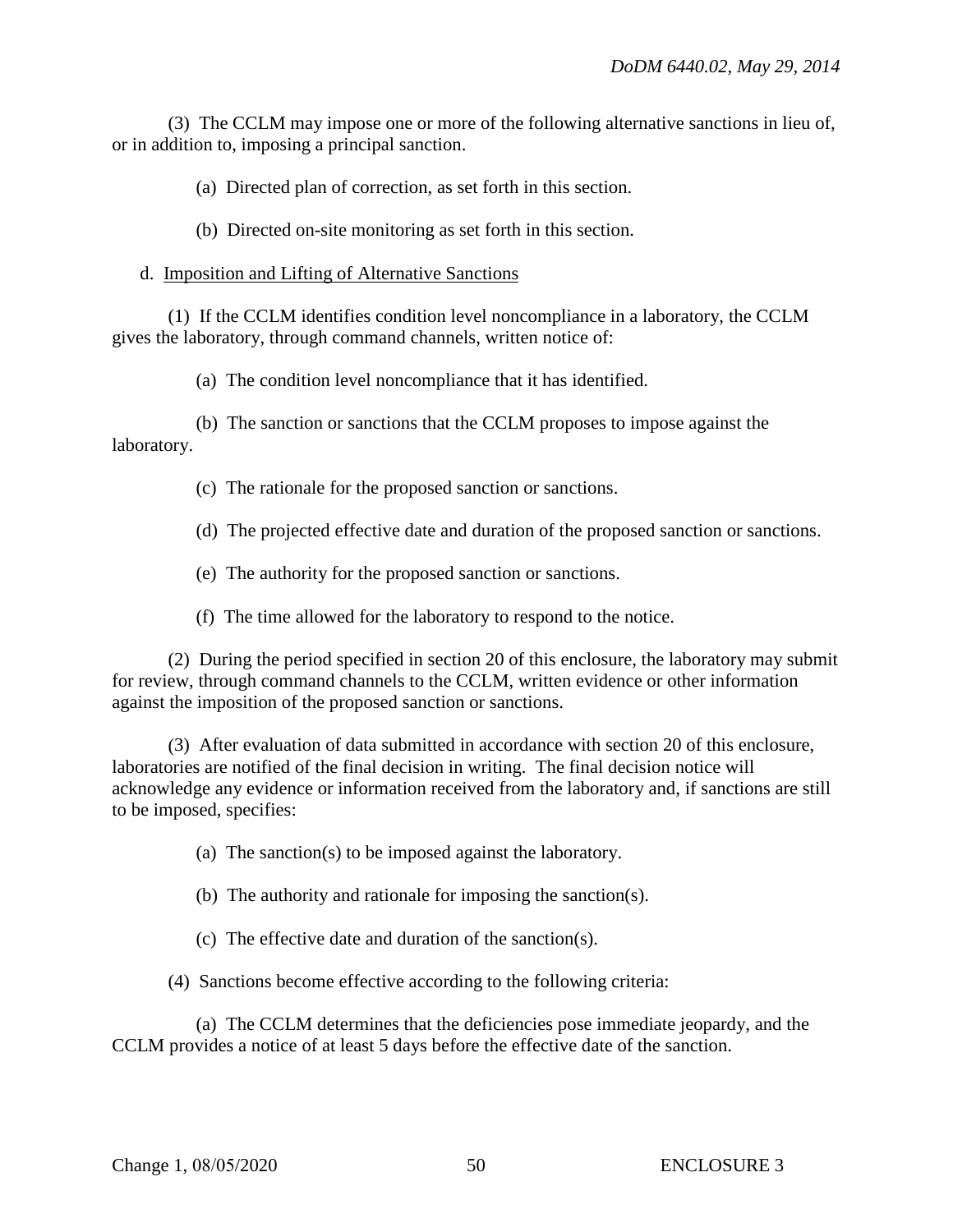(b) The CCLM determines that the deficiencies do not pose immediate jeopardy, and the CCLM provides a notice of at least 15 days before the effective date of the sanction.

(5) An alternative sanction continues until:

(a) The laboratory corrects all condition level deficiencies; or

(b) CCLM's suspension, limitation, or revocation of the laboratory's CLIP certificate becomes effective.

(6) Alternative sanction(s).

(a) General rule. Alternative sanctions are not lifted until a laboratory's compliance with all condition level requirements is verified.

(b) Credible allegation of compliance. When a sanctioned laboratory submits a credible allegation of compliance, the CCLM determines whether:

1. It can certify compliance on the basis of the evidence presented by the laboratory in its allegation.

2. It must revisit to verify whether the laboratory has, in fact, achieved compliance.

e. Action When Deficiencies Pose Immediate Jeopardy. If a laboratory's deficiencies pose immediate jeopardy:

(1) The CCLM requires the laboratory to take immediate action to remove the jeopardy and may impose one or more alternative sanctions to help bring the laboratory into compliance.

(2) If the findings of a revisit indicate that a laboratory has not eliminated the jeopardy, the CCLM suspends or limits the laboratory's CLIP certificate no earlier than 5 days after the date of notice of suspension or limitation. CCLM may later revoke the certificate.

(3) In addition, if the CCLM has reason to believe that the continuation of any activity by any laboratory (either the entire laboratory operation or any specialty or subspecialty of testing) would constitute a significant hazard to the health of DoD beneficiaries, the CCLM may direct that the activity be immediately discontinued, regardless of the type of CLIP certificate the laboratory had been previously issued.

f. Actions When Deficiencies Are at the Condition Level But Do Not Pose Immediate Jeopardy. If a laboratory has condition level deficiencies that do not pose immediate jeopardy:

(1) Initial action:

(a) CCLM may suspend, limit, or revoke the laboratory's CLIP certificate.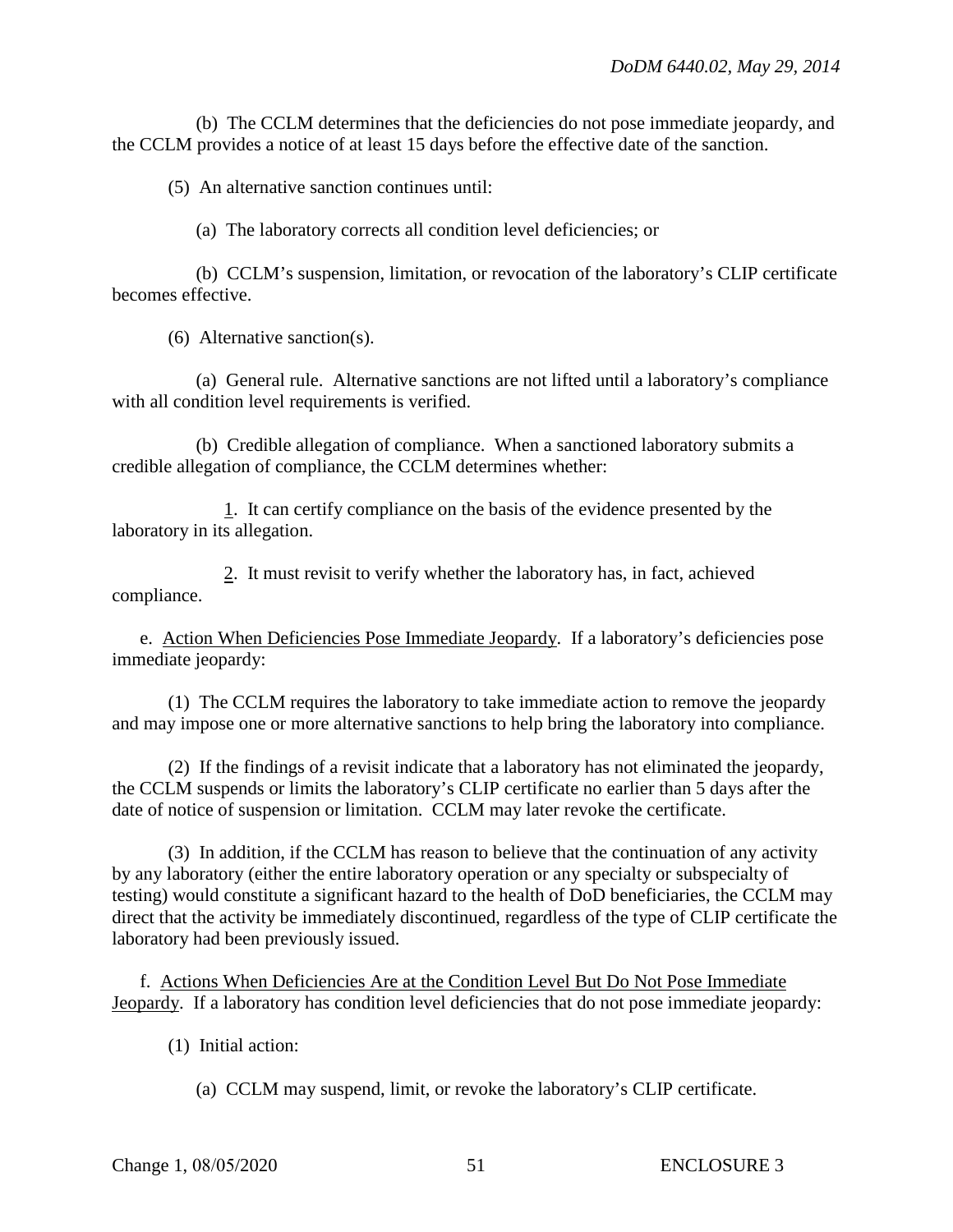(b) If the CCLM does not impose a principal sanction under section 1 of this enclosure, the CCLM may impose one or more alternative sanctions. In the case of unsuccessful participation in PT, the CCLM may impose the training and technical assistance requirement set forth in this section in lieu of, or in addition to, one or more alternative sanctions.

(2) If the CCLM imposes alternative sanctions for condition level deficiencies that do not pose immediate jeopardy, and the laboratory does not correct the condition level deficiencies within 12 months after the last day of inspection, the CCLM:

(a) Following a revisit that indicates that the laboratory has not corrected its condition level deficiencies, the CCLM notifies the laboratory through command channels that it proposes to suspend, limit, or revoke the CLIP certificate, as specified in this section and the laboratory's right to respond in writing through command channels within 30 days to the CCLM; and

(b) May impose (or continue if already imposed) any alternative sanctions.

(3) If a final decision upholds a proposed suspension, limitation, or revocation of a laboratory's CLIP certificate, the CCLM discontinues any alternative sanctions as of the day the suspension, limitation, or revocation becomes effective.

g. Action When Deficiencies Are Not at the Condition Level. If a laboratory has deficiencies that are not at the condition level:

(1) The laboratory must submit, through command channels to the CCLM, a plan of correction that is acceptable to the CCLM in content and time frames.

(2) If, on a revisit, it is found that the laboratory has not corrected the deficiencies within 12 months after the last day of inspection, the CCLM notifies the laboratory through command channels of its intent to suspend, limit, or revoke the laboratory's CLIP certificate and of the laboratory's right to respond in writing through command channels to the CCLM within 30 days.

h. Ensuring Timely Correction of Deficiencies

(1) The CCLM may visit the laboratory at any time to evaluate progress, and at the end of the period to determine whether all corrections have been made.

(2) If during a visit it is found that a laboratory has not corrected its deficiencies, the CCLM may propose to suspend, limit, or revoke the laboratory's CLIP certificate.

(3) If at the end of the plan of correction period all condition level deficiencies have been corrected but deficiencies that are not at the condition level remain, the CCLM may require a revised plan of correction. The revised plan may not extend beyond 12 months from the last day of the inspection that originally identified the cited deficiencies.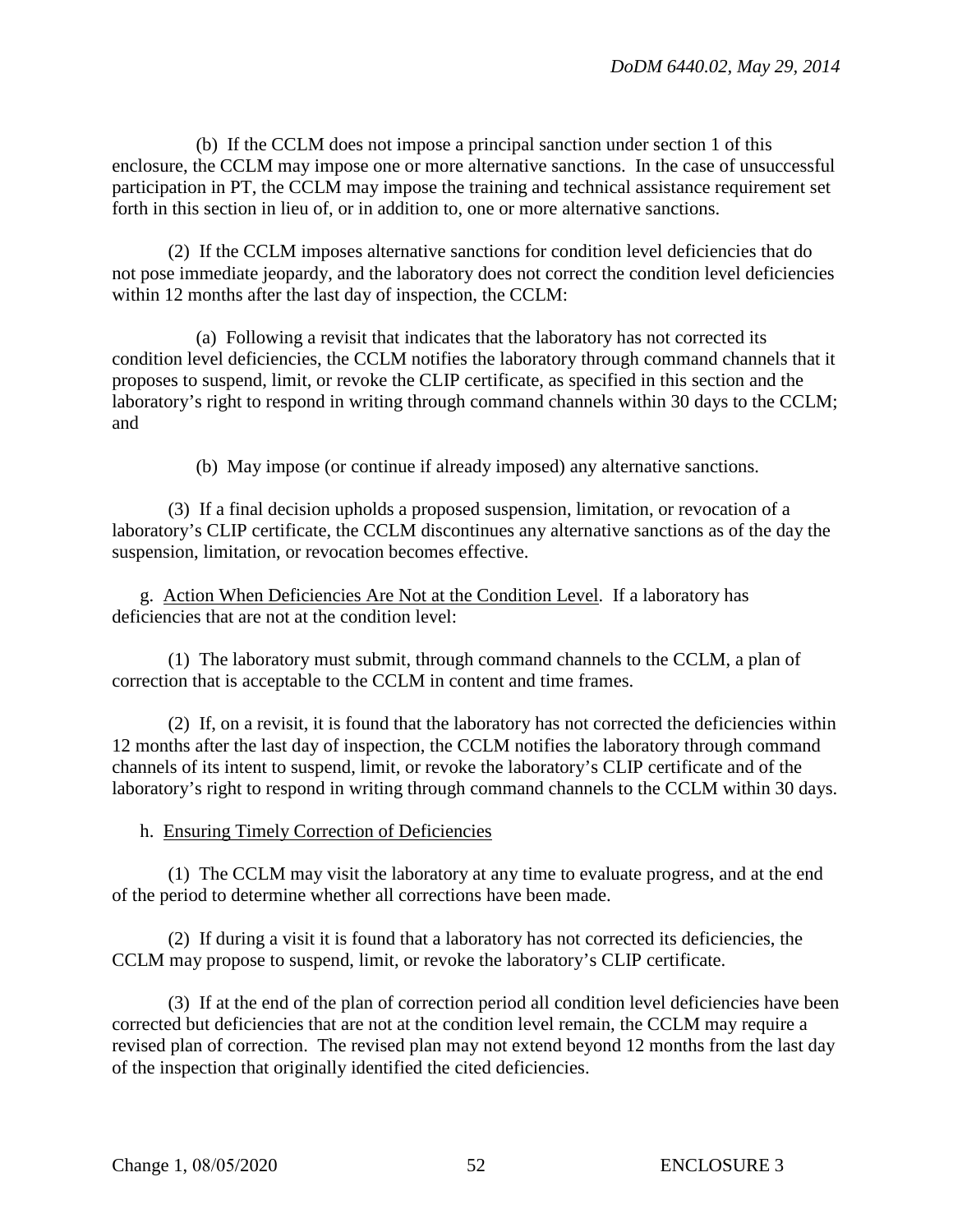(4) If at the end of the period covered by the plan of correction the laboratory still has deficiencies, the rules of paragraph 21f and 21g of this section apply.

## i. Directed Plan of Correction and Directed Portion of a Plan of Correction

(1) The CCLM may impose a directed plan of correction or a directed portion of a plan of correction as an alternative sanction for any laboratory that has condition level deficiencies.

(2) Procedures for imposing either course of action are:

(a) When imposing a directed plan of correction, the CCLM:

1. Gives the laboratory prior notice of the sanction and opportunity to respond in accordance with paragraph 21d of this section.

2. Directs the laboratory to take specific corrective action within specific time frames to achieve compliance.

3. May direct the laboratory to submit the names of laboratory clients for notification purposes, as specified in paragraph 21i(2)(b) of this section.

(b) When imposing a directed portion of a plan of correction, the CCLM may decide to notify clients of a sanctioned laboratory because of the seriousness of the noncompliance (e.g., the existence of immediate jeopardy) or for other reasons. When imposing this sanction, the CCLM:

1. Directs the laboratory to submit to the CCLM, within 10 calendar days after the notice of the alternative sanction, for all laboratory clients from outside the laboratory's organization, a list of names and addresses of all physicians, providers, suppliers, and other clients who have used some or all of the services of the laboratory since the last certification inspection or within any other time frame specified by the CCLM. This list will include any civilian health care providers that have been furnished with laboratory test results under the TRICARE program, or as a service to eligible beneficiaries utilizing civilian healthcare providers. Additionally, the names of all laboratories that have sent referred specimens to the sanctioned laboratory will be provided.

2. Within 30 calendar days of receipt of the information, the CCLM may send to each laboratory client a notice containing the name and address of the laboratory, the nature of the laboratory's noncompliance, and the kind and effective date of the alternative sanction.

3. Sends to each laboratory client notice of the rescission of an adverse action within 30 days of the rescission.

(c) If the CCLM imposes a principal sanction following the imposition of an alternative sanction for which the CCLM has already obtained a list of laboratory clients, the CCLM may use that list to notify the clients of the imposition of the principal sanction.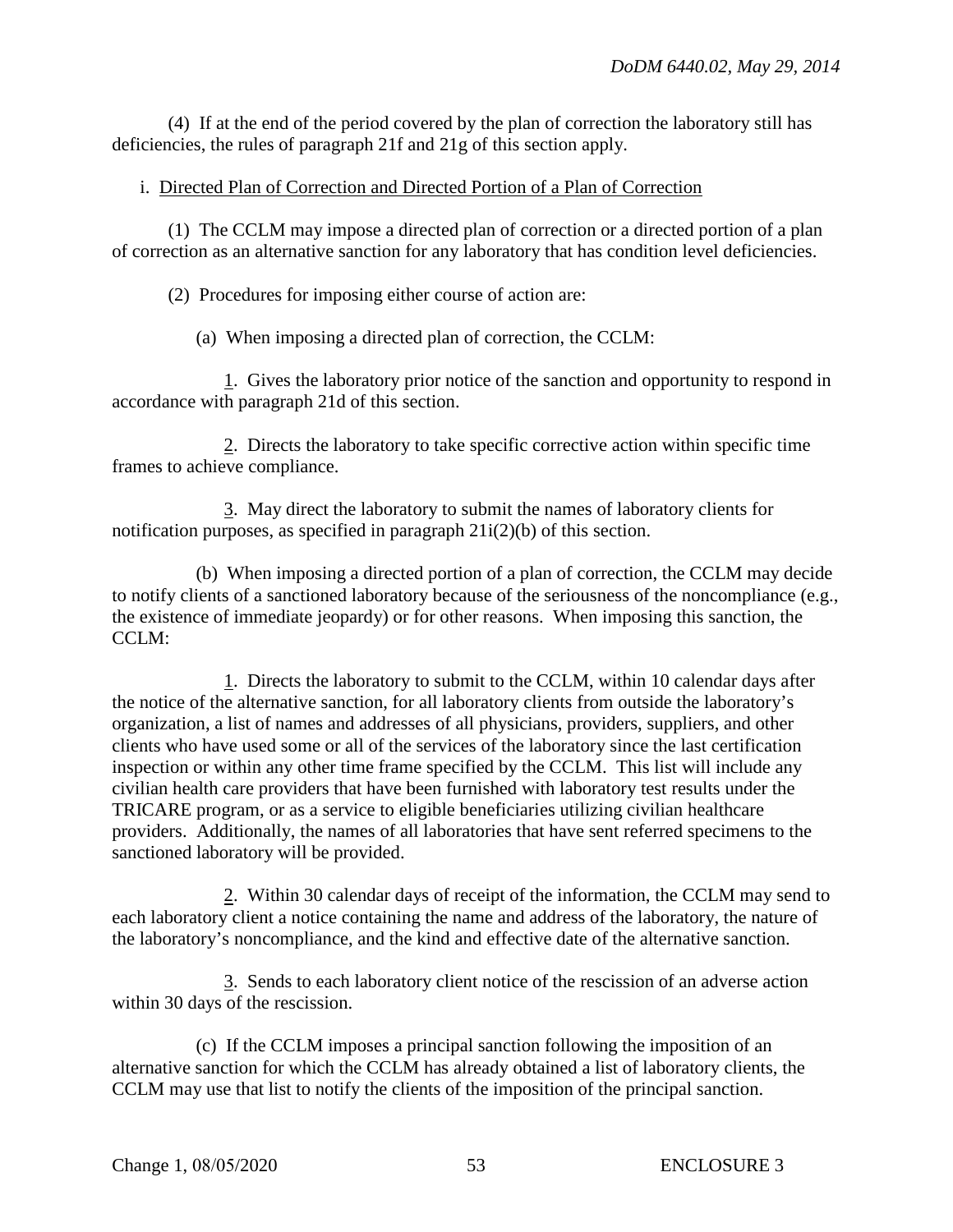(3) If the CCLM imposes a directed plan of correction, and on revisit it is found that the laboratory has not corrected the deficiencies within 12 months from the last day of inspection, the following rules apply.

(a) CCLM notifies the laboratory, through command channels, of its intent to suspend, limit, or revoke the laboratory's CLIP certificate.

(b) The directed plan of correction continues in effect until the day suspension, limitation, or revocation of the laboratory's CLIP certificate becomes effective.

## j. Directed On-Site Monitoring

(1) The CCLM may require continuous or intermittent monitoring of a plan of correction by a designated laboratory monitor (an individual or team) to ensure that the laboratory makes the improvements necessary to bring it into compliance with the condition level requirements. The monitor does not have management authority, cannot hire or fire staff, obligate funds, or otherwise dictate how the laboratory operates. The monitor's responsibility is to oversee whether corrections are made, and to make recommendations to the laboratory director and the facility commander.

(2) Before imposing this sanction, the CCLM, through the MTF's chain of command, provides a notice of sanction and an opportunity to respond in accordance with paragraph 21d of this section.

(3) If the CCLM imposes on-site monitoring, the sanction continues until:

(a) The CCLM determines that the laboratory has the capability to ensure compliance with all condition level requirements.

(b) If the laboratory does not correct all deficiencies within 12 months, and a revisit indicates that deficiencies remain, the CCLM notifies the laboratory, through command channels, of its intent to suspend, limit, or revoke the laboratory's certificate of compliance, registration certificate, certificate of accreditation, certificate for PPM procedures, or certificate for waived testing.

## k. Training and Technical Assistance for Unsuccessful Participation in PT

(1) If a laboratory's participation in PT is unsuccessful, the CCLM may require the laboratory to undertake training of its personnel, or to obtain necessary technical assistance, or both, in order to meet the requirements of the PT program. This requirement is separate from the principal and alternative sanctions set forth in this section.

(2) Upon failure to successfully participate in PT, as defined in section 6, the laboratory will take immediate action, which may include voluntary cessation for the specialty, subspecialty or analyte that was failed. The accuracy of testing will be verified within 5 days of receiving the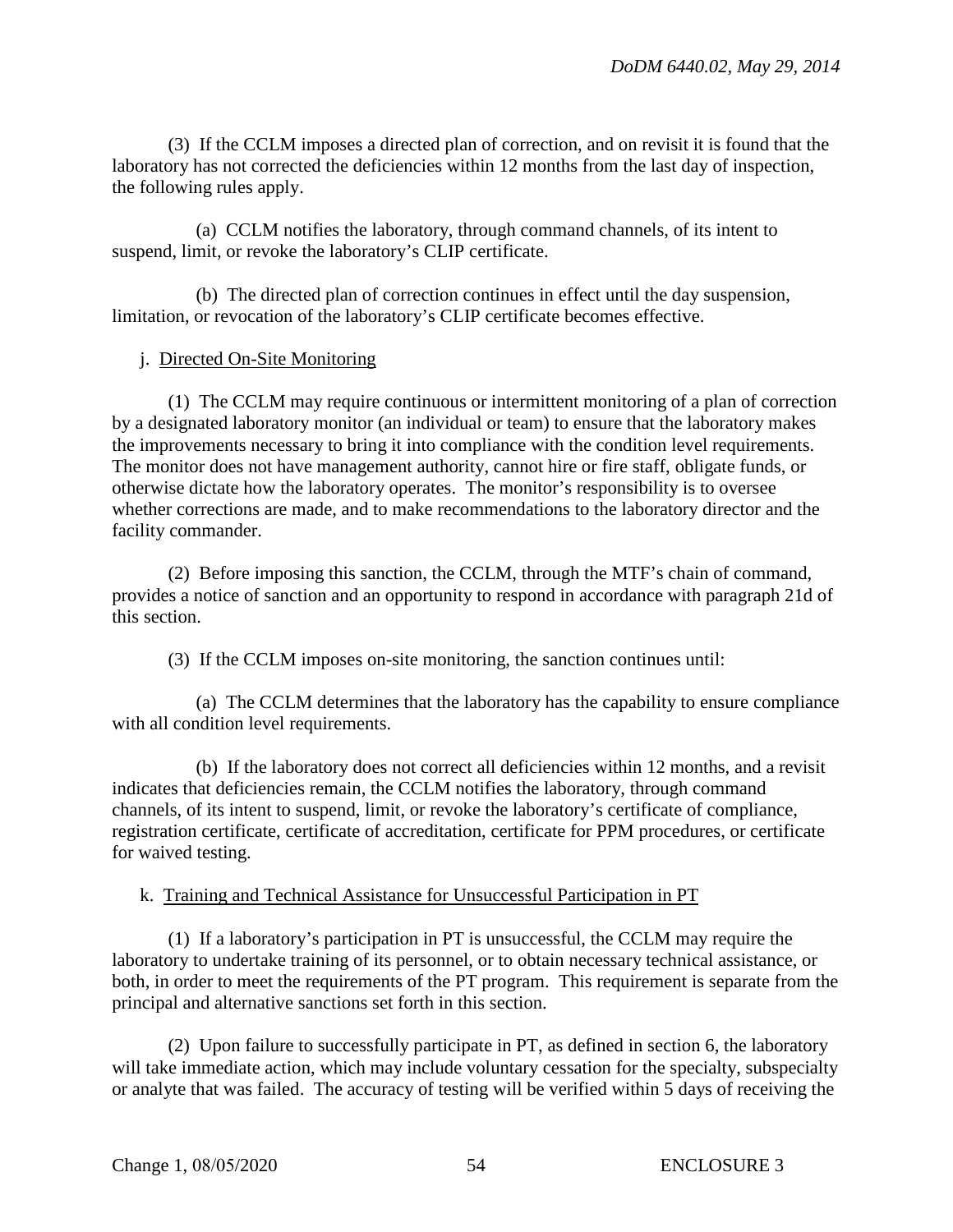PT. The remedial action will be documented and sent to the CCLM within 30 days of receipt of the proficiency results for review and approval.

# l. Suspension, Limitation, or Revocation of Any Type of CLIP Certificate

(1) CCLM may initiate adverse action to suspend, limit, or revoke any CLIP certificate if the CCLM finds that a laboratory's commander, director, or one of its staff members has:

(a) Been guilty of misrepresentation in obtaining a CLIP certificate.

(b) Performed, or represented the laboratory as entitled to perform a laboratory examination or other procedure that is not within a category of laboratory examinations or other procedures authorized by its CLIP certificate.

(c) Failed to comply with the certificate requirements and performance standards.

(d) Failed to comply with reasonable requests by the CCLM for any information or work on materials that the CCLM concludes is necessary to determine the laboratory's continued eligibility for its CLIP certificate or continued compliance with performance standards set by the CLIP.

(e) Refused a reasonable request by the CCLM for permission to inspect the laboratory and its operation and pertinent records during the hours the laboratory is in operation.

(f) Violated or aided and abetted in the violation of any provisions of CLIP.

(g) Failed to comply with an alternative sanction imposed under this section.

(h) Within the preceding 2-year period, directed a laboratory that had its CLIP certificate revoked. This provision applies only to the director of the laboratory.

(2) If the CCLM determines that a laboratory has intentionally referred its PT samples to another laboratory for analysis, the CCLM will, through the Service's Surgeon General, revoke the laboratory's CLIP certificate. The period of revocation of the CLIP certificate (established with due consideration of DoD health care mission requirements, especially in remote or outside of the continental United States (OCONUS) locations) and the corrective alternative sanctions imposed will be of sufficient duration and extent to ensure appropriate policies or procedures are in place to prevent the reoccurrence of intentional referral of PT. Individuals found to be responsible for such referral(s) will be held accountable for their actions subject to the provisions of Chapter 47 of Reference (f) (commonly known and referred to as the Uniform Code of Military Justice) or applicable judicial and administrative civilian regulations.

(3) Procedures for suspension or limitation of a CLIP certificate: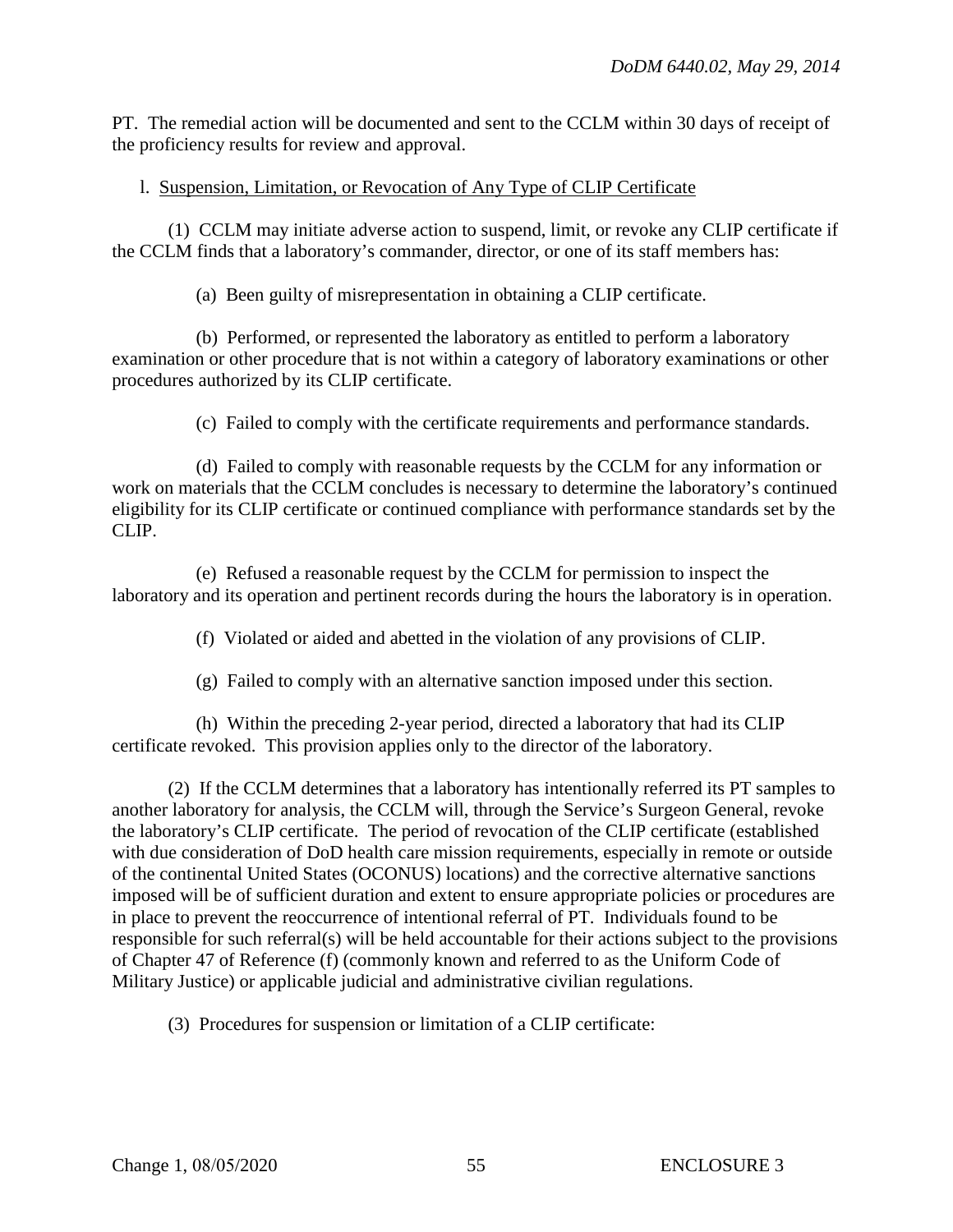(a) The CCLM will not suspend or limit a CLIP certificate until after personnel responsible for the laboratory have responded to the CCLM in writing through command channels.

(b) Exceptions: The CCLM may suspend or limit a CLIP certificate before the written response through command channels under the following circumstances:

1. The laboratory's deficiencies pose immediate jeopardy.

2. The laboratory has refused a reasonable request for information or for work on materials.

3. The laboratory has refused permission for the CCLM to inspect the laboratory or its operation.

4. The laboratory has failed to respond to the CCLM in writing through command channels within 30 days.

(4) CCLM may revoke a CLIP certificate even if it had not previously suspended or limited that certificate.

(5) CCLM must notify the Service's Surgeon General of any CLIP certificate suspended, limited, or revoked under this section within 30 days of the action.

m. Final Decision Appeal Procedures

(1) The following actions are initial determinations and therefore are subject to appeal in accordance with this section:

(a) The suspension, limitation, or revocation of the laboratory's CLIP certificate by the CCLM because of noncompliance with CLIP requirements.

(b) The denial of a CLIP certificate.

(c) The imposition of alternative sanctions under this section (but not the determination as to which alternative sanction or sanctions to impose).

(2) Actions that are not listed in this section are not initial determinations and therefore are not subject to appeal under this section. They include, but are not necessarily limited to:

(a) The finding that a laboratory accredited by a CMS-approved accreditation organization is no longer deemed to meet the conditions set forth in section 6 and sections 10 through 20 of this enclosure. However, the suspension, limitation, or revocation of a certificate of accreditation is an initial determination and is appealable.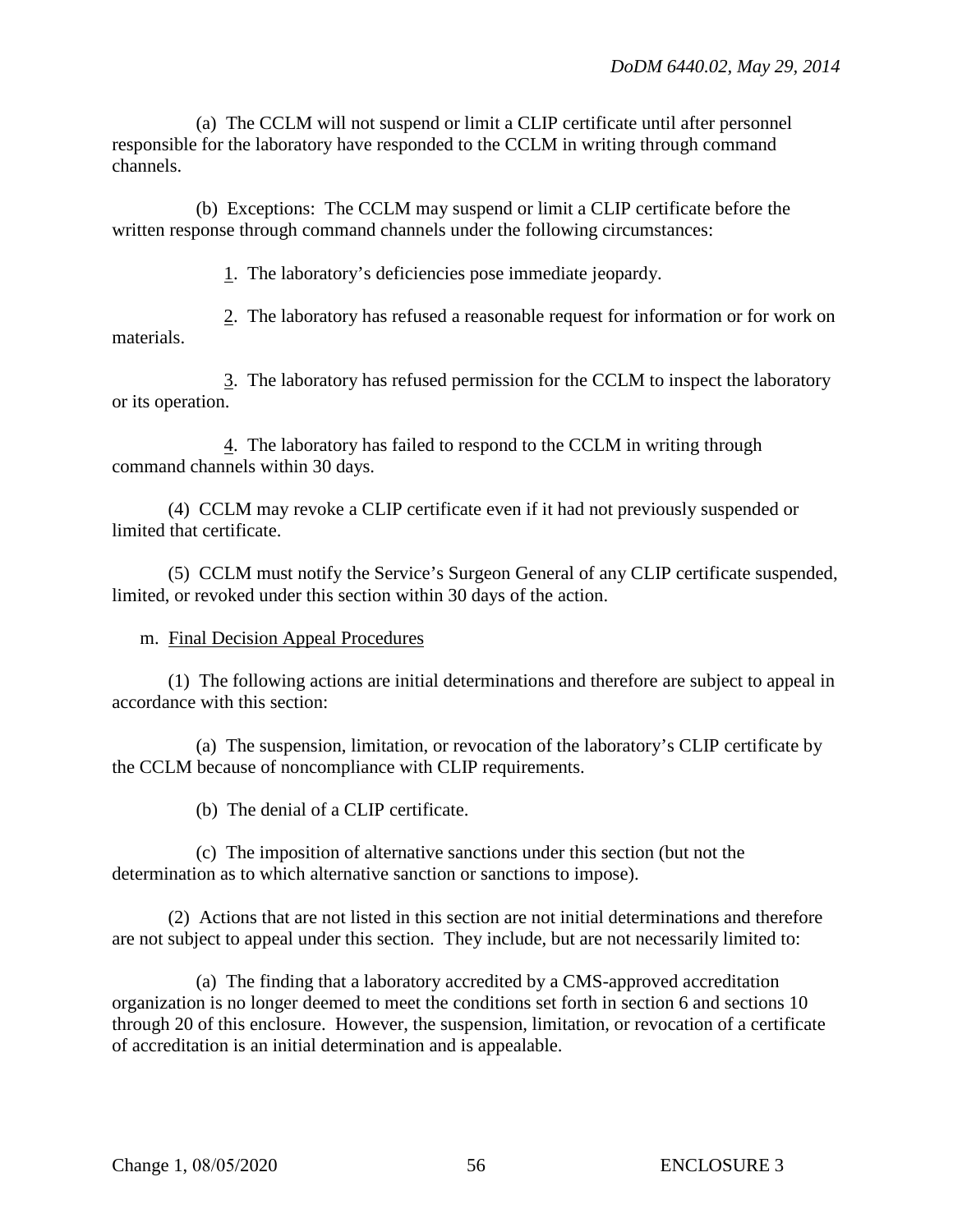(b) The finding that a laboratory is determined to be in compliance with condition level requirements but has deficiencies that are not at the condition level.

(c) The determination not to reinstate a suspended CLIP certificate because the reason for the suspension has not been removed or there is insufficient assurance that the reason will not recur.

(d) The determination as to which alternative sanction or sanctions to impose.

(e) The determination that a laboratory's deficiencies pose immediate jeopardy.

(3) Effect of requested appeals of action are:

(a) The effective date of an alternative sanction is not delayed because the laboratory has appealed and the appeal decision is pending.

(b) The effect on suspension, limitation, or revocation of a laboratory's CLIP certificate are:

1. Suspension, limitation, or revocation of a CLIP. Suspension, limitation, or revocation of a CLIP certificate is not effective until after an appeal decision by the CCLM is issued.

2. Exceptions. If the CCLM determines that conditions at a laboratory pose immediate jeopardy, the effective date of the suspension or limitation of a CLIP certificate is not delayed because the laboratory has appealed the final decision through command channels. CCLM may also suspend or limit a laboratory's CLIP certificate before an appeal decision is issued if the laboratory has refused a reasonable request for information or for work on materials, or has refused permission for the CCLM to inspect the laboratory or its operation.

(4) Any laboratory or prospective laboratory dissatisfied with a suspension, limitation, revocation, or denial of its CLIP certificate, or with the imposition of an alternative sanction under section 21, is entitled to an appeal of the action to the CCLM. Such appeal must be in writing and sent through command channels to reach the CCLM within 30 days of the receipt of the final decision notice. When more than one of the actions specified in this section are carried out concurrently, the laboratory has a right to only one appeal on all matters at issue.

(5) Notice of adverse action:

(a) If the CCLM suspends, limits, or revokes a laboratory's CLIP certificate, the CCLM gives notice to the laboratory, and may give notice to physicians, providers, suppliers, and other laboratory clients, according to the procedures set forth in this section. In addition, the CCLM may notify DoD health care beneficiaries each time one of the principal sanctions is imposed.

(b) The notice to the laboratory: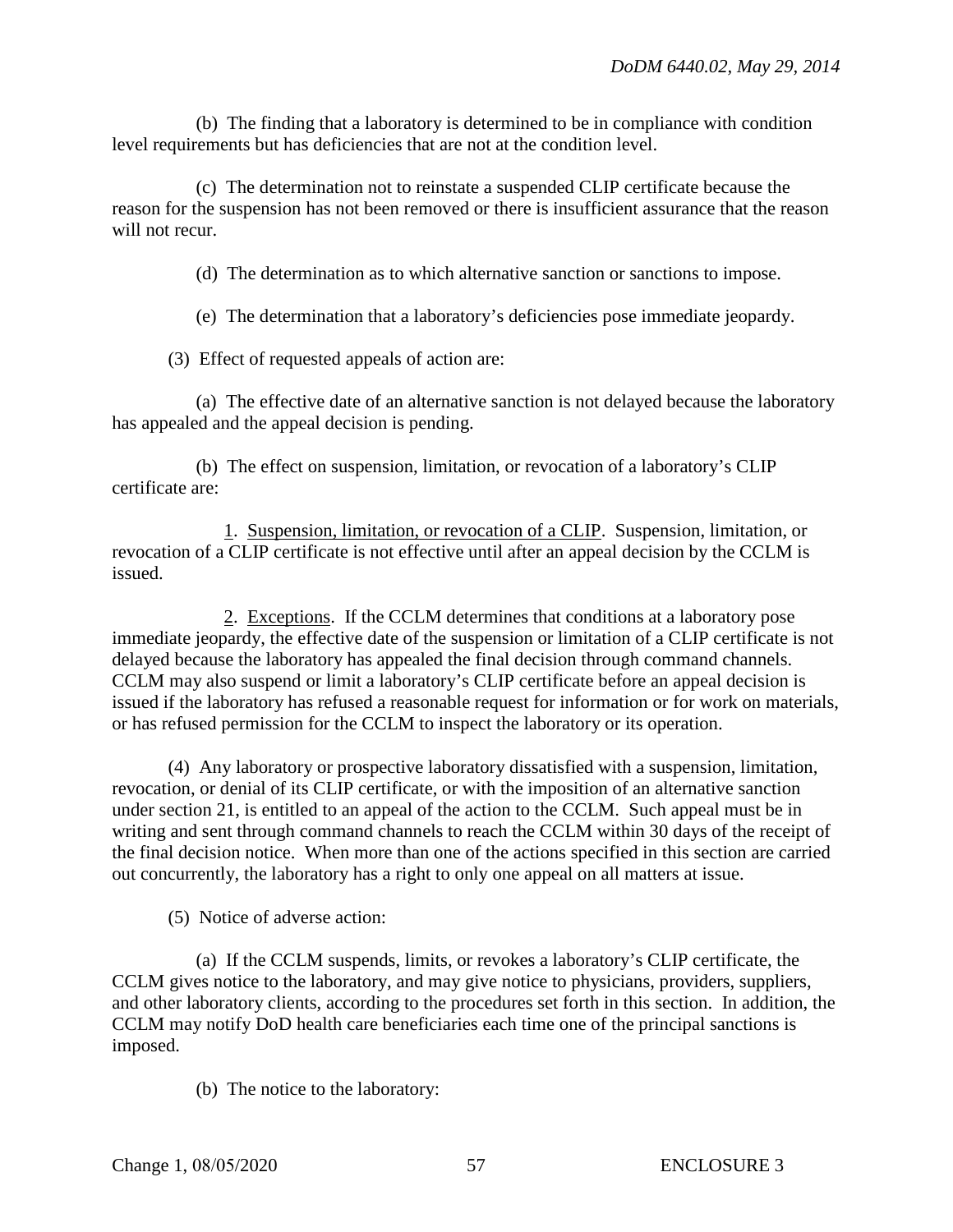1. Sets forth the reasons for the adverse action, the effective date and effect of that action, and the response or appeal process, if any.

2. When the certificate is limited, specifies the specialties or subspecialties of tests that the laboratory is no longer authorized to perform.

(c) The notice to other entities includes the same information except the information about the laboratory's response or appeal process.

(6) Effective date of adverse action:

(a) When the laboratory's deficiencies pose immediate jeopardy, the effective date of the adverse action is no more than 5 days after the date of the notice.

(b) When the laboratory's deficiencies do not pose immediate jeopardy, the effective date of the adverse action is no more than 15 days after the date of the notice.

## n. Laboratory Registry

(1) Upon request, the CCLM will make available to the Services Surgeons General, specific information that is useful in evaluating the performance of their laboratories, including:

(a) A list of laboratories that have had their CLIP certificates suspended, limited, or revoked, and the reason for the adverse actions.

(b) A list of laboratories on which alternative sanctions have been imposed, showing:

- 1. The effective date of the sanctions.
- 2. The reasons for imposing the sanctions.
- 3. Any corrective action taken by the laboratory.
- 4. If the laboratory has achieved compliance, the verified date of compliance.

(c) A list of laboratories whose accreditation has been withdrawn or revoked and the reasons for the withdrawal or revocation.

(2) The laboratory registry is compiled for the calendar year proceeding the date the information is made available and includes appropriate explanatory information to aid in the interpretation of the data. It also contains corrections of any erroneous statements or information in the previous registry.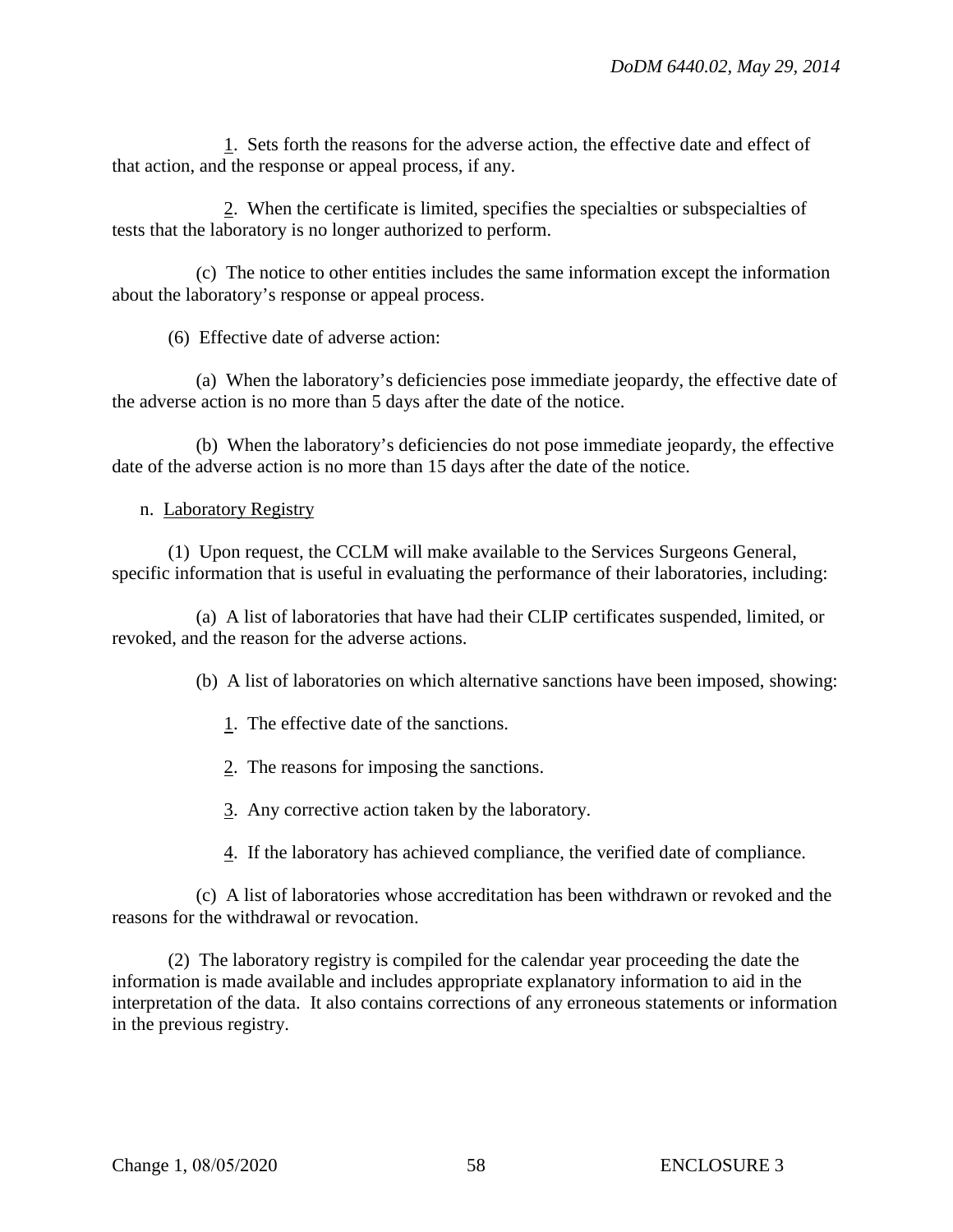#### 22. NON-FIXED MTF LABORATORIES

a. Applicability. This section is applicable to non-fixed MTF laboratories of the Army, Navy, Air Force, and Marines that are designed to operate in non-fixed facilities or perform in contingency operations. Further definition of these units can be found in the Glossary of this manual.

#### b. Concept

(1) Non-fixed MTFs performing laboratory testing while in garrison during peacetime are required to meet the CLIP requirements stated in this section. Laboratories in these units must obtain CLIP certificates of registration and if applicable, certificates of compliance.

(2) Deployment of non-fixed MTFs for training, hostile operations, operations other than war, or national emergency immediately places the unit in a military readiness position. Upon mobilization and deployment, units will adhere to minimum CLIP requirements, except for exemption from PT, as described in this section unless the requirements are temporarily modified in writing by CCLM. Naval shipboard laboratories (including those on U.S. Coast Guard assets when deployed as a component of Naval Forces), either in port or underway, are considered deployed medical units supporting the ship's operational mission.

(3) CCLM or their designee will provide technical assistance as described in this section to non-fixed MTFS and deployable medical units to assure CLIP requirements are met.

## c. Responsibilities

(1) Unit. At a minimum, units will:

(a) Maintain a certification of compliance as defined in section 3 of this enclosure if performing moderate or high complexity testing.

(b) Comply with all provisions of this manual except where exemption is specified herein (e.g., non-fixed MTF Laboratories are exempt from mandatory external PT).

(c) Participate in continuing education when available.

(d) Notify CCLM within 6 months when there is a change to the testing menu.

(2) CCLM Support. Minimal support consists of:

(a) Providing technical consultation.

(b) Conducting or directing bi-annual assist visits to each unit performing moderate or high complexity testing to determine compliance with the CLIP.

(c) Providing training on good laboratory practices, as necessary.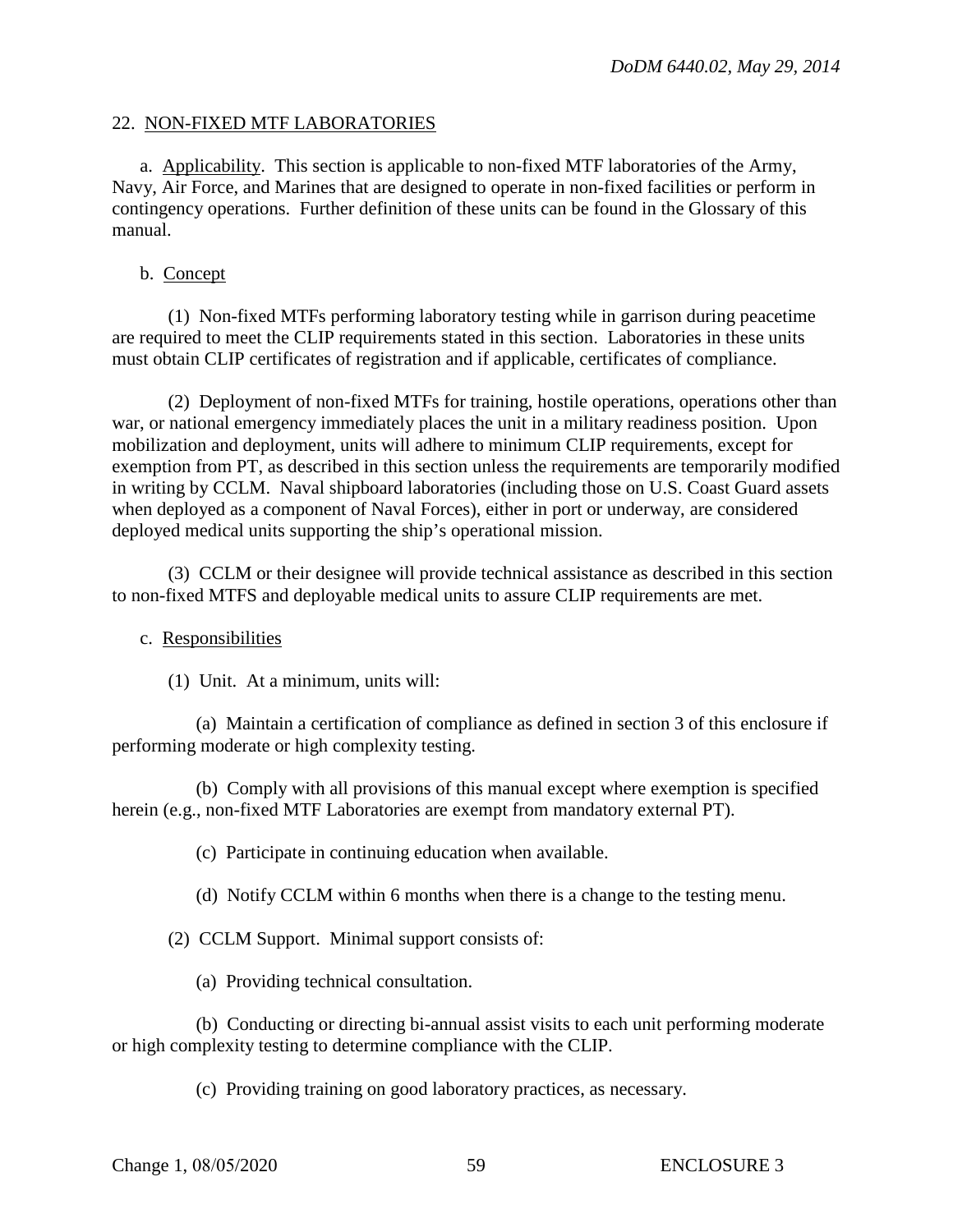#### 23. LABORATORY JOINT WORK GROUP (LJWG)

a. The LJWG provides unified leadership to guide and influence ASD(HA) policy and decision making on DoD clinical and anatomic laboratory operations; leads standardization and consolidation efforts across the DoD and when or where appropriate, with the Department of Veterans Affairs (VA) to improve utilization, quality, and customer support while focusing on cost effective business practices. Meetings will be held at least semi-annually at a location and in a forum determined by the co-chairpersons.

b. The LJWG will be co-chaired by one pathologist and one laboratory officer, appointed by the Director, DHA. The Army, Navy, and Air Force Pathology and Laboratory consultants or specialty leaders to their respective Service's Surgeon General will alternate co-chairmanship biennially. The co-chairpersons will be from different Services.

c. Members:

- (1) Voting
	- (a) Pathology Consultant, Army Surgeon General
	- (b) Pathology Specialty Leader, Navy Surgeon General
	- (c) Pathology Consultant, Air Force Surgeon General
	- (d) Clinical Laboratory Consultant, Army Surgeon General
	- (e) Medical Technology Specialty Leader, Navy Surgeon General
	- (f) Clinical Laboratory Consultant, Air Force Surgeon General
	- (g) Chief Medical Officer Representative Defense Health Agency (DHA)
	- (h) DHA Member Benefits & Reimbursement Office Representative
	- (i) Director, Joint Pathology Center
- (2) Non-Voting
	- (a) Pathology Consultant, Veterans Affairs
	- (b) Clinical Laboratory Consultant, Veterans Affairs
	- (c) Deputy Director, Office of Laboratory Management/Secretary-Recorder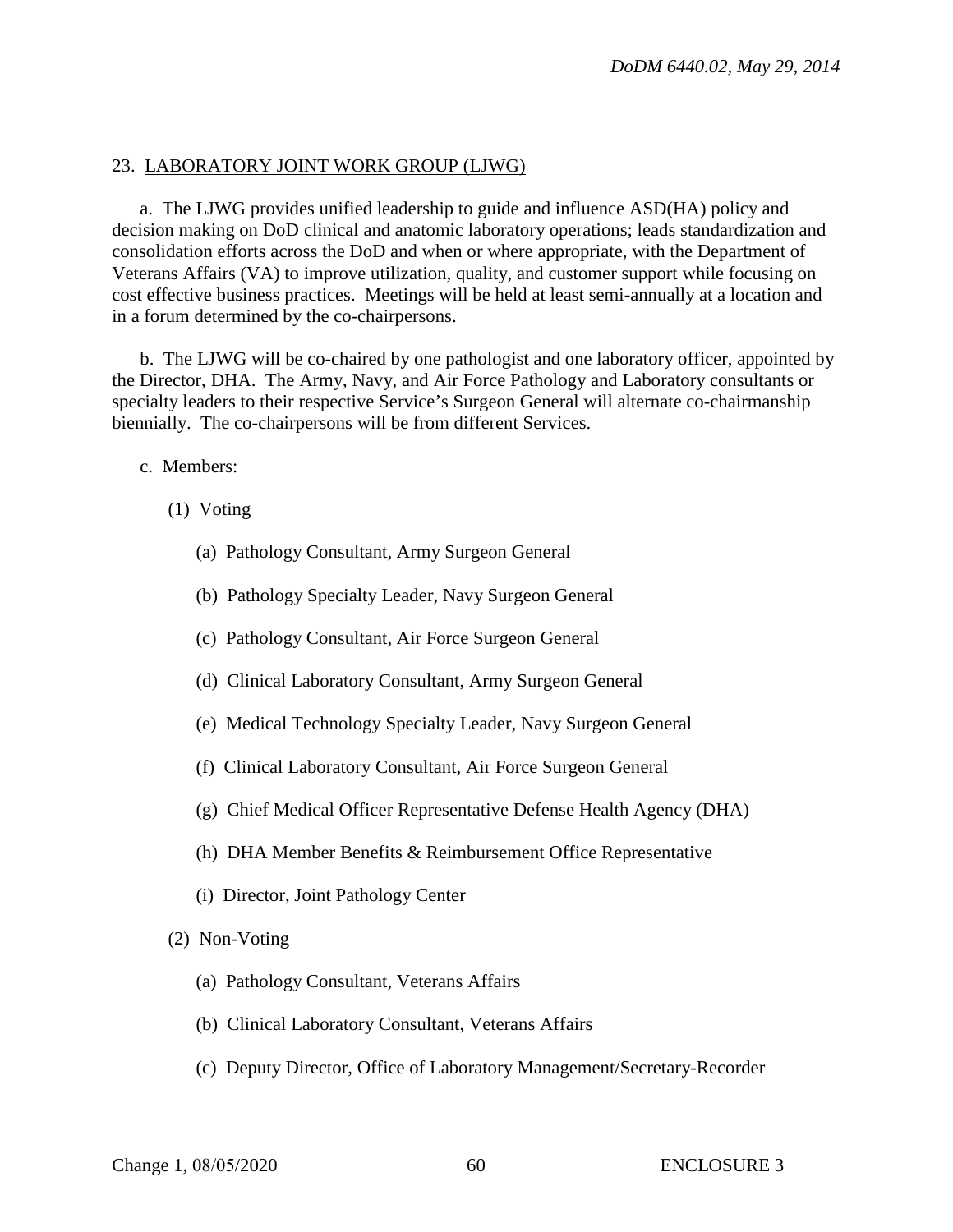(d) CCLM Office Representative

(e) Director, Armed Services Blood Program Office

(f) Clinical Laboratory Consultant, Coast Guard

(g) DHA Ancillary Services Chief Information Manager

(h) Office of the Assistant Secretary of Defense for Health Affairs (OASD(HA)) Patient Safety Center Representative

(i) DoD Laboratory Response Network (LRN) Gatekeeper, OASD(HA)/Force Health Protection & Readiness

(j) Joint Staff Surgeon Representative

(3) Ad Hoc Members: Subject matter experts may be invited as required.

d. The LJWG's core objectives and goals include but are not limited to:

(1) Establish inter- and intra-Service regional networks to coordinate, research, and recommend standardized or consolidated military laboratory service or initiatives.

(2) Develop processes and structures guiding laboratory medicine related decisions and policies.

(3) Develop and deploy DoD laboratory medicine costing, funding, and manning mechanisms.

(4) Research and exploit clinical and anatomic laboratory information management systems; recommend advances to state-of-the-art technology and implement same; establish full system interoperability for laboratory and data transfer.

(5) Provide DoD Referral Laboratory Services in the most cost-effective manner to promote and support inter- or intra-Service consolidation and recapture.

(6) Work in coordination with the Executive Secretary of the DoD Laboratory Network (DLN), and within the governance rules of the DLN, will: Establish, support, and expand, as appropriate for bio-defense, the continental United States and OCONUS LRN in conjunction with the Centers for Disease Control and Prevention, FDA, VA, and other federal agencies.

(7) Establish, support, and expand test systems and processes, as appropriate, for readiness and force health protection both in-garrison and deployed.

(8) Evaluate and recommend to the ASD(HA) laboratory standards and practices for laboratory operations within DoD just as the HHS Clinical Laboratory Improvement Advisory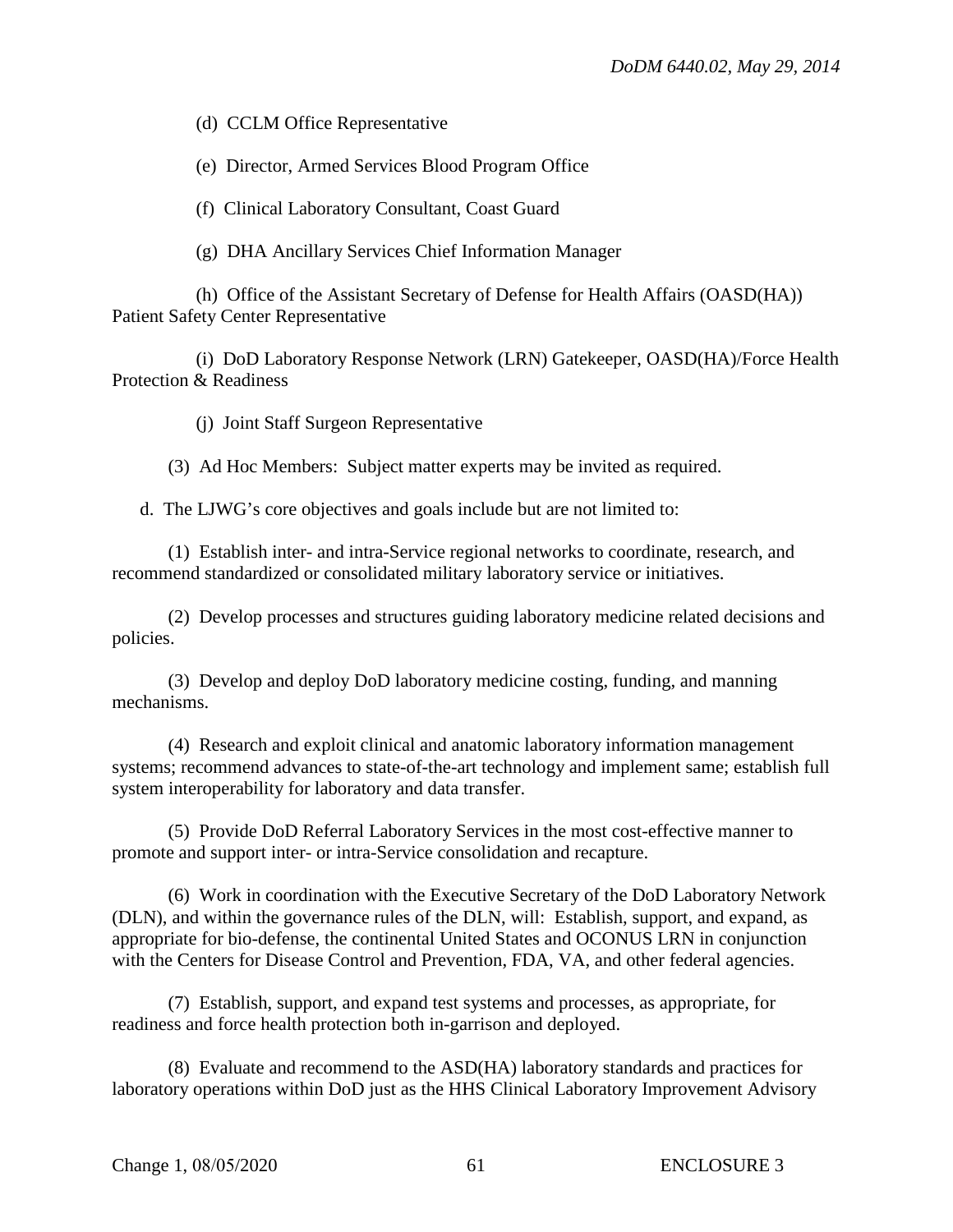Committee (CLIAC) does for the civilian community throughout the United States. Advise and make recommendations on technical and scientific aspects of the provisions of the CLIP. Review and adopt, with or without modifications, the recommendations of the HHS CLIAC concerning:

- (a) Personnel standards.
- (b) Facility administration and quality systems standards.
- (c) PT standards.
- (d) Applicability to the standards of new technology.

(e) Other issues relevant to the CLIP, if requested by OSAD(HA), or any Service's Surgeon General.

(f) OSAD(HA) or appropriate designee will be responsible for providing the data and information, as necessary, to the members of the LJWG.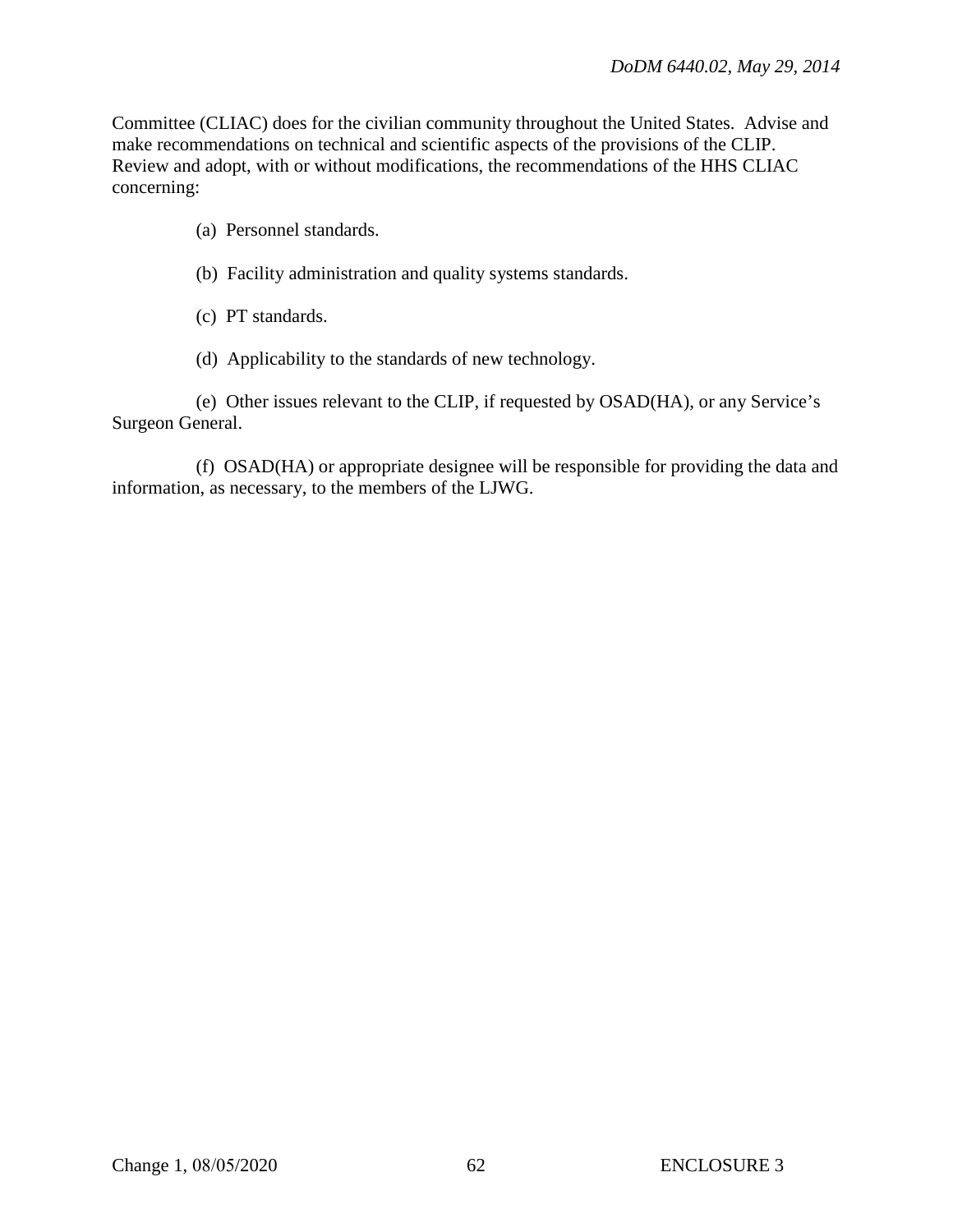# **GLOSSARY**

# PART I. ABBREVIATIONS AND ACRONYMS

| AMT           | <b>American Medical Technologists</b>                           |
|---------------|-----------------------------------------------------------------|
| <b>ASCP</b>   | American Society of Clinical Pathologists                       |
| ASD(HA)       | Assistant Secretary of Defense for Health Affairs               |
| CAP           | College of American Pathologists                                |
| <b>CCLM</b>   | <b>Center for Clinical Laboratory Medicine</b>                  |
| <b>CLIA</b>   | Clinical Laboratory Improvement Amendments of 1988              |
| <b>CLIAC</b>  | <b>Clinical Laboratory Improvement Advisory Committee</b>       |
| <b>CLIP</b>   | <b>Clinical Laboratory Improvement Program</b>                  |
| <b>CMS</b>    | Centers for Medicare & Medicaid Services                        |
| <b>DHA</b>    | Defense Health Agency                                           |
| <b>DLN</b>    | DoD Laboratory Network                                          |
| DoDI          | DoD instruction                                                 |
| <b>FDA</b>    | Food and Drug Administration                                    |
| <b>GED</b>    | <b>General Education Development</b>                            |
| <b>HHS</b>    | Department of Health and Human Services                         |
| <b>LJWG</b>   | <b>Laboratory Joint Working Group</b>                           |
| <b>LRN</b>    | <b>Laboratory Response Network</b>                              |
| <b>MLS</b>    | medical laboratory scientist                                    |
| MT            | medical technologist                                            |
| <b>MTF</b>    | military treatment facility                                     |
| <b>NLCP</b>   | <b>National Laboratory Certification Program</b>                |
| OASD(HA)      | Office of the Assistant Secretary of Defense for Health Affairs |
| <b>OCONUS</b> | outside of the continental United States                        |
| <b>PPM</b>    | provider performed microscopy                                   |
| PT            | proficiency testing                                             |
| <b>TJC</b>    | The Joint Commission                                            |
| <b>VA</b>     | Department of Veterans Affairs                                  |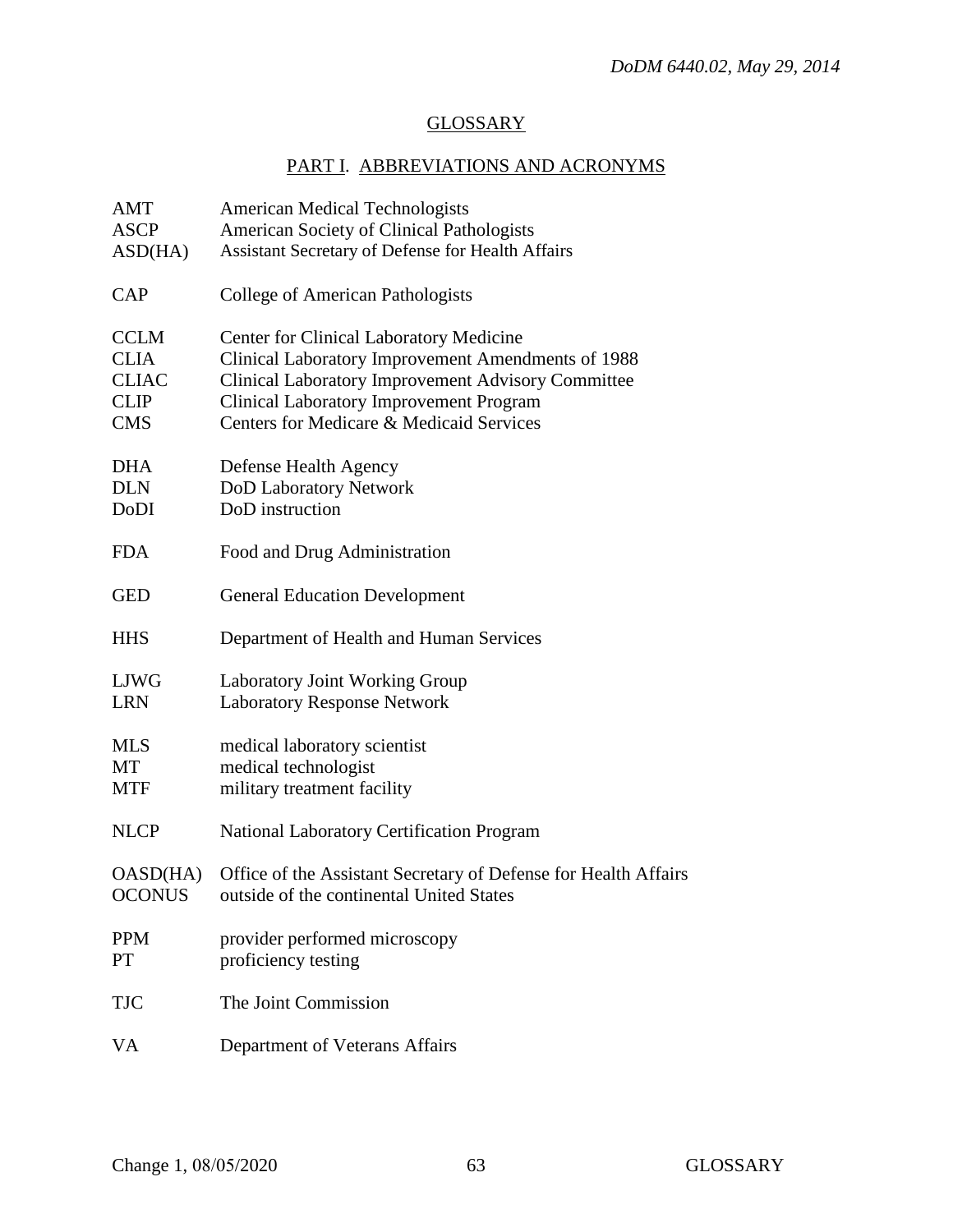## PART II. DEFINITIONS

Unless otherwise noted, these terms and their definitions are for the purposes of this manual.

accredited institution. A school or program that:

 Admits as regular students only persons having a certificate of graduation from a school providing secondary education, or the recognized equivalent of such certificate, such as a General Education Development (GED) examination.

Is legally authorized within a State to provide a program of education beyond secondary education;

Provides an educational program for which it awards a bachelor's degree or provides not less than a 2-year program that is acceptable toward such a degree, or provides an educational program for which it awards a master's or doctoral degree.

Is accredited by a nationally recognized accrediting agency or association. This definition includes any foreign institution of higher education that DoD or its designee determines meets substantially equivalent requirements.

accredited laboratory. A laboratory that has voluntarily applied for and been accredited by a private, non-profit accreditation organization approved by CMS.

adverse action. The imposition of a principal or alternative sanction by the ASD(HA) or designee.

alternative sanctions. Any action less than limitation, suspension, or revocation of a CLIP certificate taken in response to a laboratory's deficiencies in meeting CLIP requirements.

analyte. A substance or constituent for which the laboratory conducts testing.

analytic phase. Includes the actual steps in the test analysis.

approved accreditation organization. A private, nonprofit accreditation organization that has formally applied for and received CMS's approval based on the organizations compliance with Reference (e).

authorized person. An individual authorized under military regulations to order tests or receive test results, or both.

calibration. A process of testing and adjusting an instrument or test system to establish a correlation between the measurement response and the concentration or amount of the substance that is being measured by the test procedure.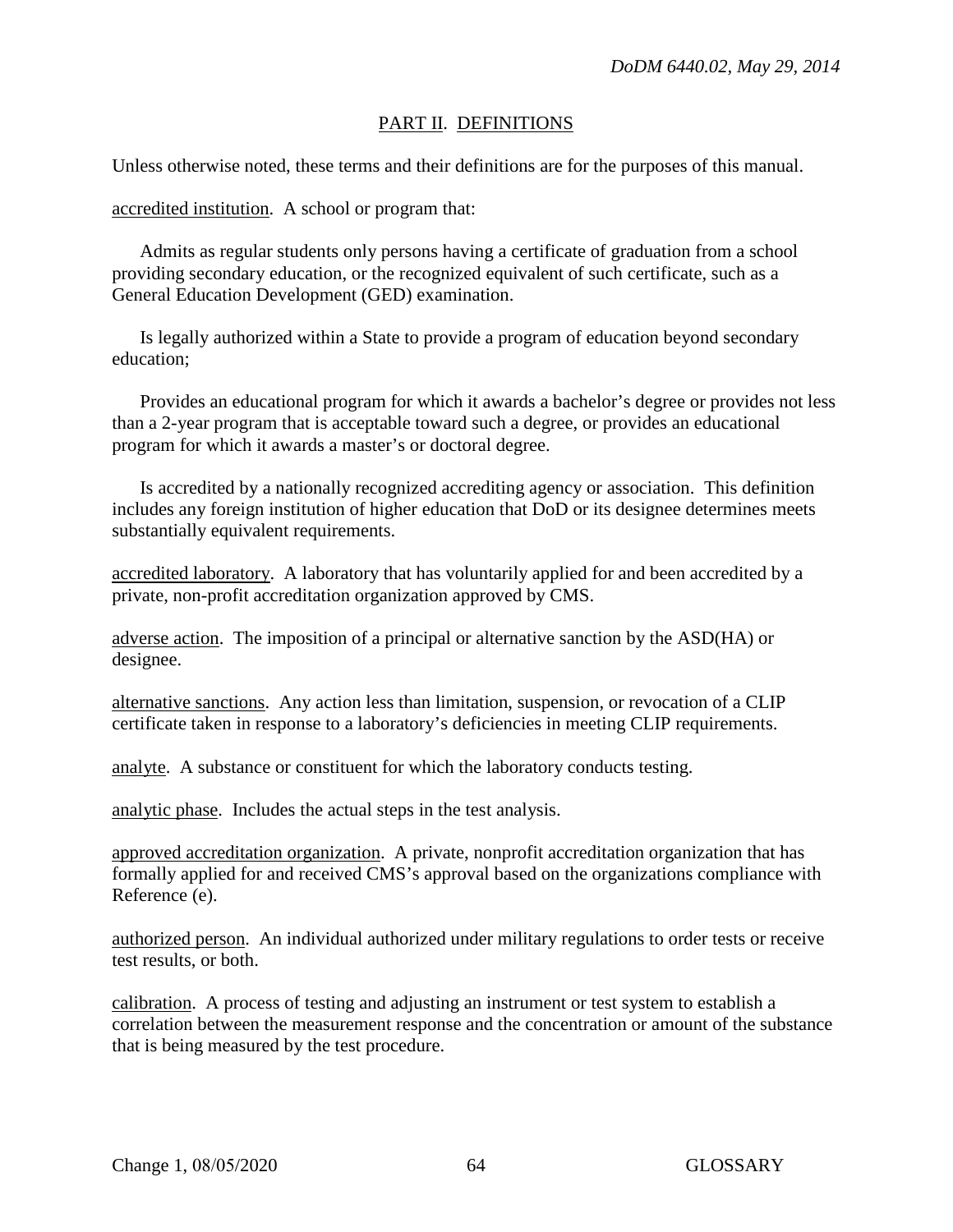calibration verification. The assaying of materials of known concentration in the same manner as patient samples to substantiate the instrument or test system's calibration throughout the reportable range for patient test results.

challenge. For quantitative tests, an assessment of the amount of substance or analyte present or measured in a sample. For qualitative tests, a challenge means the determination of the presence or the absence of an analyte, organism, or substance in a sample.

CLIA. See Reference (d).

CLIA comparable regulations. Regulations and instructions for the DoD Components based on the CLIA regulations issued by the HHS. CLIA comparable regulations are similar to, but not necessarily identical to HHS CLIA regulations, modified only as may be required to meet unique aspects of DoD missions, training and preparations during peace, contingency, and wartime operations which preclude compliance with CLIA.

CLIAC. Established by HHS to advise and make recommendations on technical and scientific aspects of the provisions of Reference (d).

CLIP procedures states the minimal conditions that all laboratories must meet to be certified to perform testing on human specimens.

CLIP certificate. Any of the following types of certificates issued by the ASD(HA) or designee:

certificate of compliance. A certificate issued to a laboratory after an inspection that finds the laboratory to be in compliance with all applicable condition level requirements.

certificate for PPM procedures. A certificate issued to a laboratory in which a physician, midlevel practitioner or dentist performs no tests other than PPM procedures and, if desired, waived tests.

certificate of accreditation. A certificate issued on the basis of the laboratory's accreditation by an accrediting organization approved by CMS (indicating that the laboratory is deemed to meet applicable CLIP requirements).

certificate of registration or registration certificate. A certificate issued to an entity that enables that entity to conduct moderate or high complexity laboratory testing, or both, until the entity is determined to be in compliance through a survey by CCLM or their designee or is accredited by an approved accreditation organization; or becomes exempt from CLIP.

certificate of waiver. A certificate issued to a laboratory to perform only waived tests.

condition level deficiencies. Non-compliance with one or more condition level requirements.

condition level requirements. Any of the requirements identified as "conditions" in section 7 and sections 10 - 20 of Enclosure 3 of this manual.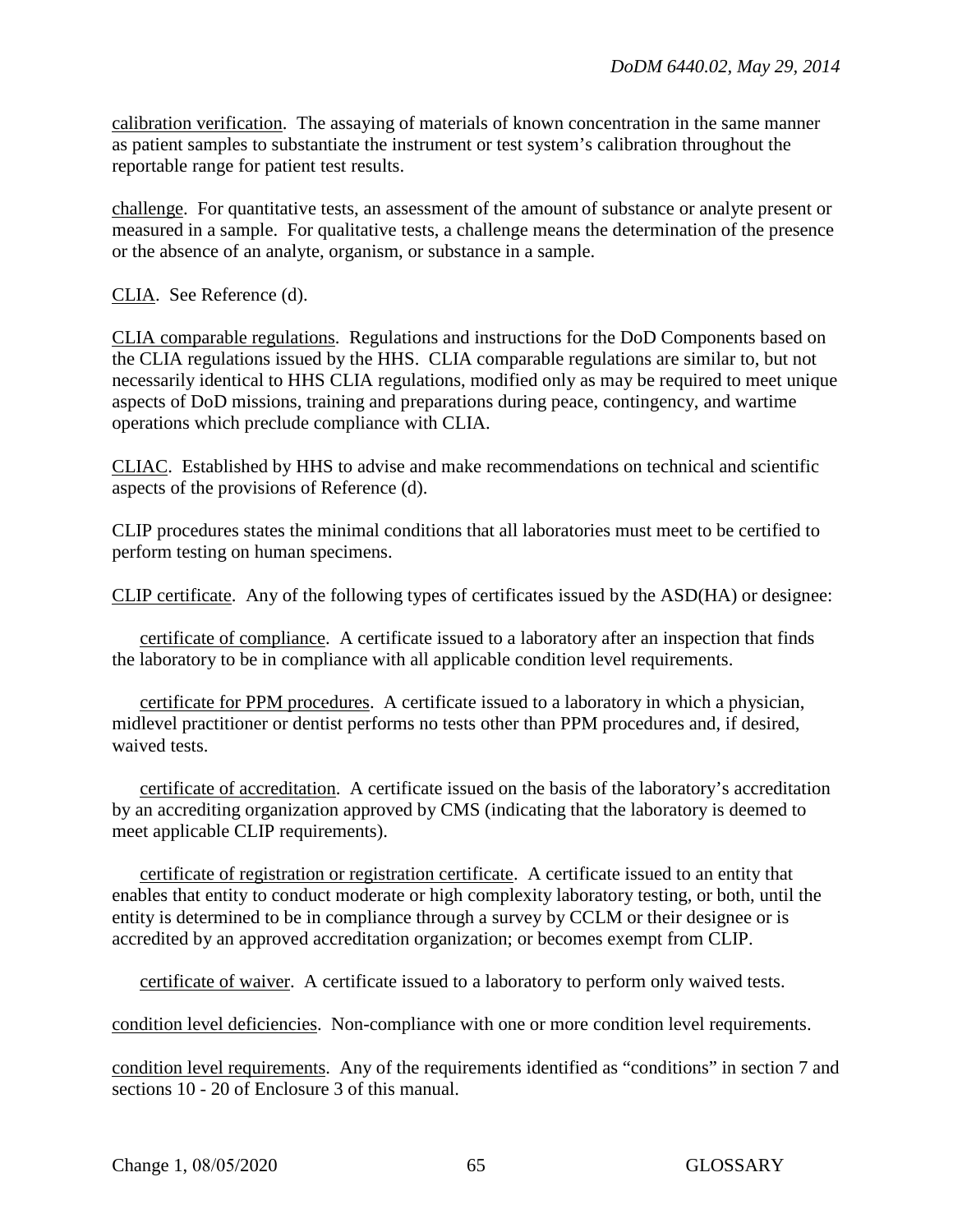credentials. The documents that constitute evidence of qualifying education, training, licensure, certification, experience, and expertise of healthcare providers. It includes professional qualifications such as a professional degree, post-graduate training and education, board certification, and licensure, etc.

credible allegation of compliance. A statement or documentation that is made by a representative of a laboratory that has a history of having maintained a commitment to compliance and of taking corrective action when required; is realistic in terms of its being possible to accomplish the required corrective action between the date of the exit conference and the date of the allegation; and indicates that the problem has been resolved.

decentralized laboratories. Decentralized laboratories include all places in the facility where medical laboratory tests are performed. Examples of common decentralized laboratories in MTF's include the following: medical laboratory tests performed in the intensive care unit, critical care unit, emergency department, or other medical clinics, such as the physical examination clinic, or the occupational health clinic, in vitro laboratory test performed by respiratory therapy or nuclear medicine; laboratory tests performed by nursing or other nonlaboratory staff on patients wards; and laboratory tests performed by preventive medicine personnel as part of medical screening programs or health fairs.

dentist. A doctor of dental medicine or doctor of dental surgery who is licensed by the recognized licensing agency of a State, the District of Columbia, the Commonwealth of Puerto Rico, Guam, or the U.S. Virgin Islands, and privileged to practice dentistry in a DoD MTF.

electrophoresis. The motion of dispersed particles relative to a fluid under the influence of a spatially uniform electric field.

GED. Tests taken to certify that the taker has American or Canadian high school-level academic skills. The GED is also referred to as a General Education Diploma, General Equivalency Diploma, or Graduate Equivalency Degree.

gynecologic cytology. A field of pathology concerned with the investigation of disorders of the female genital tract.

FDA-cleared or approved test system. A test system cleared or approved by the FDA through the premarket notification or premarket approval process for in vitro diagnostic use. Unless otherwise stated, this includes test systems exempt from FDA premarket clearance or approval.

fixed MTF. An established land-based medical center, hospital, clinic, or other facility that provides medical, surgical, or dental care and that does not fall within the definition of non-fixed MTF.

hospital ship. A mobile, flexible, rapidly responsive afloat MTF. It provides acute medical and surgical care in support of forward deployed troops in areas of hostility.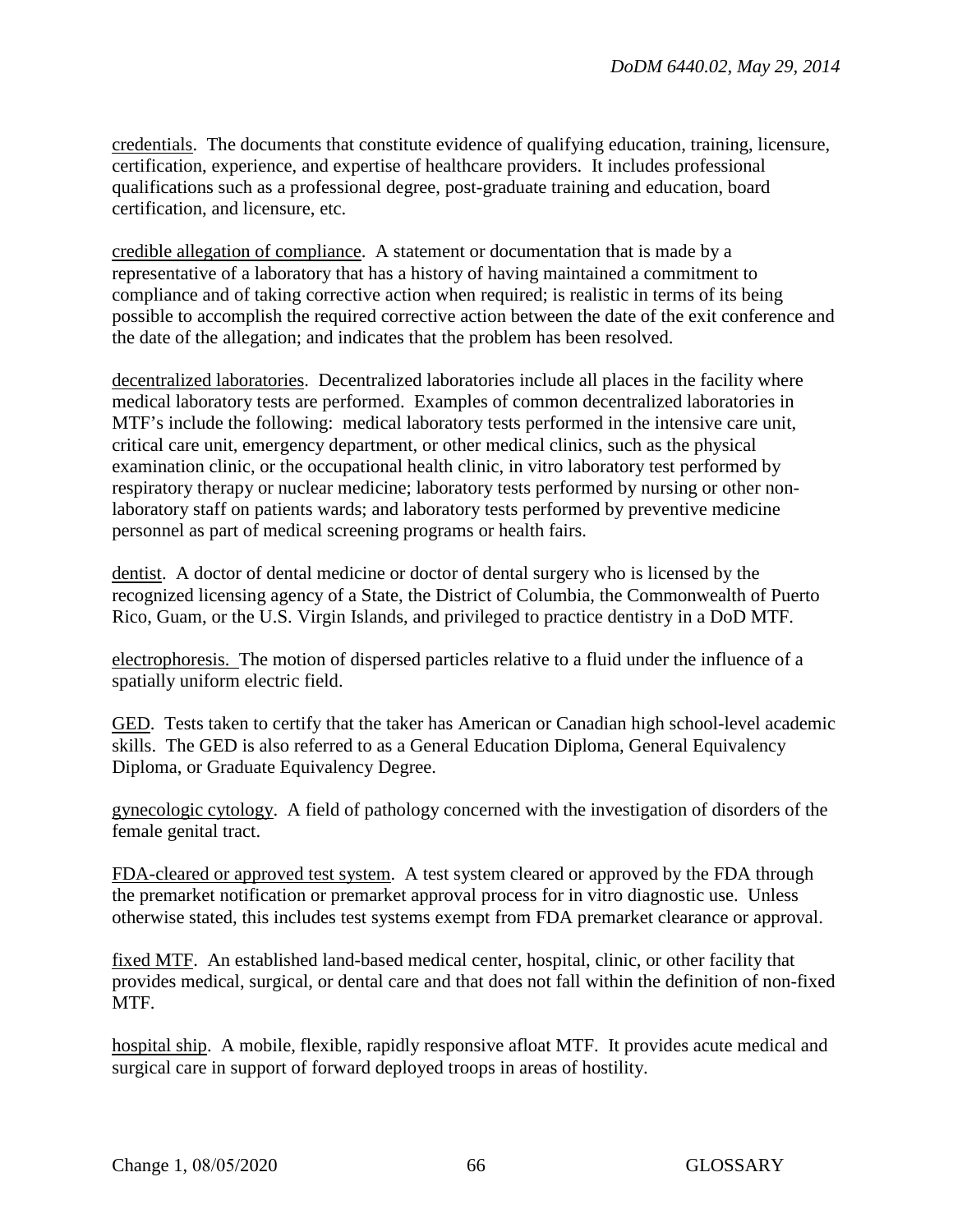immediate jeopardy. A situation in which immediate corrective action is necessary because the laboratory's noncompliance with one or more condition level requirements has already caused, is causing, or is likely to cause, at any time, serious injury or harm, or death, to individuals served by the laboratory or to the health or safety of DoD health care beneficiaries. This term is synonymous with imminent and serious risk to human health and significant hazard to the health of DoD health care beneficiaries.

intentional violation. Knowing and willful noncompliance with any CLIP condition.

kit. All components of a test that are packaged together.

laboratory. A facility for the biological, microbiological, serological, chemical, immunohematological, hematological, biophysical, cytological, pathological, or other examination of materials derived from the human body for the purpose of providing information for the diagnosis, prevention, or treatment of any disease or impairment of, or the assessment of the health of, human beings. These examinations also include procedures to determine, measure, or otherwise describe the presence or absence of various substances organisms in the body. Facilities only collecting or preparing specimens (or both) or only serving as a mailing service and not performing testing are not considered laboratories.

midlevel practitioner. A nurse midwife, nurse practitioner or physician assistant who is licensed by the recognized licensing agency of a State, the District of Columbia, the Commonwealth of Puerto Rico, Guam, or the U.S. Virgin Islands, and privileged to practice his or her specialty in a DoD MTF.

non-fixed MTF. Medical facilities for field services, such as aid stations, clearing stations, and division, field and force combat support and evacuation hospitals; medical facilities afloat, such as hospital ships and sick bays aboard ships; and tactical casualty staging facilities and medical advance base components contained within mobile-type units.

non-waived test. Any test system, assay, or examination that has not been found to meet the statutory criteria for waived (waived) tests, i.e., moderate complexity tests (including the subcategory of provider-performed microscopy procedures) and high complexity tests.

performance characteristic. A property of a test that is used to describe its quality (e.g., accuracy, precision, analytical sensitivity, analytical specificity, reportable range, reference range).

performance specification. A value or range of values for a performance characteristic established or verified by the laboratory that is used to describe the quality of patient test results.

physician. An individual with a doctor of medicine, doctor of osteopathy, or doctor of podiatric medicine degree who is licensed by the recognized licensing agency of a State, the District of Columbia, the Commonwealth of Puerto Rico, Guam, or the U.S. Virgin Islands, and privileged to practice medicine in a DoD MTF.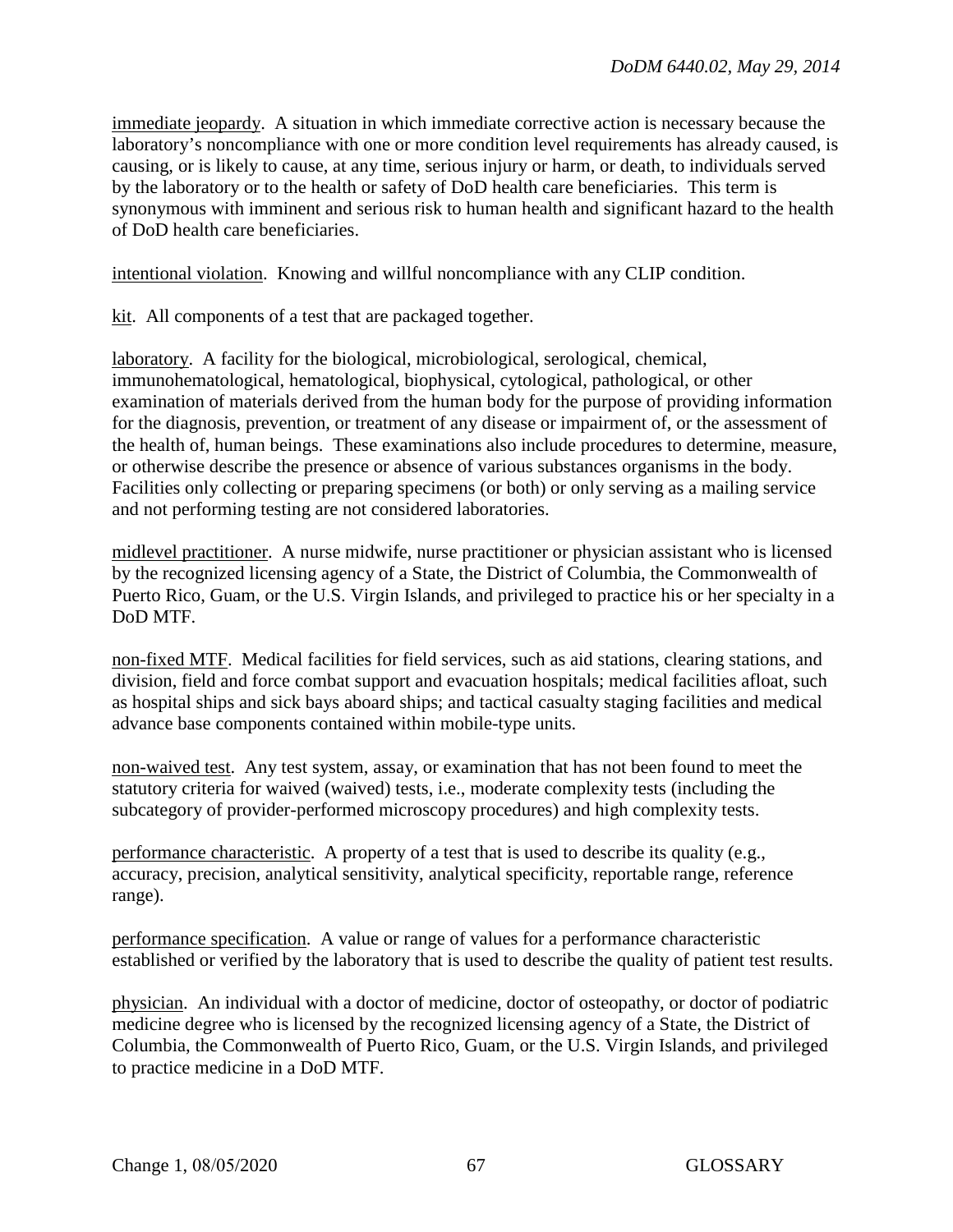post-analystical phase. Steps taken after the analystical phase of testing, to including test interpretation and reporting.

pre-analytical phase. Refers to all the steps taken prior to the actual testing of a specimen (e.g. specimen collection, transport, accessioning).

PT. PT determines the performance of individual laboratories for specific tests or measurements and is used to monitor laboratories' continuing performance.

prospective laboratory. A laboratory that is operating under a registration certificate or is seeking any of the three other types of CLIP certificates.

principle sanctions. Limitation, suspension, or revocation of a CLIP certificate in response to condition level deficiencies.

referee laboratory. A laboratory currently in compliance with applicable CLIA requirements, that has had a record of satisfactory PT performance for all testing events for at least 1 year for a specific test, analyte, subspecialty, or specialty and has been designated by an HHS approved PT program as a referee laboratory for analyzing PT specimens for the purpose of determining the correct response for the specimens in a testing event for that specific test, analyte, subspecialty, or specialty.

reference range. The range of test values expected for a designated population of individuals, e.g., 95 percent of individuals that are presumed to be healthy (or normal).

regulated analyte. Tests or procedures for which PT is required by Reference (d). The list and minimal performance in PT events is stated in section 9 of Enclosure 3 of this manual.

reportable range. The span of test result values over which the laboratory can establish or verify the accuracy of the instrument or test system measurement response.

sample (in relation to PT). The material that is to be tested by the participants in the PT program.

state. Includes any political subdivision to which the State has expressly delegated powers sufficient to enable it to enforce requirements equal to or more stringent than, CLIA requirements.

substantial allegation of noncompliance. Means a complaint from any of a variety of sources, including complaints submitted in person, by telephone, through written correspondence, or in newspaper or magazine articles, that, if substantiated, would have an impact on the health and safety of the general public or individuals served by a laboratory and raises doubts as to a laboratory's compliance with any condition level requirement.

susceptibility disks. Antibiotic-impregnated disks used to test whether particular bacteria are susceptible to specific antibiotic.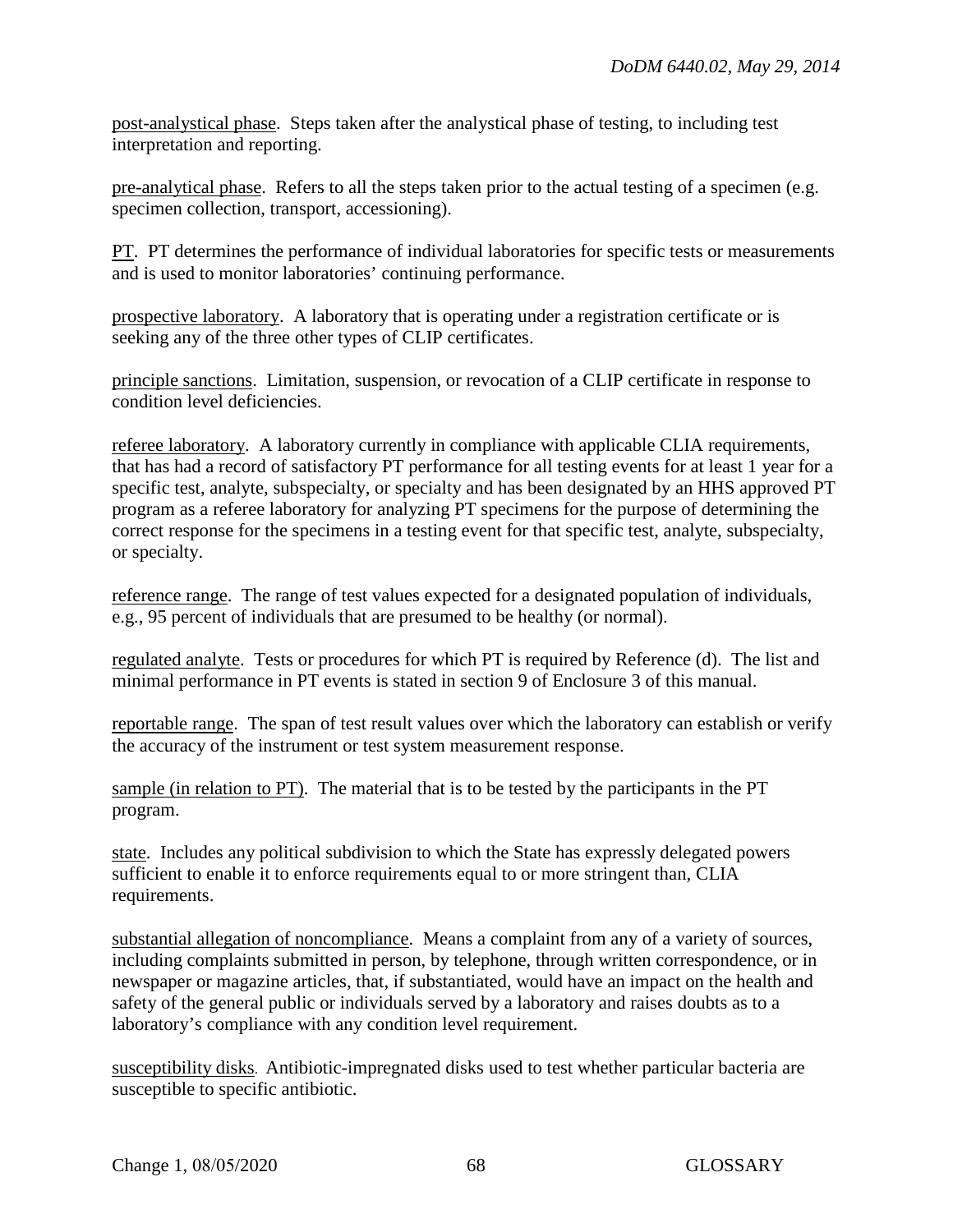target value for quantitative tests. Either the mean of all participant responses after removal of outliers (those responses greater than 3 standard deviations from the original mean) or the mean established by definitive or reference methods acceptable for use in the National Reference System for the Clinical Laboratory by the Clinical and Laboratory Standards Institute; previously known as the National Committee for Clinical Laboratory Standards. In instances where definitive or reference methods are not available or a specific method's results demonstrate bias that is not observed with actual patient specimens, as determined by a defensible scientific protocol, a comparative method or a method group ("peer" group) may be used. If the method group is less than 10 participants, "target value" means the overall mean after outlier removal (as defined above) unless acceptable scientific reasons are available to indicate that such an evaluation is not appropriate.

titer. The process, operation, or method of determining the concentration of a substance in solution.

test system. The instructions and all of the instrumentation, equipment, reagents, and supplies needed to perform an assay or examination and generate test results.

thin layer chromatography. A chromatography technique used to separate non-volatile mixtures.

unsatisfactory PT performance. Failure to attain the minimum satisfactory score for an analyte, test, subspecialty, or specialty for a testing event.

#### unsuccessful participation in PT

Unsatisfactory performance for the same analyte in two consecutive or two out of three testing events.

 Repeated unsatisfactory overall testing event scores for two consecutive or two out of three testing events for the same specialty or subspecialty.

 An unsatisfactory testing event score for those subspecialties not graded by analyte (bacteriology, mycobacteriology, virology, parasitology, mycology, blood compatibility, immunohematology, or syphilis serology) for the same subspecialty for two consecutive or two out of three testing events. Per paragraph 7b(3) of Enclosure 3 of this manual, CLIP requires individual assessment of PT performance for each analyte rather than following CLIA's practice of combining procedures into subspecialty groups.

Failure of a laboratory performing gynecologic cytology to meet the standard in paragraph 7h of Enclosure 3 of this manual.

unsuccessful PT performance. Failure to attain the minimum satisfactory score for an analyte, test, subspecialty, or specialty for two consecutive or two of three consecutive testing events.